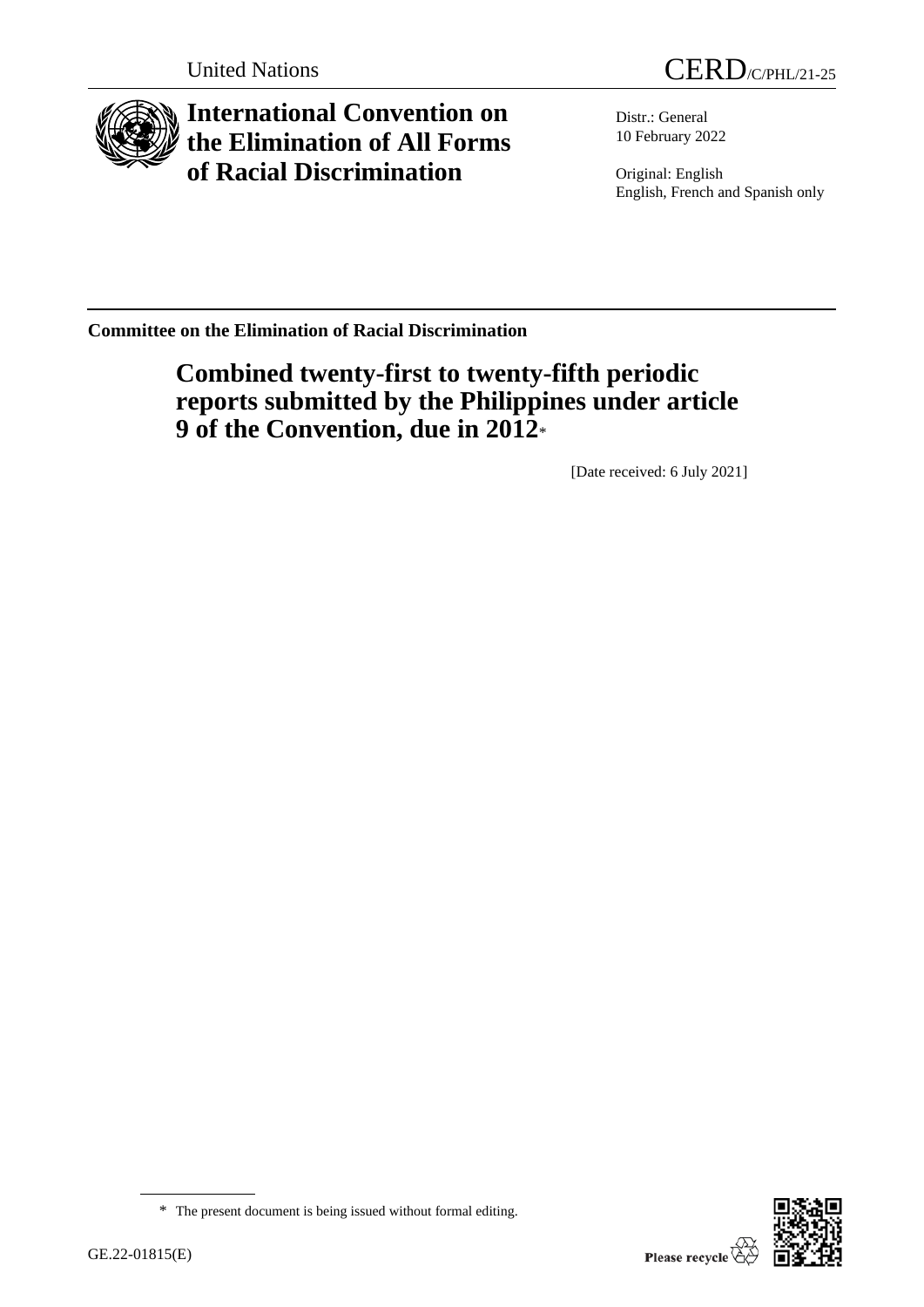# **Abbreviations**

| AFP             | Armed Forces of the Philippines                                                  |
|-----------------|----------------------------------------------------------------------------------|
| <b>AFPHRO</b>   | Armed Forces of the Philippines Human Rights Office                              |
| <b>AIDS</b>     | Acquired Immunodeficiency Syndrome                                               |
| ARC             | Autonomous Region of the Cordillera                                              |
| <b>ARMM</b>     | Autonomous Region in Muslim Mindanao                                             |
| <b>BARMM</b>    | Bangsamoro Autonomous Region in Muslim Mindanao                                  |
| BOL.            | Bangsamoro Organic Law                                                           |
| <b>BTA</b>      | <b>Bangsamoro Transition Authority</b>                                           |
| <b>BUS</b>      | <b>Beneficiary Update System</b>                                                 |
| CAB             | Comprehensive Agreement on the Bangsamoro                                        |
| <b>CALT</b>     | Certificate of Ancestral Land Title                                              |
| CAR             | Cordillera Administrative Region                                                 |
| <b>CBA-CPLA</b> | Cordillera Bodong Administration - Cordillera People's<br><b>Liberation Army</b> |
| CCD             | <b>Common Core Document</b>                                                      |
| <b>CCT</b>      | <b>Conditional Cash Transfer</b>                                                 |
| <b>CFS</b>      | <b>Child-Friendly Spaces</b>                                                     |
| CHED            | Commission on Higher Education                                                   |
| <b>CHR</b>      | <b>Commission on Human Rights</b>                                                |
| <b>CIAC</b>     | Children Involved in Armed Conflict                                              |
| <b>CID</b>      | <b>Clarificatory Implementing Document</b>                                       |
| <b>CORDS</b>    | Cabinet Officers for Regional Development and Security                           |
| <b>CPP</b>      | Communist Party of the Philippines                                               |
| CSO             | Civil Society Organization/s                                                     |
| <b>CTG</b>      | <b>Communist Terrorist Groups</b>                                                |
| <b>CVS</b>      | <b>Compliance Verification System</b>                                            |
| <b>CWC</b>      | Council for the Welfare of Children                                              |
| DA              | Department of Agriculture                                                        |
| <b>DAP</b>      | Development Academy of the Philippines                                           |
| <b>DAR</b>      | Department of Agrarian Reform                                                    |
| <b>DBM</b>      | Department of Budget and Management                                              |
| <b>DENR</b>     | Department of Environment and Natural Resources                                  |
| DepEd           | Department of Education                                                          |
| <b>DILG</b>     | Department of the Interior and Local Government                                  |
| <b>DOJ</b>      | Department of Justice                                                            |
| <b>DSSP</b>     | Development Support and Security Plan                                            |
| <b>DSWD</b>     | Department of Social Welfare and Development                                     |
| <b>FDS</b>      | <b>Family Development Sessions</b>                                               |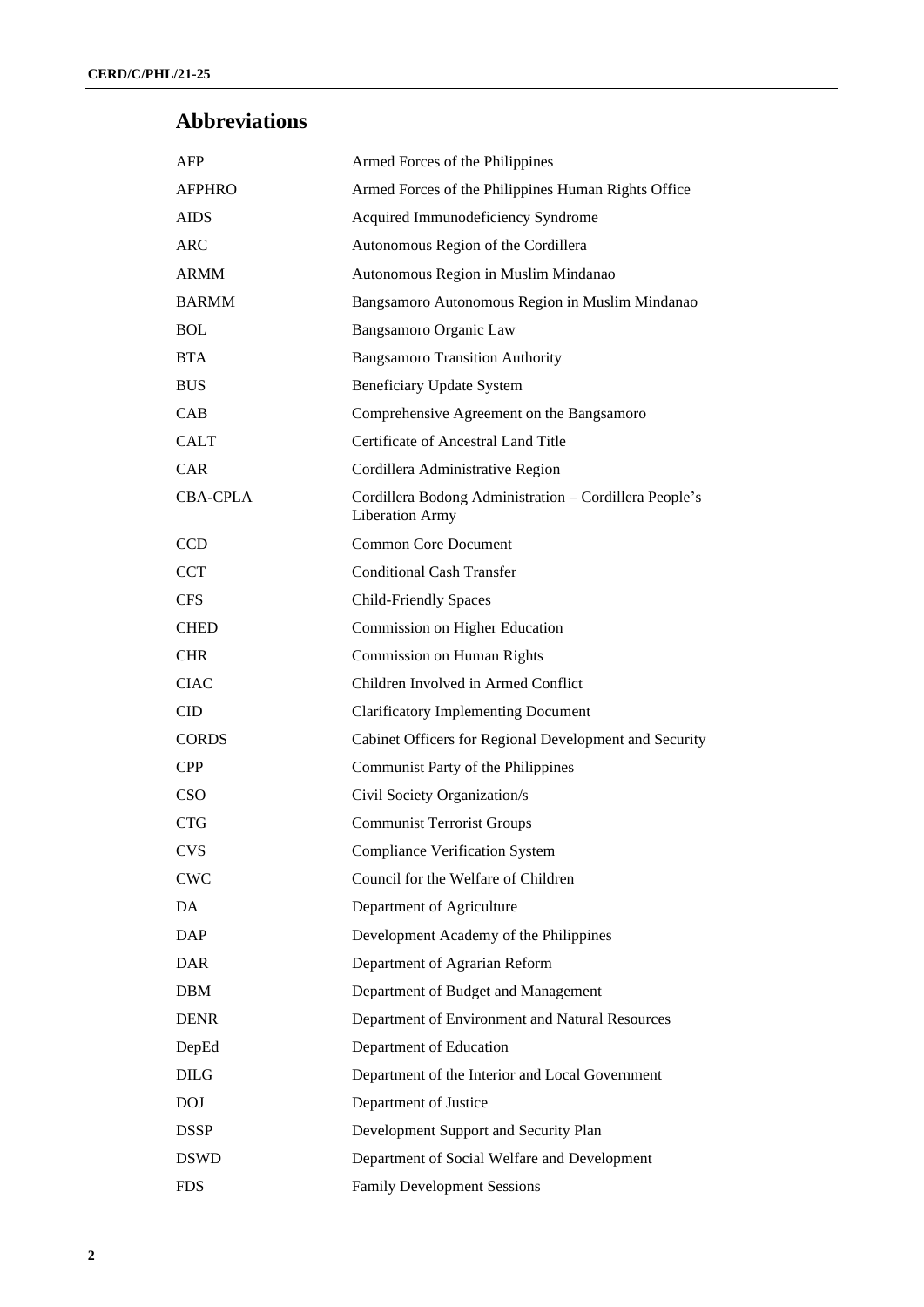| EAP                 | <b>Educational Assistance Program</b>                                                               |
|---------------------|-----------------------------------------------------------------------------------------------------|
| <b>FPIC</b>         | Free Prior and Informed Consent                                                                     |
| <b>GAD</b>          | Gender and Development                                                                              |
| <b>GIDA</b>         | Geographically Isolated and Disadvantage Areas                                                      |
| <b>GRS</b>          | Grievance Redress System                                                                            |
| <b>HB</b>           | House Bills                                                                                         |
| <b>HIV</b>          | Human Immunodeficiency Virus                                                                        |
| <b>IAC</b>          | <b>Inter-Agency Committee</b>                                                                       |
| IAC-CSAC            | Inter-Agency Committee on Children in Situations of Armed<br>Conflict                               |
| <b>ICC</b>          | <b>Indigenous Cultural Communities</b>                                                              |
| <b>ICCMN</b>        | Inter-Cabinet Cluster Mechanism on Normalization                                                    |
| <b>ICERD</b>        | International Convention on the Elimination of All Forms of<br>Racial Discrimination                |
| <b>IDB</b>          | <b>Independent Decommissioning Body</b>                                                             |
| <b>IDP</b>          | <b>Internally Displaced Persons</b>                                                                 |
| <b>IHL</b>          | International Humanitarian Law                                                                      |
| <b>ILO</b>          | International Labour Organization                                                                   |
| IP.                 | <b>Indigenous Peoples</b>                                                                           |
| <b>IPLA-CAR</b>     | Indigenous Peoples Legislative Assembly in the Cordillera<br><b>Administrative Region</b>           |
| <b>IPPP</b>         | Indigenous Peoples Peace Panel                                                                      |
| <b>IPRA</b>         | Indigenous Peoples Rights Act                                                                       |
| <b>IPRV</b>         | Indigenous Peoples' Rights Violation                                                                |
| <b>IRR</b>          | <b>Implementing Rules and Regulations</b>                                                           |
| <b>ISIL</b>         | Islamic State of Iraq and the Levant                                                                |
| <b>JTFCT</b>        | Joint Task Forces on Camps Transformation                                                           |
| <b>KALAHI-CIDSS</b> | Kapit-Bisig Laban sa Kahirapan - Comprehensive and<br><b>Integrated Delivery of Social Services</b> |
| LGU                 | Local Government Unit                                                                               |
| <b>LOE</b>          | Line Of Efforts                                                                                     |
| <b>MCCT</b>         | Modified Conditional Cash Transfer                                                                  |
| <b>MCW</b>          | Magna Carta of Women                                                                                |
| <b>MILF</b>         | Moro Islamic Liberation Front                                                                       |
| <b>MIPCEL</b>       | Mindanao IP Council of Elders and Leaders                                                           |
| <b>MIPLA</b>        | Mindanao IP Legislative Assembly                                                                    |
| <b>MIPYA</b>        | Mindanao IP Youth Peace Assembly                                                                    |
| <b>MIPYO</b>        | Mindanao IP Youth Organization                                                                      |
| <b>MOA</b>          | Memorandum of Agreement                                                                             |
| <b>NCIP</b>         | National Commission on Indigenous Peoples                                                           |
| <b>NDF</b>          | National Democratic Front                                                                           |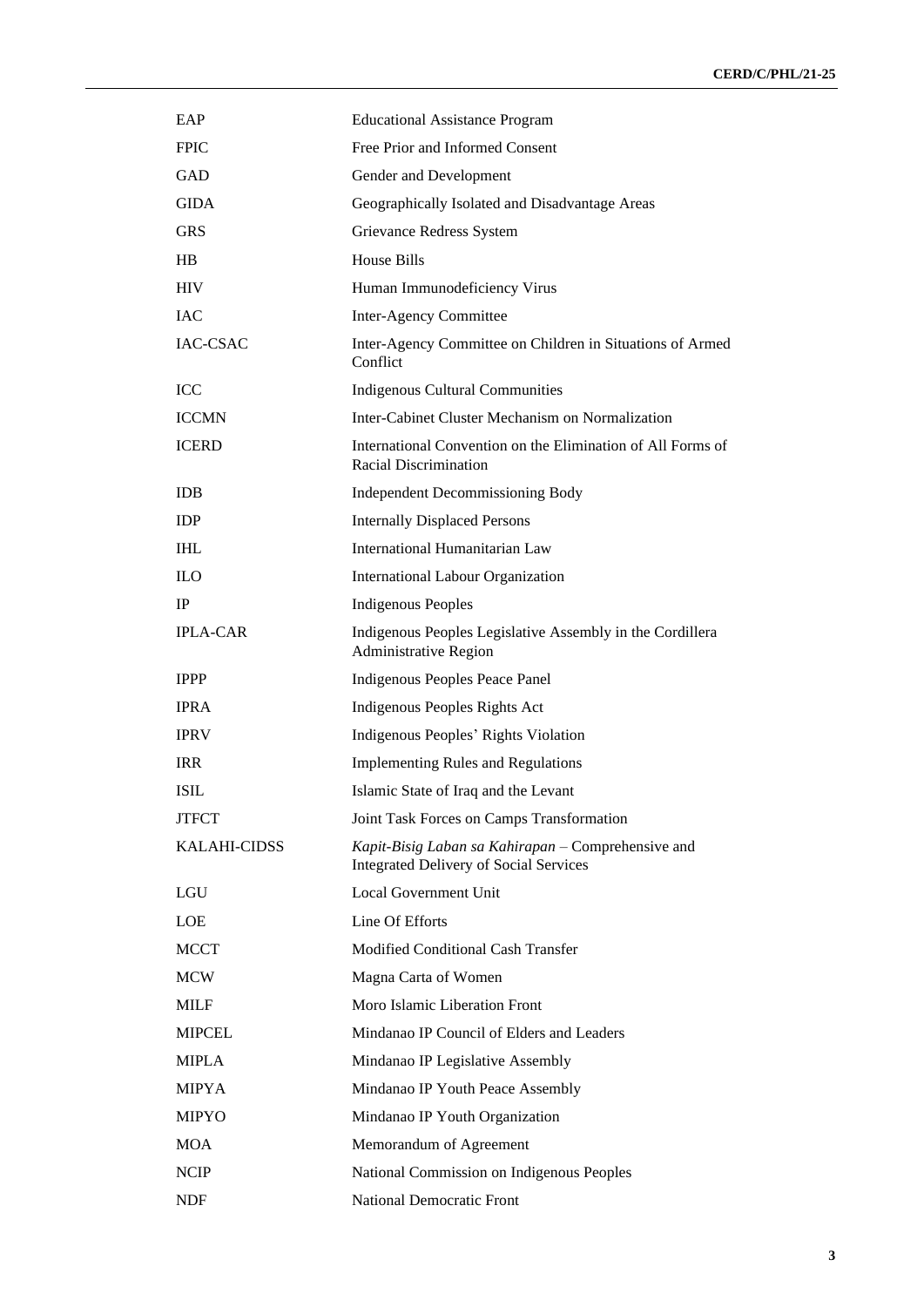| <b>NGO</b>      | Non-Government Organizations                                                                |
|-----------------|---------------------------------------------------------------------------------------------|
| <b>NMIP</b>     | Non-Moro Indigenous Peoples                                                                 |
| <b>NPA</b>      | New People's Army                                                                           |
| NTF-ELCAC       | National Task Force to End Local Communist Armed Conflict                                   |
| <b>OPAPP</b>    | Office of the Presidential Adviser on the Peace Process                                     |
| <b>PAMANA</b>   | Payapa at Masaganang Pamayanan                                                              |
| <b>PDAO</b>     | Persons with Disability Affairs Offices                                                     |
| <b>PHRCS</b>    | Presidential Human Rights Committee Secretariat                                             |
| <b>PME</b>      | Professional Military Education                                                             |
| <b>PNAC</b>     | Philippine National AIDS Council                                                            |
| <b>PNP</b>      | Philippine National Police                                                                  |
| PNP HRAO        | Philippine National Police Human Rights Affairs Office                                      |
| <b>PUF</b>      | Public Use File                                                                             |
| QRT             | Quick Response Team                                                                         |
| QRU             | Quick Response Units                                                                        |
| <b>RCCT</b>     | <b>Regular Conditional Cash Transfer</b>                                                    |
| <b>RENI</b>     | Recommended Energy and Nutrient Intake                                                      |
| <b>RHO</b>      | <b>Regional Hearing Offices</b>                                                             |
| <b>RLA</b>      | Regional Legislative Assembly                                                               |
| <b>SFP</b>      | <b>Supplementary Feeding Program</b>                                                        |
| <b>SSI</b>      | <b>Strengthening Support Services and Interventions</b>                                     |
| <b>STI</b>      | <b>Sexually Transmitted Infection</b>                                                       |
| <b>STIFRMSP</b> | Sustainable Traditional and Indigenous Forest Resources<br>Management Systems and Practices |
| <b>TESDA</b>    | Technical Education and Skills Development Authority                                        |
| <b>TFDCC</b>    | Task Force for Decommissioned Combatants and their<br>Communities                           |
| <b>TFSP</b>     | <b>Transitory Family Support Packages</b>                                                   |
| <b>TJR</b>      | <b>Transitional Justice and Reconciliation</b>                                              |
| <b>TJRC</b>     | <b>Transitional Justice and Reconciliation Commission</b>                                   |
| TVI             | Toronto Ventures Inc.                                                                       |
| TWG             | <b>Technical Working Group</b>                                                              |
| <b>UDHR</b>     | Universal Declaration of Human Rights                                                       |
| <b>UNCRPD</b>   | United Nations Convention on the Rights of Persons with<br>Disabilities                     |
| <b>WFS</b>      | <b>Women-Friendly Spaces</b>                                                                |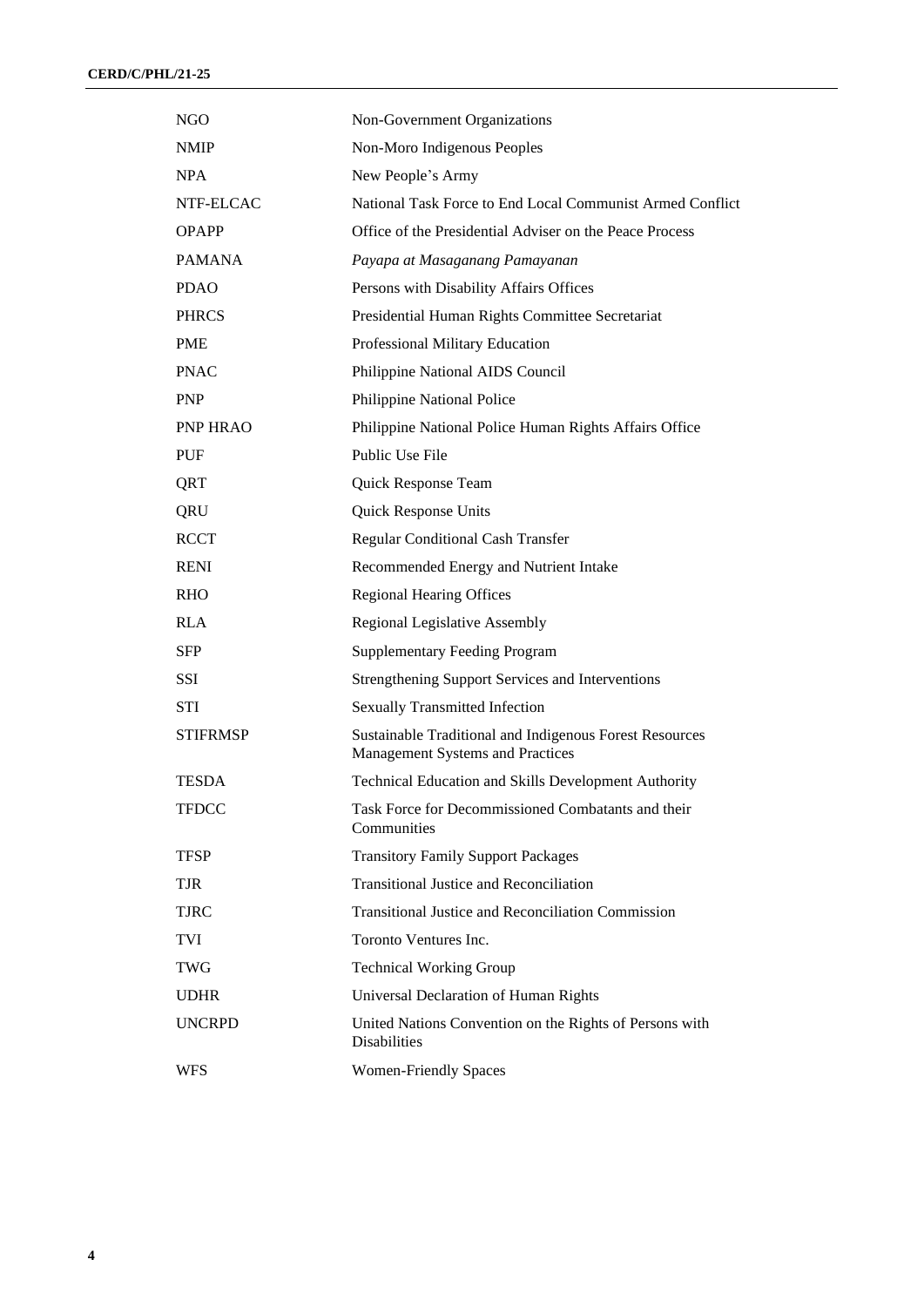# **I. Introduction**

1. The Philippines, with the National Commission on Indigenous Peoples (NCIP) as lead agency in coordinating State compliance with the International Convention on the Elimination of All Forms of Racial Discrimination (ICERD), submits its combined 21st to 25th periodic reports.

2. The Philippines signed and ratified the ICERD on 07 March 1966 and 15 September 1967, respectively. The State-Party submitted its combined 15th to 20th periodic reports on 27 August 2009.

3. This submission is a product of a series of consultations and workshops participated in by government agencies, CSOs/ NGOs, indigenous peoples leaders, and organizations which were conducted in 2011, 2014, 2015, 2016, and 2018.

## **II. Response to the Committee's Concluding Observations of 23 September 2009**

*Concluding Observation (CR 13): While the denial of the existence of formal racial discrimination might be acceptable, the Committee wishes to note that even wellintentioned or neutral policies may directly or indirectly have negative or undesired effects on race relations and lead to de facto discrimination. The Committee reiterates its observations that no country can claim that racial discrimination is non-existent in its territory, and that an acknowledgment of the existence of the phenomenon is a necessary precondition for the fight against discrimination.*

4. The State clarifies that the statement on the non-existence of discrimination refers to the absence of a formal, legalized definition of racial discrimination in the Philippines. Instances of *de facto* discrimination, arising in consequence of well-intentioned or neutral policies, are guarded against by specific domestic laws addressing discrimination.

5. The State notes perceived instances of racial discrimination. This has been brought about by a long history of colonialism which has led to disparity in development, including in access to land, resources, and social services, i.e., education, health, and employment of a great majority of Filipino-Muslims and indigenous cultural communities/indigenous peoples.

6. The foregoing concern has been dealt with by the Indigenous Peoples Rights Act (IPRA) of 1997, which is recognized as a social law that addresses discrimination and "provides for special treatment for cultural communities owing to their condition of poverty, illiteracy, and underdevelopment brought about in the main by government neglect, foreign colonization, and discrimination" 1 .

7. Such disparity has been further addressed by the State through the promulgation of Executive issuances and enactment of laws that address discrimination, e.g., Presidential Decree No. 966 (s. 1976), IPRA, and the Magna Carta of Women among others.

*Concluding Observation (CR 14): The Committee urges the State party to ensure that the Convention becomes fully applicable in the national legal system, including through adoption of the necessary legislation.* 

8. The 1987 Philippine Constitution, in Section 2, Article II, provides for the State's adoption of the generally accepted principles of international law as part of the law of the land. This assures the applicability of the ICERD in its national legal system.

<sup>&</sup>lt;sup>1</sup> Sponsorship Speech of then proposed Senate Bill 1728.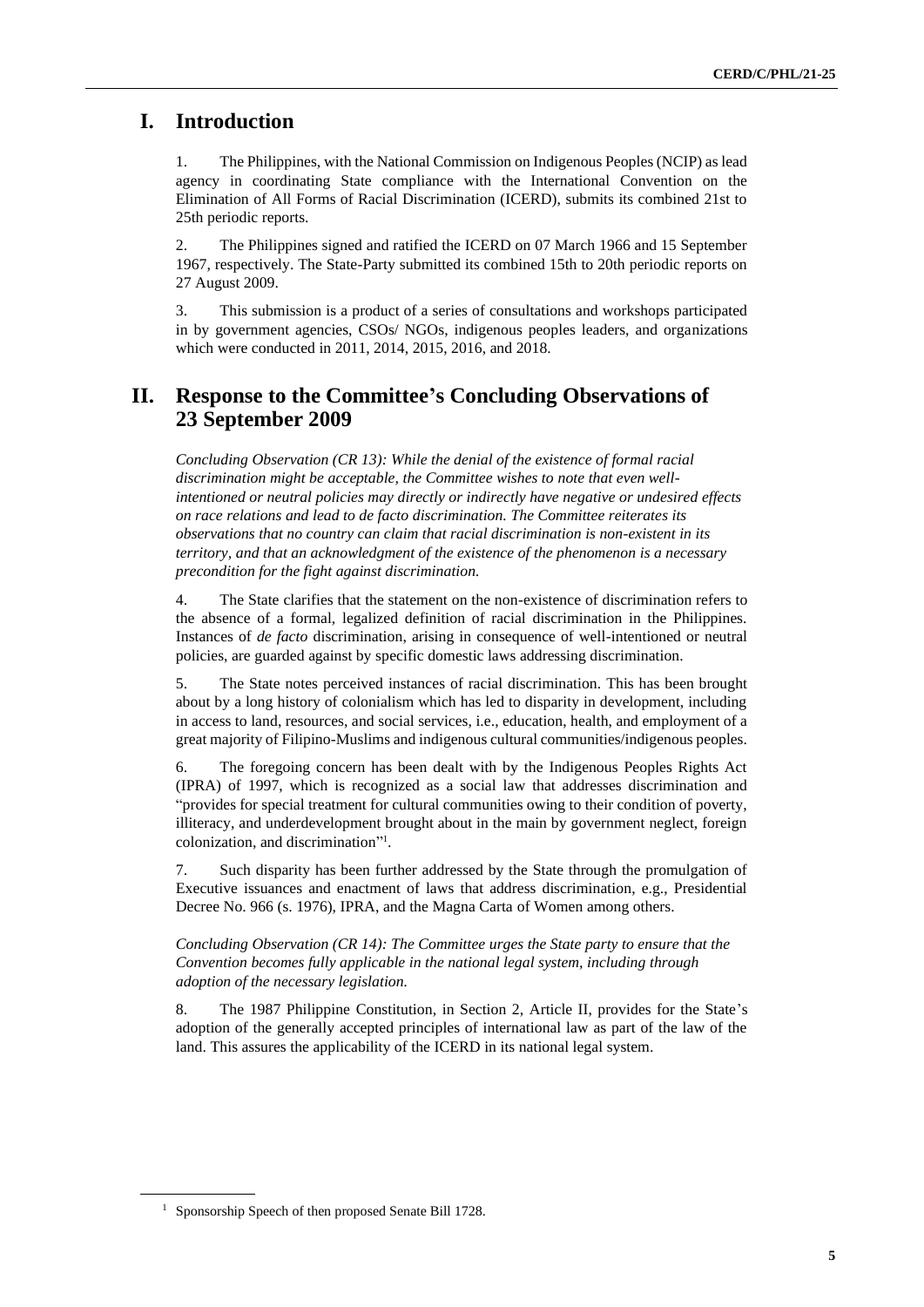9. Violations of the ICERD are criminalized under Presidential Decree No. 966 (s. 1976).<sup>2</sup> Said law declares organizations, as well as organized propaganda activities, that promote and incite racial discrimination as illegal and deemed prohibited.<sup>3</sup>

10. The IPRA reinforces the rights and freedoms of indigenous peoples and indigenous cultural communities (IP/ICC), particularly on their economic, social, civil, political, and cultural rights as enshrined in the ICERD.

11. From 2009 to 2018, a total of 215 laws were enacted, covering a range of rights enshrined in the ICERD, such as equal treatment, right to security of person and protection from bodily harm, rights of women and children, and right to basic services. Some of these laws are as follows:

- The Philippines Magna Carta of Women of 2009 seeks to eliminate discrimination by recognizing, protecting, fulfilling, and promoting the rights of Filipino women, especially in the marginalized sector. Paragraph 4, Section 3 of the law underscores that "all individuals are equal as human beings by virtue of the inherent dignity of each human person. No one, therefore, should suffer discrimination on the basis of ethnicity, gender, age, language, sexual orientation, race, color, religion, political, or other opinion, national, social, or geographical origin, disability, property, birth, or other status as established by human rights standards";
- The Anti-Torture Act of 2009 declares that it is the policy of the State to "ensure that the human rights of all persons, including suspects, detainees and prisoners are respected at all times; and that no person placed under investigation or held in custody of any person in authority or agent of a person in authority shall be subjected to physical, psychological, or mental harm, force, violence, threat, or intimidation or any act that impairs his/ her free will or in any manner demeans or degrades human dignity";
- The Crimes against International Humanitarian Law, Genocide, and Other Crimes Against Humanity Act of 2009 provides that "the State values the dignity of every human person and guarantees full respect for human rights, including the rights of indigenous cultural communities and other vulnerable groups, such as women and children";
- The amended Migrant Workers and Overseas Filipinos Act of 2010 places emphasis on skills<sup>4</sup> and makes no distinction of gender. This highlights the State's recognition of both men and women as fundamentally equal before the law, respectful of the principle of gender-sensitivity, and of non-discrimination of a worker's residence or ethnicity, choosing instead to recognize the Filipino worker simply as being Filipino.<sup>5</sup> As such, any Filipino migrant worker, including Filipinos of indigenous descent, benefits from the same training, protection, $6$  and assistance<sup>7</sup> afforded to them by the law;

<sup>2</sup> Presidential Decree No. 966, (s. 1976), "Declaring violations of the International Convention of the Elimination of All Forms of Racial Discrimination to be criminal offenses and providing penalties therefor".

<sup>3</sup> Sections 1 and 2, Presidential Decree 966.

<sup>4</sup> RA No. 8402 Chapter III. Section 17 gives government agencies, such as the Technical Education and Skills Development Authority, the task to prioritize Filipino migrant workers in training and livelihood development.

<sup>5</sup> RA No. 8042 Section 3 and RA No. 8042 Implementing Rules and Regulations (IRR), Chapter II. Section 2.

<sup>6</sup> RA No. 8042 Chapter VI. Section 9 defining Anti-Illegal Recruitment; IRR Chapter VIII. Section 14- 18 on the Philippine Overseas Employment Agency's Anti-Illegal Recruitment Programs; and IRR Chapter XIV. Sections 48-57 on Repatriation of Filipino Migrant Workers.

<sup>7</sup> RA No. 8042 IRR Chapter X., Section 30 indicates the different loans available to Filipino migrant workers which also cover their families/ dependents via the Migrant Workers Loan Guarantee Fund; IRR Chapter XI., Section 36 describes the Congressional Migrant Workers Scholarship Program for the benefit of migrant workers and/ or their dependents who intend to pursue courses or trainings primarily in the field of science and technology, as defined by the Department of Science and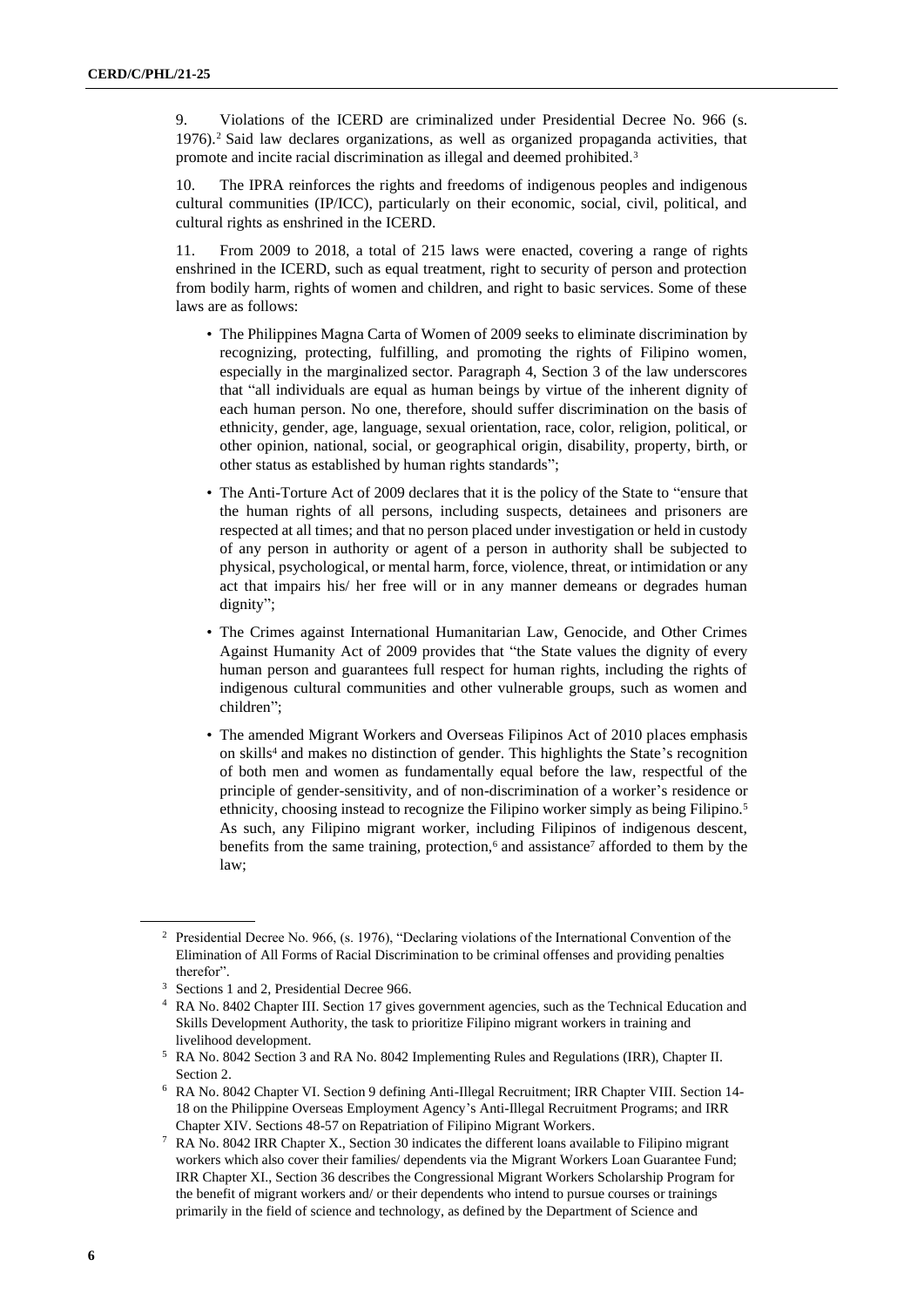- The Anti-Enforced or Involuntary Disappearance Act of 2012 reiterates the policy of the State that it "values the dignity of every human person and guarantees full respect for human rights for which the highest priority shall be given to the enactment of measures for the enhancement of the right of all people to human dignity, the prohibition against secret detention places, solitary confinement, *incommunicado*, or other similar forms of detention, the provision of penal and civil sanctions for such violations, and compensation and rehabilitation for the victims and their families, particularly with respect to the use of torture, force, violence, threat, intimidation or any other means which vitiate the free will of persons abducted, arrested, detained, disappeared or otherwise removed from the effective protection of the law";
- The People's Television Network Act of 2012 reiterates the policy of the State to "fully develop communication structures suitable to the needs and aspirations of the nation and in accordance with a policy that respects the freedom of speech and of the press"; 8
- The Human Rights Victims Reparations and Recognition Act of 2013 reaffirms the policy of the State to value the dignity of every human person and to guarantee full respect of human rights;
- The Open High School System Act of 2015 seeks to provide more access to secondary education through the open learning modality. More importantly, the law provides equal opportunity for adults and individuals of secondary school age to avail themselves of free open high school education;
- The Universal Access to Quality Tertiary Education Act of 2017 institutionalizes free tuition and exemption from other fees in State universities and colleges, local universities, and colleges in the Philippines. Further, under this law's implementing rules and regulations, the State "shall not discriminate among its beneficiaries and may not be used as justification for the removal of the right of a student to avail of other government support to education";
- The Strengthened Anti-Hospital Deposit Act of 2017 underscores the right to health, medical care, and social services as reflected in the ICERD. The law makes health care accessible to every Filipino as it prohibits the demand or acceptance of deposits as a pre-requisite for administering emergency patient care and medical treatment;
- The Bangsamoro Autonomous Region in Muslim Mindanao Act of 2018 was designed to bring peace and address the grievances of Muslims in the region. Under Section 10, Article IV of the law, the freedom of choice of all peoples within the said region is ensured. The law guarantees further that indigenous peoples shall have the freedom to retain their distinct indigenous and ethnic identity in addition to their Bangsamoro political identity. Moreover, the law warrants that there shall be no discrimination on the basis of identity, religion, and ethnicity;
- The Special Protection of Children in Situations of Armed Conflict Act of 2019 is geared towards providing protection to all children from all forms of abuse, violence, cruelty, and discrimination during armed conflict.

12. Domestic court rulings implementing laws that protect and promote the rights of indigenous peoples and eliminate discrimination against them affirm that persons or things similarly situated should be treated alike, both as to rights conferred and responsibilities imposed.<sup>9</sup>

13. In relation to the foregoing, the State conducts continuing judicial education for judges and other officers of the court, i.e., court personnel and lawyers, specific on the rights of

Technology; and IRR Chapter XII. Section 41 establishes the Filipinos Resource Center for Migrant Workers and Overseas Filipinos.

<sup>8</sup> Section 10, Article 16, 1987 Philippine Constitution.

<sup>&</sup>lt;sup>9</sup> Supreme Court Survey on Implementing Provisions on Discrimination.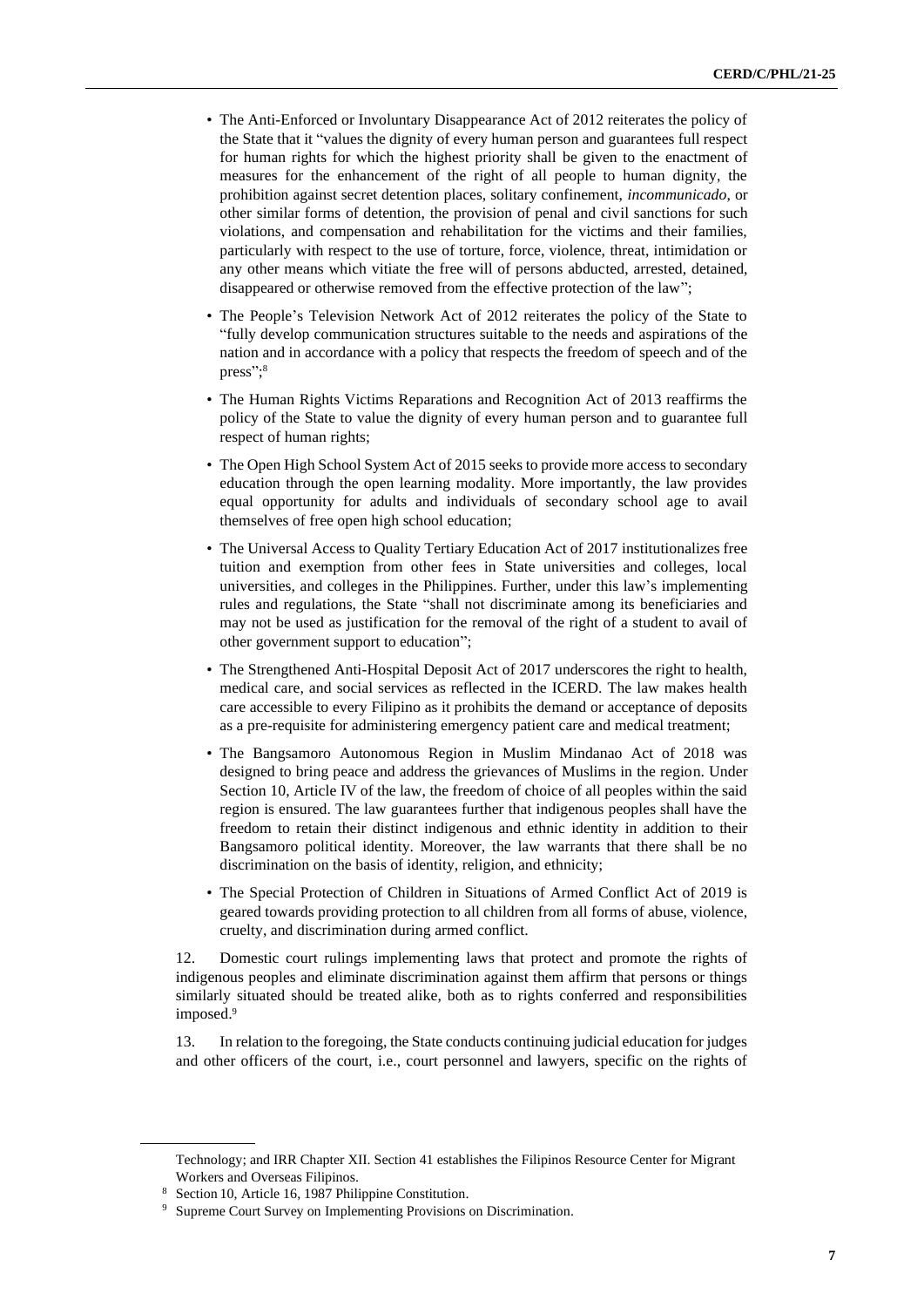indigenous peoples. To date, at least 17 seminars have been conducted and participated in by 802 judges and 346 individuals occupying non-judicial positions.<sup>10</sup>

*Concluding Observation (CR 15): The Committee recommends that the State party adopt a comprehensive law on the elimination of discrimination on the grounds of race, color,*  descent or national or ethnic origin, covering all rights and freedoms protected under the *Convention. The Committee asks for further information on the status of the "2007 Anti-Religious and Racial Profiling Bill" and any other bills relating to racial discrimination pending consideration by Congress.* 

14. The State has national laws and decrees against discrimination on the grounds of race, color, descent, national, or ethnic origin. The 1987 Philippine Constitution, under its Bill of Rights, guarantees the non-deprivation of a person's life, liberty, or property without due process of law, and equal protection of the laws.<sup>11</sup>

15. Hence, non-discrimination as covered not only under the ICERD, but in various international human rights instruments, such as the Universal Declaration of Human Rights, International Covenant on Economic, Social and Cultural Rights, Convention Against Discrimination in Education, and Convention (No. 111) Concerning Discrimination in Respect of Employment and Occupation is incorporated in the State's national laws.<sup>12</sup>

16. The Philippine Congress, composed of the House of Representatives and the Senate, has considered several legislative proposals on anti-discrimination. In 2007, the Anti-Religious and Racial Profiling Bill was filed after having undergone genuine and inclusive public hearings at both chambers of Congress.

17. In 2011, legislative proposals prohibiting racial, ethnic, and religious discrimination were filed, i.e., House Bill No. 4807 (An Act Prohibiting Racial, Ethnic and Religious Discrimination) and Senate Bill No. 2814 (An Act Prohibiting Profiling as well as Discrimination against persons on account of ethnic or racial origin and/or religious affiliation or belief).

18. In September 2019, President Duterte declared to certify an all-encompassing "antidiscriminatory bill."

19. In the present 18th Congress, five (5) comprehensive anti-discrimination bills were filed at the House of Representatives (House Bills 55, 487, 136, 522 and 1579). At the Senate, similar bills (Senate Bills 1675, 1214, 315 and 137) were likewise filed.

20. The bills prohibit discrimination in several forms explicit and central to the ICERD, i.e., ethnicity or ethnic origin, race, religion, or belief. They also penalize acts of discrimination in employment, education, delivery of goods and services, accommodation, and analogous acts which have the effect of impairing the recognition, enjoyment, or exercise of a person's human rights and fundamental freedoms, such as incitement to discrimination and harassment.

21. House Bill No. 55 specifically proposes the establishment of an Equal Opportunity Committee in all public and private agencies, corporations, companies, and educational institutions to ensure compliance of the proposed anti-discrimination law. Said Committee shall have administrative jurisdiction on cases involving discrimination. It shall conduct investigations of alleged cases constituting discrimination on the basis of ethnic origin and / or religious affiliation or beliefs. Under the proposed measure, the Commission on Human Rights of the Philippines, in coordination with the National Commission on Muslim Affairs, and the NCIP shall provide assistance in reviewing and recommending procedures for the resolution, settlement, or prosecution of acts of discrimination.

<sup>10</sup> Philippine Judicial Academy.

<sup>&</sup>lt;sup>11</sup> Section 1, Article III, 1987 Philippine Constitution.

<sup>&</sup>lt;sup>12</sup> International School of Alliance Educators v. Secretary of Labor, G.R. No. 128845, 1 June 2000.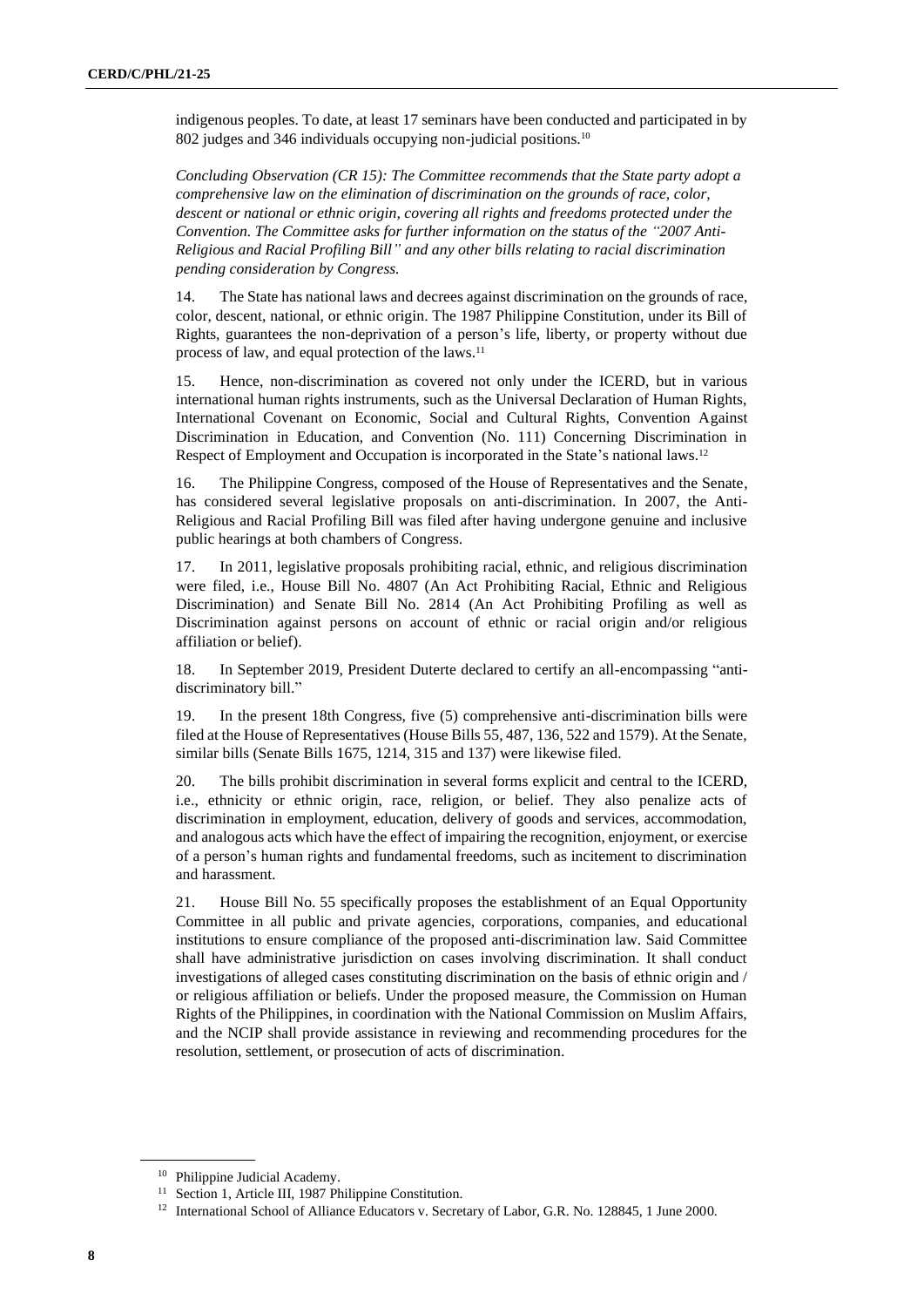*Concluding Observation (CR 16): The Committee reiterates its recommendation that the State party should enact specific penal legislation in all areas required by Article 4 of the Convention.*

22. The State has adopted laws in relation to areas identified under Article 4 of the ICERD. A number of these laws, some mentioned in earlier parts of the report, include the following:

- Presidential Decree No. 966 (s. 1976), in Section 2, provides the following penalties for "violation of the Decree, as well as of Article 4, paragraphs a, b and c of the ICERD" <sup>13</sup>:
	- Imprisonment of not less than ten days nor more than six months, if the offender is guilty of the dissemination and advocacy of policies based on racial superiority or hatred; incitement to racial discrimination; membership in any organization or participation in organized or other propaganda activities, which promote or incite racial discrimination; or providing assistance to racist activities, including the financing thereof (Section 2a, PD 966, s. 1976);
	- Imprisonment of not less than one month nor more than one year, if the offender is guilty of inciting to acts of violence against any race or group of persons of another color or ethnic origin or is an officer or organizer of an organization engaged in propaganda activities, which promote or incite racial discrimination (Section 2b, PD 966, s. 1976);
	- Penalties provided in the preceding sections shall be imposed in the maximum if the offender be a Government officer or employee (Section 3, PD 966, s. 1976);
- The Revised Penal Code of the Philippines, in Article 201, penalizes those who publicly expound or proclaim doctrines openly contrary to public morals; authors of obscene literature published with their knowledge in any form, the editors publishing such literature and the owners/operators of the establishment selling the same; those who, in theaters, fairs, cinematographs or any other place, exhibit indecent or immoral plays, scenes, acts or shows, it being understood that the obscene literature or indecent or immoral plays scenes, acts or shows, whether live or in film, which are prescribed by virtue hereof, shall include those which offend any race or religion; those who shall sell, give away or exhibit films, prints, engravings, sculpture or literature which are offensive to morals;
- The Crimes Against International Humanitarian Law, Genocide, and Other Crimes Against Humanity Act of 2009 penalizes genocide, referring to any act with intent to destroy, in whole or in part, a national, ethnic, racial, religious, social or any other similar stable and permanent group by killing members of the group; causing serious bodily or mental harm to members of the group; deliberately inflicting on the group conditions of life calculated to bring about its physical destruction in whole or in part; imposing measures intended to prevent births within the group; and forcibly transferring children of the group to another group (Section 5, RA No. 9851, s. 2009):
	- The law also imposes penalties to any person who "directly and publicly incites others to commit genocide" <sup>14</sup> as well as those who commit "other crimes against humanity" which includes "persecution against any identifiable group or collectivity on political, racial, national, ethnic, cultural, religious, gender, sexual orientation or other grounds that are universally recognized as impermissible under international law; apartheid; and other inhumane acts of a similar character intentionally causing great suffering, or serious injury to body or to mental or physical health, when such acts are "committed as part of a widespread or systematic attack directed against any civilian population, with knowledge of the attack (Section  $6(h)$ , (j) and (k), RA No. 9851, s. 2009.<sup>''15</sup>);

<sup>13</sup> Section 2, PD 966, s. 1976.

<sup>14</sup> Sec. 5(b), RA 9851, 11 December 2009.

<sup>&</sup>lt;sup>15</sup> Section 6(h), (j) and (k) of RA 9851, 11 December 2009.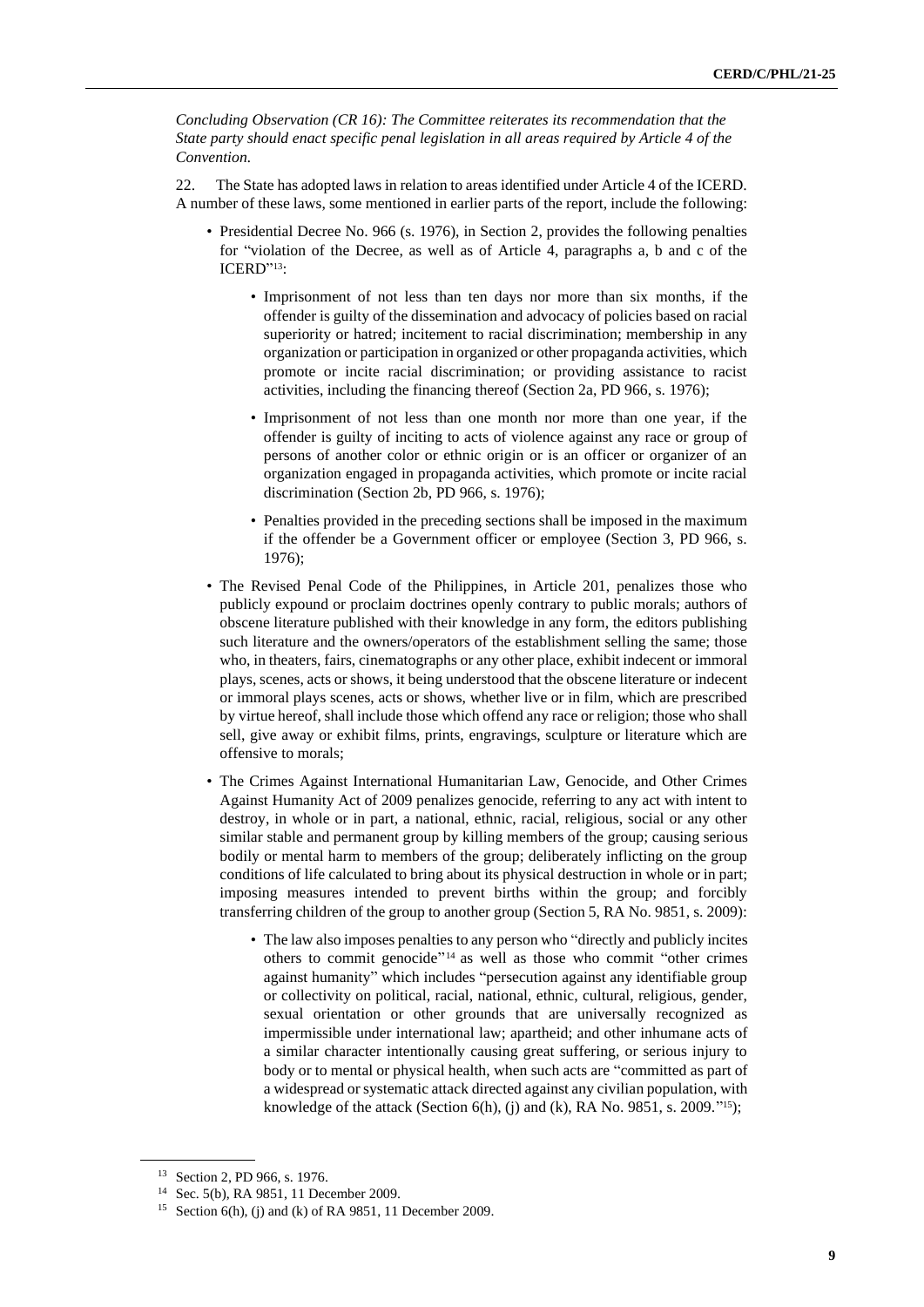- The Data Privacy Act of 2012, in Section 13, protects sensitive personal information except when the data subject has given his or her consent under certain conditions for lawful purposes;
- The IPRA Law of 1997, in Chapter V, provides for equal protection and nondiscrimination of ICCs/IPs. It states that "the State shall, with due recognition of ICCs/IPs distinct characteristics and identity, accord to the members of the ICCs/IPs the rights, protection, and privileges enjoyed by the rest of the citizenry consistent with the equal protection clause of the Constitution of the Republic of the Philippines, the Charter of the United Nations, the Universal Declaration of Human Rights including the Convention on the Elimination of Discrimination Against Women and International Humanitarian Law" 16;
	- For the people's improved economic, social, and cultural conditions, the IPRA provides that the State shall extend the same employment rights, opportunities, basic services, including in the areas of vocational training, retraining, housing, sanitation, health, social security, education, safe and clean water and air, and all other rights and privileges available to every member of the society;
	- The IPRA Law also ensures that the use of any form of force or coercion against ICCs/IPs shall be dealt with by law and that fundamental human rights and freedoms of women as enshrined in the Philippine Constitution and relevant international instruments, are guaranteed to indigenous women. It further mandates the State to take measures to eliminate prejudice and discrimination, and to promote tolerance, understanding, and good relations among ICCs/IPs and all segments of society (Section 31, Chapter VI, IPRA);
- The Magna Carta of Women (MCW) of 2009 affirms the civil, political, economic, social, and cultural rights enshrined in the ICERD. The MCW accentuates women's rights as human rights and intensifies efforts of the State to fulfill its duties, both under international and domestic laws, to recognize, respect, protect, fulfill, and promote all human rights and fundamental freedoms of women, especially marginalized women, in the economic, social, political, cultural, and other fields without distinction or discrimination on account of class, age, sex, gender, language, ethnicity, religion, ideology, disability, education, and status. It further provides that "all individuals are equal as human beings by virtue of the inherent dignity of each human person, and that all individuals should not suffer discrimination on the basis of ethnicity, gender, age, language, sexual orientation, race, color, religion, political, or other opinion, national, social, or geographical origin, disability, property, birth, or other status as established by human rights standards":
	- Moreover, pursuant to a rights-based approach, the MCW requires a high degree of participation by communities, civil society, minorities, women, young people, indigenous peoples, and other identified groups in decisionmaking processes that affect their lives and well-being. Furthermore, "States and other duty-bearers are answerable for the observance of human rights" (MCW, Section 3). Failure to do so, aggrieved rights-holders are entitled to institute proceedings for appropriate redress before a competent court or other adjudicator in accordance with the rules and procedures provided by law. Also, under Section 4(b) of the MCW, discrimination compounded by or intersecting with other grounds, status, or condition, such as ethnicity, age, poverty, or religion, shall be considered discrimination against women under the law;
	- Further, the MCW provides for women's right to protection and security in situations of armed conflict and militarization. The State is mandated to observe international standards for the protection of civilian population in circumstances of emergency and armed conflict and not to force women, especially indigenous peoples, to abandon their lands, territories, and means of subsistence, or relocate them in special centers for military purposes under any

<sup>&</sup>lt;sup>16</sup> Section 21, Chapter V, Republic Act 8371.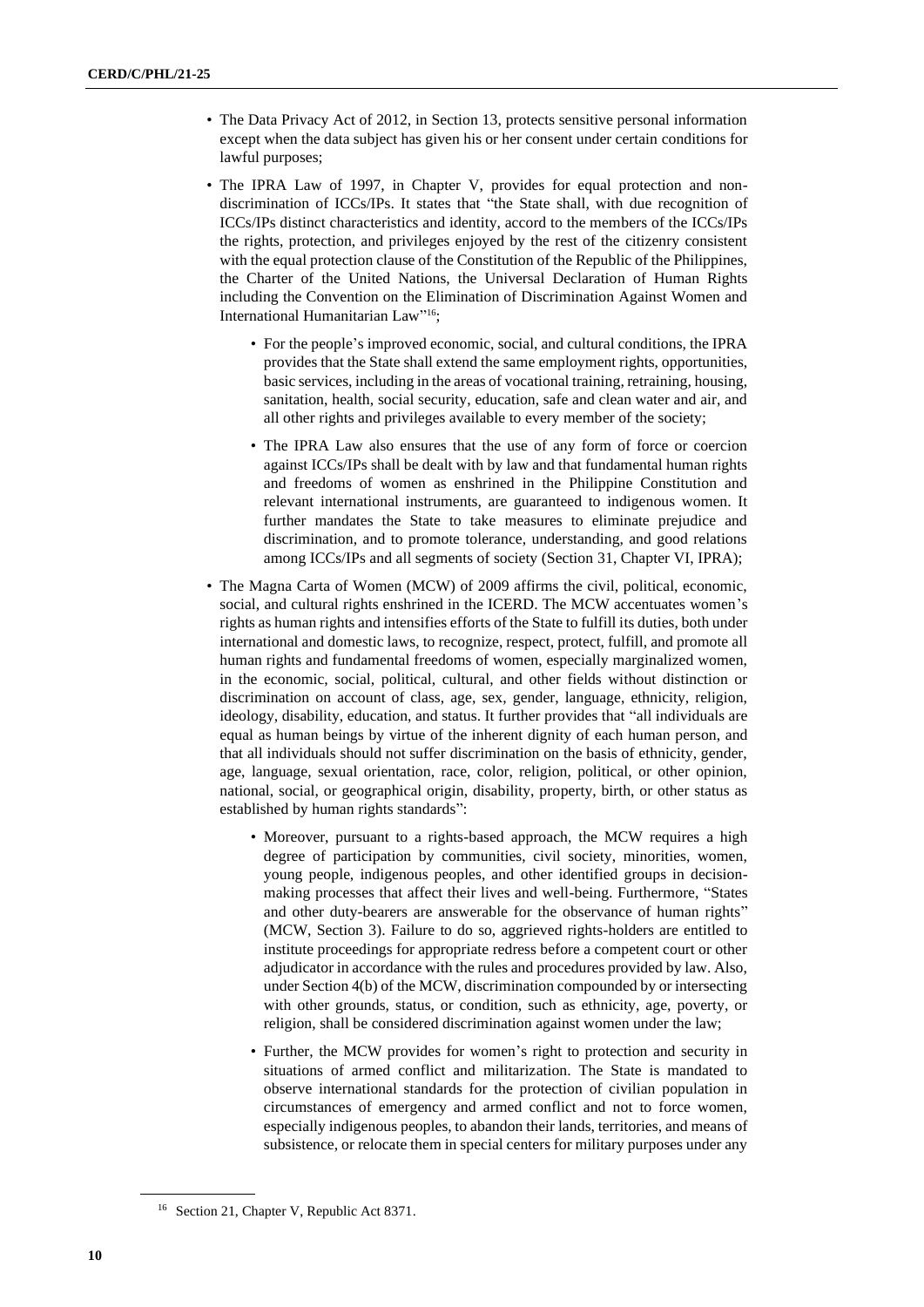discriminatory condition. These provisions of the MCW are exactly the same stipulations under Chapter V of the IPRA;

- The Magna Carta for Persons with Disabilities of 2010 prohibits discrimination against persons with disabilities and considers them as active members of society. The law provides for the concretization of the rights of persons with disabilities through the creation of organizations and groups of persons with disabilities, representation/ inclusion in local bodies, access to government services, creation of Persons with Disability Affairs Offices (PDAO) at national and local government levels, and inclusion of persons with disabilities in the planning and budget of the Department of Social Welfare and Development (DSWD);
- Health Workers' Day Act of 2010 gives due recognition to the important role and contribution of health workers, as well as in the promotion of their rights and welfare, and in the enhancement of their sense of worth and dignity;
- The Expanded Breastfeeding Promotion Act of 2010 provides an environment where basic "physical, emotional and psychological needs of mothers and infants are fulfilled" <sup>17</sup> While there are no penalties for employers who do not implement this, the law provides an incentive especially for working mothers for the best interest of their children. The law, in Section 2, explains the duty of the State to "protect working women by providing safe and healthful working conditions, taking into account their maternal functions, and such facilities and opportunities that will enhance their welfare and enable them to realize their full potential in the service of the nation";
- The law providing for the legitimization of children born to parents below marrying age, signed in 2009, amends Article 177 of the Family Code of the Philippines to stipulate the legitimation of "children conceived and born outside of wedlock of parents who, at the time of conception of the former, were not disqualified by any impediment to marry each other, or were so disqualified only because either or both of them were below eighteen (18) years of age of which legitimation takes place by a subsequent valid marriage between parents". This law reflects the civil rights in the ICERD, such as the rights to identity, to a nationality and eventually the right to freedom of movement and residence;<sup>18</sup>
- The Free Legal Assistance Act of 2010 encourages lawyers to accept free legal assistance in exchange for tax credits, further improving access by those living in poverty to legal services;
- The Expanded Senior Citizens Act of 2010 protects the elderly or senior citizens to further ensure that members of this sector are not discriminated upon as regards access to health, right to suffrage, access to other basic services, among others, as guaranteed under Philippine law;
- The Anti-Enforced Disappearances Act of 2010 criminalizes the practice of enforced or involuntary disappearances carried out by offenders;
- The Expanded Anti-Trafficking Act of 2012 reiterates that it is the policy of the State to value the dignity of every human person and to guarantee respect for individual rights. In pursuit of this policy, the State gives the highest priority to the enactment of measures and programs that promote human dignity, protect people from any threat of violence and exploitation, eliminate trafficking in persons, and mitigate pressures for involuntary migration and servitude of persons, not only to support trafficked persons but more importantly, to ensure their recovery, rehabilitation, and reintegration into the mainstream of society;
- The People's Television Network Act of 2013 recognizes the vital role of communication and information in nation-building, in accordance with the policy of the State to respect the freedom of speech and of the press without any distinction;

<sup>17</sup> Retrieved fro[m https://www.officialgazette.gov.ph/2010/03/16/republic-act-no-10028/](https://www.officialgazette.gov.ph/2010/03/16/republic-act-no-10028/) on 19 Oct 2019.

<sup>18</sup> Article 5, ICERD.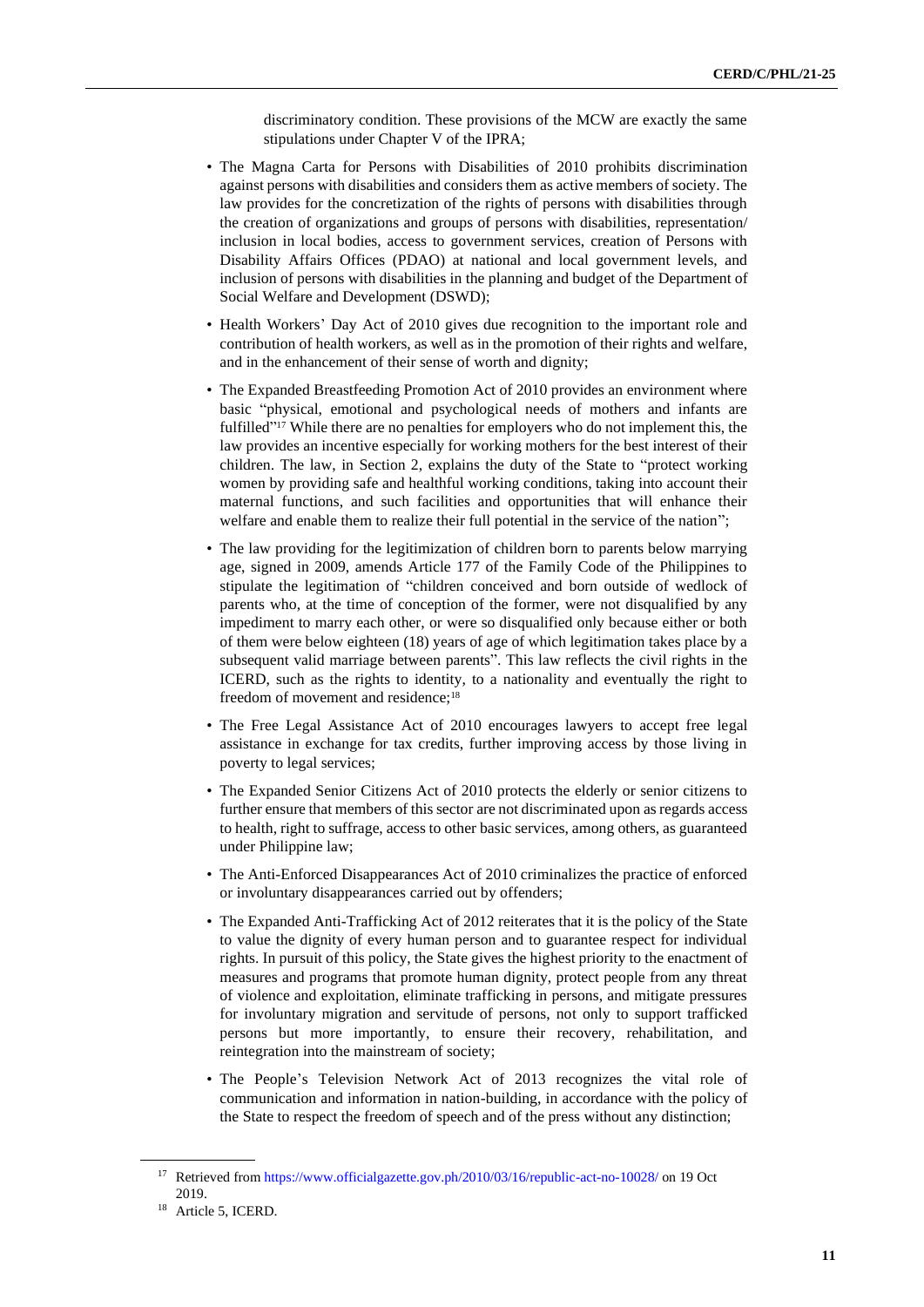- The Mental Health Act of 2018 guarantees the enjoyment of all rights under the 1987 Philippine Constitution, as well as those recognized under the Universal Declaration of Human Rights (UDHR), United Nations Convention on the Rights of Persons with Disabilities (UNCRPD), and other international and regional human rights conventions and declarations, such as the right to exercise civil, political, economic, social, religious, educational, and cultural rights respecting individual qualities, abilities and diversity of background, and for the same to be exercised without discrimination on the basis of physical disability, age, gender, sexual orientation, race, color, language, religion or nationality, ethnic, or social origin:
	- The law also guarantees equal access to evidence-based treatment of the same standard and quality, regardless of age, sex, socioeconomic status, race, ethnicity or sexual orientation. It mandates that mental health services must be responsive to the clinical, gender, cultural, ethnic, and other special needs of the individuals being served. Research and development shall be undertaken in collaboration with academic institutions, psychiatric, neurologic, and related associations, and non-government organizations, to produce information, data, and evidence necessary to formulate and develop a culturally relevant national mental health program incorporating indigenous concepts and practices related to mental health" 19;
- The Philippine HIV and AIDS Policy Act of 2018 requires the integration of basic and age-appropriate instruction on the causes, modes of transmission, and ways of preventing the spread of HIV and AIDS and other STIs in the curricula of public and private learning institutions, including alternative and indigenous learning system, using standard information and data from the Philippine National AIDS Council (PNAC), Department of Education (DepEd), Commission on Higher Education (CHED), and the Technical Education and Skills Development Authority (TESDA). The learning modules include human rights-based principles and information on treatment, care, and support to promote stigma reduction"<sup>20</sup>;
	- Regarding HIV-AIDS education in communities, the law states that the "Department of the Interior and Local Government (DILG), the Union of Local Authorities of the Philippines, the League of Provinces, the League of Cities, and the League of Municipalities, through the local HIV and AIDS Councils or the local health boards and, in coordination with the PNAC, shall implement a locally-based, multi-sector community response to HIV and AIDS through various channels on evidence-based, gender-responsive, age-appropriate, and human rights - oriented prevention tools to stop the spread of HIV. Gender and Development (GAD) funds and other sources may be utilized for these purposes" and that "indigenous peoples communities and geographically isolated and disadvantaged areas (GIDA) shall also be given due focus"<sup>21</sup>;
- The Special Protection of Children in Situations of Armed Conflict Act of 2019 strengthens protection mechanisms for children involved in, affected and displaced by armed conflict situations, and sustains the operationalization of a system on monitoring, reporting and response system on grave child rights violations. Implementing Rules and Regulations. The law was pursued as a collaboration and partnership between the Council for the Welfare of Children (CWC) and member agencies of the Inter-Agency Committee on Children in Situations of Armed Conflict (IAC-CSAC);
	- Section 9, Chapter IV of the law enumerates violations and prohibited acts that constitute grave child rights violations, such as torture, killing, intentional maiming and rape of children, and other forms of sexual violence, inhuman and degrading treatment of children, abduction, causal maiming, taking children as hostage or using them as human shield, the recruitment,

<sup>19</sup> Sec. 28, RA 11036, 20 June 2018.

<sup>20</sup> Sec. 12, RA 1116, 23 July 2018.

<sup>21</sup> Sec. 19, RA 1116, 23 July 2018.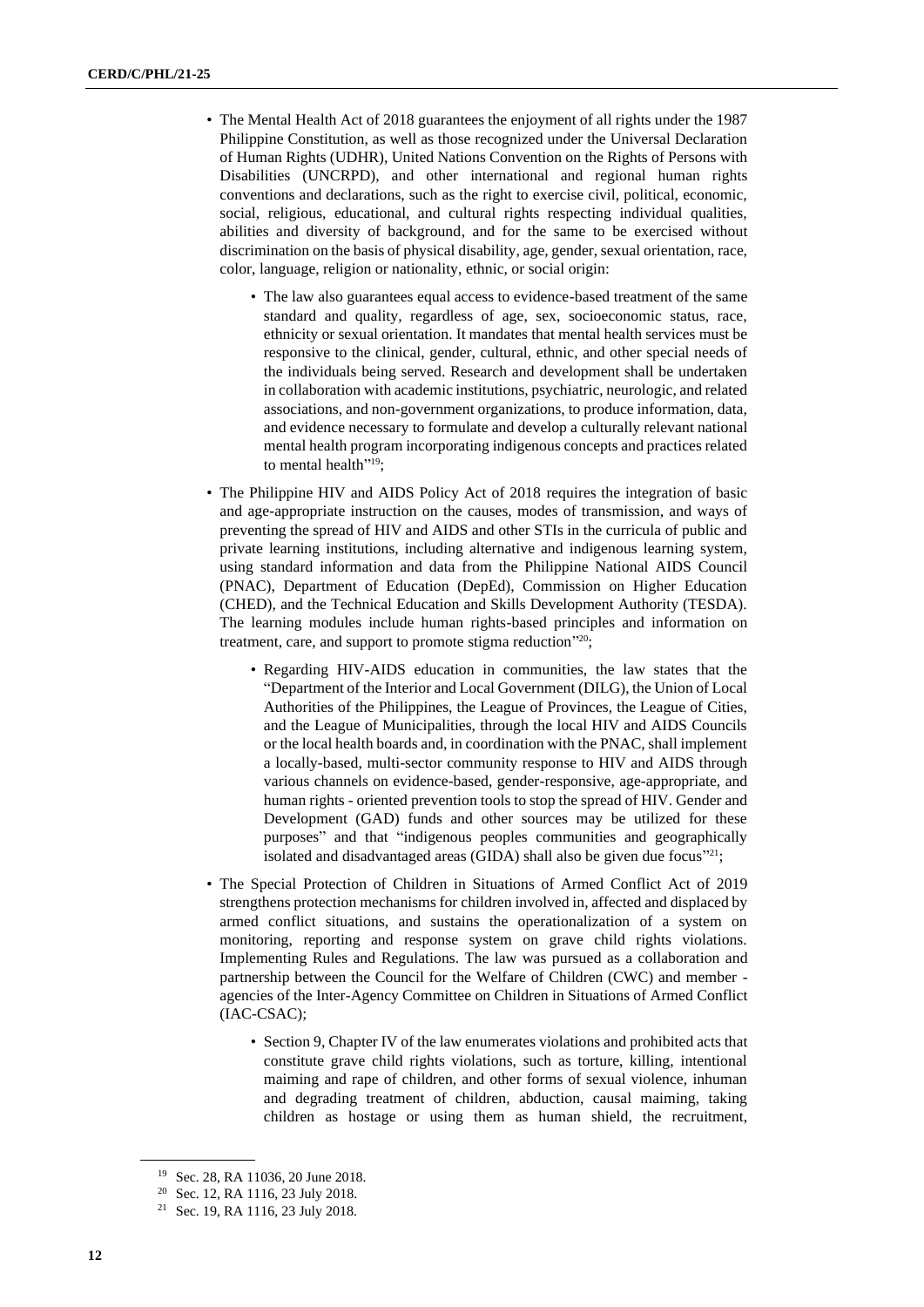conscription or enlistment of children into government forces, and other armed groups, acts of gender - based violence against children, refusal or denial of humanitarian access or assistance to children, use or involvement of children involved in armed conflict, attack on schools, hospitals, places of worship, evacuation centers, settlements and other public places such as recreation parks, playgrounds and malls. It also prohibits hamleting, food blockade, intentional delayed reporting of child in custody, false branding or labeling of children as involved in armed conflict, arrest, arbitrary detention or unlawful prosecution of children allegedly associated with armed groups or government forces. The law also provides penalties <sup>22</sup> for the foregoing enumerated prohibited acts depending on the acts committed.

*Concluding Observation (CR 17): Recalling the importance of gathering accurate and upto-date data on the socioeconomic situation of the population, the Committee encourages the State party to use the census in 2010 to include indicators disaggregated by ethnicity and gender on the basis of voluntary self-identification, and to provide the data obtained in its next periodic report. In this regard, the Committee draws the State party's attention to paragraphs 10 to 12 of its guidelines on the form and content of reports (CERD/C/2007/1). The Committee also recommends that the State party consult with relevant communities in the preparatory process leading up to the census and encourages initiatives such as the Metagora project.* 

23. The State takes note of the importance of accurate data for planning and implementation of responsive initiatives. It has been engaging concerned agencies for coordination and discussion towards the census of ICCs/IPs. This endeavor has resulted in the inclusion of an "ethnicity" variable in the State's 2010 Census on Population and Health.

24. Preparatory activities undertaken toward said census were geared to ensure not only cultural sensitivity, but also broad coverage of indigenous communities. To effectively carry out the objectives of the census, a Memorandum of Agreement was forged between concerned agencies. As a result, participation in nationwide orientations and trainings, with the NCIP serving as resource persons on the matter of ethnicity, was ensured.

25. The 2010 data is in a Public Use File (PUF) format. In 2013, it was provided to the Philippine Statistics Authority in a PUF software, enabling concerned agencies to be capacitated in data aggregation and generation on indigenous peoples' demographic profile per indigenous community affiliation and per barangay. As the generation of the 2010 census has taken longer, discussions and collaboration among concerned agencies continue to be conducted to consider this concern in the 2020 Census.

<sup>&</sup>lt;sup>22</sup> Section 9, Chapter IV of the law provides that when found guilty of certain acts is imprisonment of not less than fourteen (14) years but not more than twenty (2) years and a fine of not less than One Million pesos (P1,000,000.00) but not more than Two Million pesos (P2,000,000.00). For other prohibited acts, penalties would imprisonment of six (6) years but not more than twelve (12) years and a fine of not less than Five hundred thousand pesos (P500,000.00) but not more than One Million pesos (P1,000,000.00) while when found guilty on still other unlawful acts, penalty of imprisonment of not less than six (6) months but not more than six (6) years.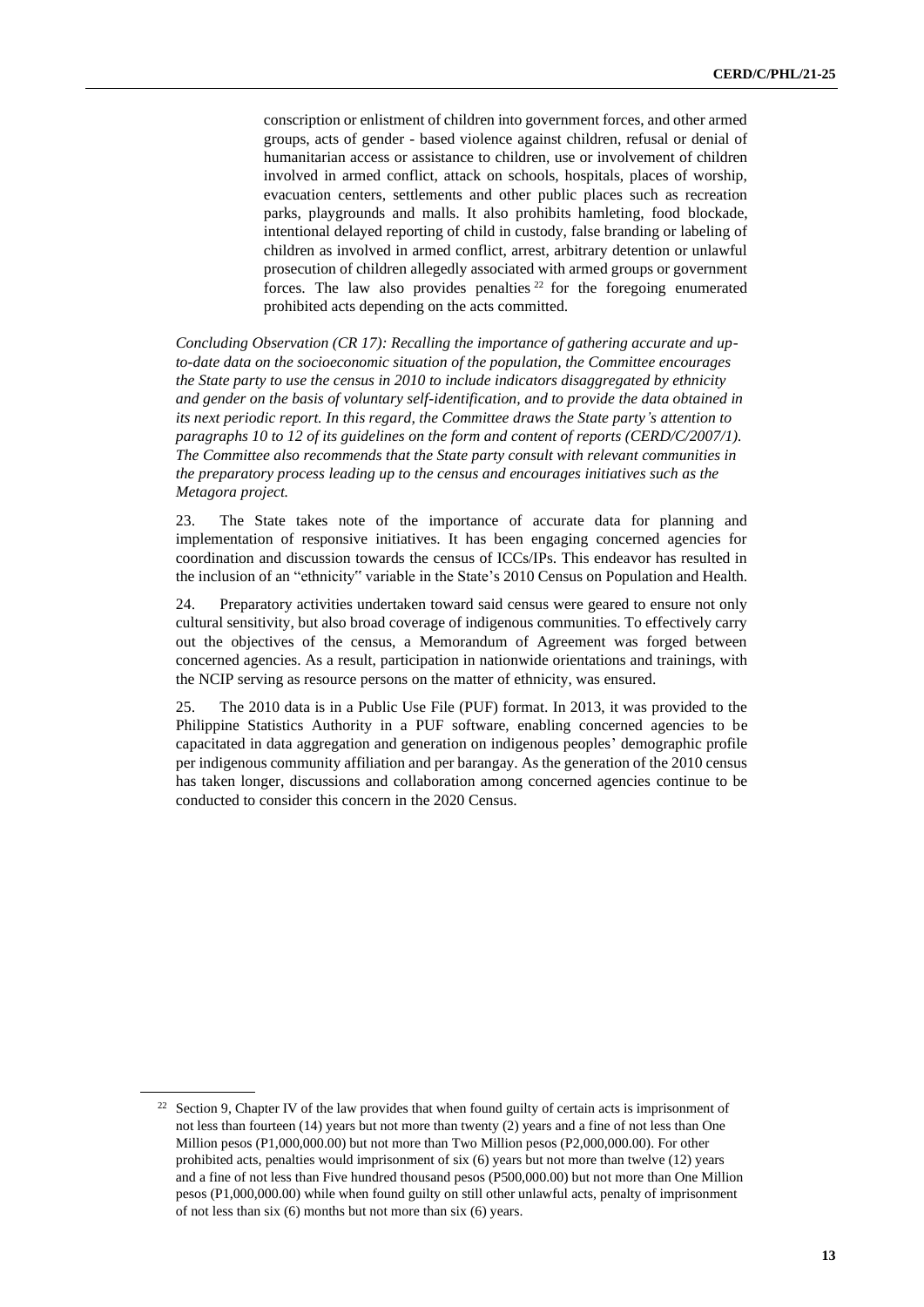*Concluding Observation (CR 18): The Committee urges the State party to continue efforts to restore peace in the regions affected by armed conflict, to protect vulnerable groups from human rights violations, notably indigenous peoples and children of ethnic groups, and to ensure that independent and impartial investigations are conducted into all allegations of human rights violations.* 

*The Committee, recalling a recommendation from July 2008 by the Committee on the Rights of the Child under the Optional Protocol to the Convention on the Rights of the Child on the involvement of children in armed conflict, recommends the enforcement of the 1997 Indigenous Peoples Rights Act (IPRA) to ensure that indigenous children and children from other ethnic groups are not recruited by armed forces or armed groups (CRC/C/OPAC/PHL/CO/1, para. 19).* 

*The Committee seeks further information on the follow-up to the reports of the United Nations Special Rapporteur on Extrajudicial, Summary or Arbitrary Executions (A/HRC/8/3/Add.2) and of the United Nations Special Rapporteur on the situation of human rights and fundamental freedoms of indigenous peoples.* 

26. The State has noted the observation and stresses that it has continually pursued efforts to progressively restore inclusive and sustained peace in areas affected by armed conflict, to protect vulnerable groups, i.e., indigenous peoples and children of ethnic groups, from human rights violations, and ensure that investigations on allegations of human rights violations are objective and impartial. The State concurs with the Committee's recommendation, echoing the recommendation made by the Committee on the Rights of the Child in 2008, i.e., CRC/C/OPAC/PHL/CO/1, para. 19, particularly on the enforcement of the IPRA to deter the recruitment of indigenous children, including children of other ethnic groups, by armed groups.

27. The State recognizes the rights of IPs/ ICCs during armed conflict,<sup>23</sup> consistent with IPRA which provides that "ICCs/IPs have the right to special protection and security in periods of armed conflict". The IPRA further provides the non-recruitment of ICCs/IPs against their will into the armed forces, and in particular, for use against other ICCs/ IPs, and not force ICCs/IPs to abandon their lands, territories and means of subsistence, or relocate them in special centers for military purposes under any discriminatory condition". <sup>24</sup> This practically reinforces the 1987 Philippine Constitution that guarantees special protection of children from all forms of neglect, abuse cruelty and exploitation.<sup>25</sup>

28. With this in mind, and with the ultimate goal to restore peace in conflict affected areas, the State promulgated laws to address contemporary issues and ensured that policies, legislative initiatives, institutional frameworks, and capacity building mechanisms addressing issues on peace, security, and armed conflict have been instituted, and those in place have been strengthened. Throughout the reporting period, the State continuously enhanced and sustained its interventions in education, security, and the peace process, as well as in anti-terrorism and armed conflict caused by Communist Terrorist Groups  $(CTG)^{26}$ , which have either added or led to a protracted peoples' war; and, thereby, gravely affecting the already complex situation of indigenous communities or ancestral domains.

29. Recall that the Philippines' more than three decades of insurgency has burgeoned into a protracted war or armed conflict affecting and violating communities' and peoples' economic, social, political, cultural, and civil rights. Most vulnerable to this are the IPs/ICCS, especially indigenous children and women.

30. Since 2009-2019, several initiatives have been put in place, strengthened and sustained to address the concerns of children involved in armed conflict (CIAC). In 2001, prior to the enactment of a law on armed conflict, the State engaged government agencies to

<sup>23</sup> Section 22, Chapter V, IPRA.

<sup>24</sup> Section 22, Chapter V, IPRA.

<sup>25</sup> Section 3(2), Article XV, 1987 Philippine Constitution

<sup>&</sup>lt;sup>26</sup> Communist Terrorist Group (CTG) refers to the Communist Party of the Philippines (CPP), New People's Army (NPA) and National Democratic Front (NDF). This group has been declared by the State and other countries as a terrorist group.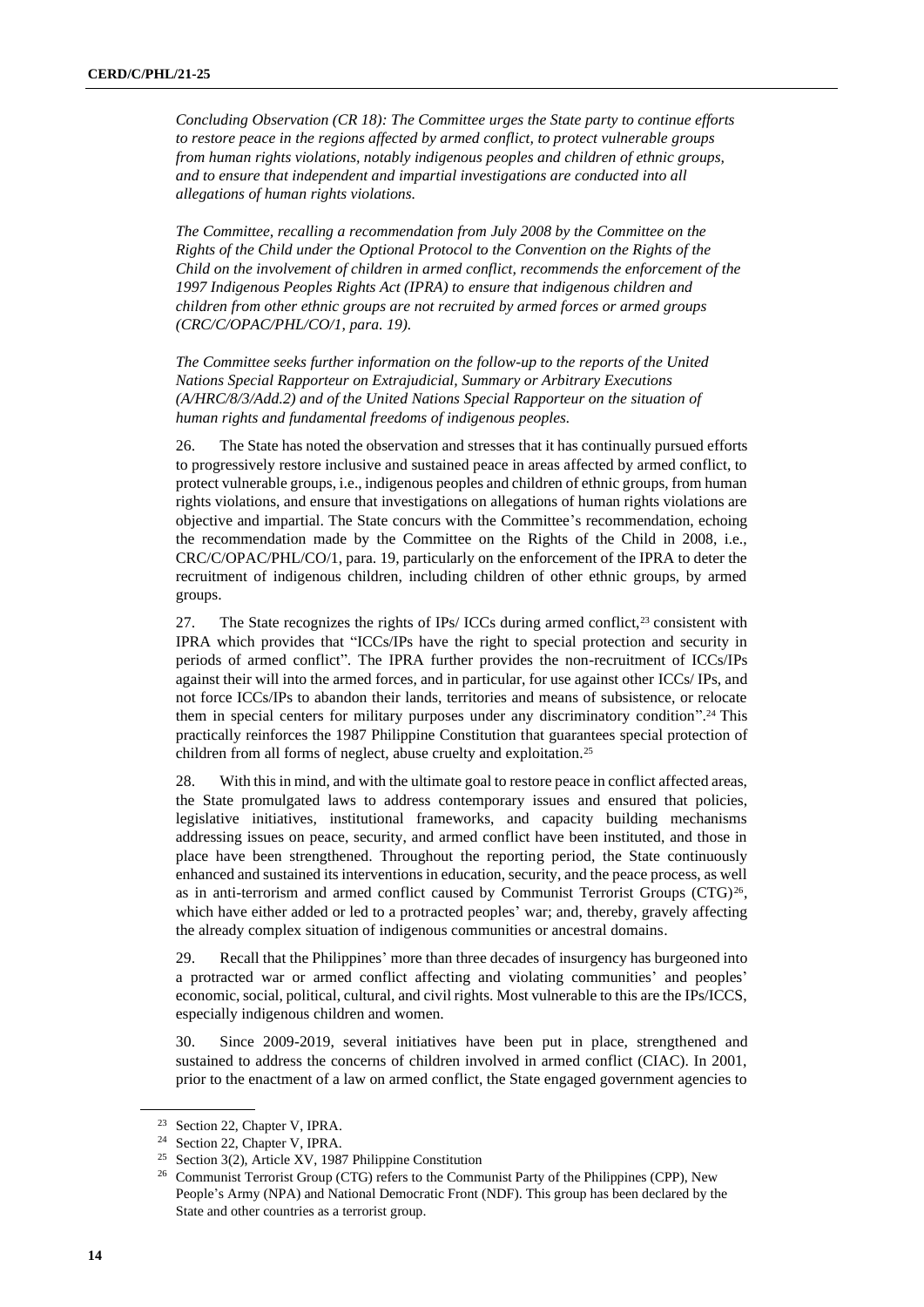address CIAC matters, supported by Executive Order No. 56 (s. 2001) and guided by the Comprehensive Framework on CIAC. Said Executive Order directed agencies to "ensure that actual funds, services, and or activities equivalent to at least one percent of their annual Maintenance and Other Operating Expenses. From 2009 to 2012, the State, through the NCIP, funded some 26 CIAC-related projects structured around preventive actions, such as the provision of livelihood, health, education, and other basic services, advocacy, and capacity building. For these activities, three (3) were conducted wherein at least 150 indigenous peoples and 55 NCIP personnel, designated as focal persons for CIAC at the national and field levels, participated. Similarly, through laws enacted during this period, more than  $200^{27}$ regional, municipal, and city trial courts were established in the Philippines to better IPs/ICCs' and other marginalized sectors' accessibility to government legal services.

31. In 2018, the law on the Special Protection of Children Involved in Armed Conflict was enacted, requiring the State to "provide special protection to children in situations of armed conflict from all forms of abuse, violence, neglect, cruelty, discrimination, and other conditions prejudicial to their development, taking into consideration their gender, cultural, ethnic, and religious background."

32. From 2010 to 2019, the NCIP extended adjudication and legal services to indigenous peoples from the central to field offices. <sup>28</sup> These services range from (a) advising and assisting more than 30,000 walk-in IP applicants; (b) acceptance, handling and defense of 1,541 cases; and (c) submission of 1,500 position papers. For the same period, the NCIP conducted 407 monitoring activities/ validations, participated in 32 congressional hearings and rendered more than 586 legal opinions and advisories.

33. In order to enforce its quasi-judicial functions spelled out in the IPRA, the State, through the NCIP, established and consolidated its Regional Hearing Offices (RHO) and set up four (4) clustered courts through Commission-en-banc resolution 047-20-12 and Memorandum Circular No. 007, Series of 2012. These ethnographic regions include:

- 32.1. Cordillera Administrative Region (CAR) and Region I;
- 32.2. Central Mindanao;
- 32.3. Southern and Eastern Mindanao;
- 32.4. Northern and Western Mindanao;
- 32.5. Region II;
- 32.6. Region III and the rest of Luzon; and
- 32.7. Island Groups.

34. The creation of positions and regional offices was approved by the Department of Budget and Management (DBM) to enhance the State's delivery of services to ICCs/ IPs.

#### **On the enforcement of the IPRA to prevent recruitment of indigenous children into armed forces or armed groups**

35. The IPRA provides for IP rights during armed conflict<sup>29</sup> and the same has been continuously enforced. It specifically guarantees IPs/ ICCs rights to special protection and security during armed conflict, and underscores the State's observation of international standards, particularly the Fourth Geneva Convention of 1949, for the protection of civilians in circumstances of emergency and armed conflict.

36. The State, through the NCIP and other government agencies, instituted various mechanisms to address concerns on armed conflict. In 2012, the State institutionalized a quick response mechanism to address indigenous peoples' rights violations (IPRVs) and deter the recruitment of indigenous peoples by armed groups. To date, at least 8 NCIP Quick

<sup>&</sup>lt;sup>27</sup> Consolidated from www.senate.gov.ph.

<sup>28</sup> NCIP 2010 Annual Report.

<sup>29</sup> Section 22, Chapter V, IPRA.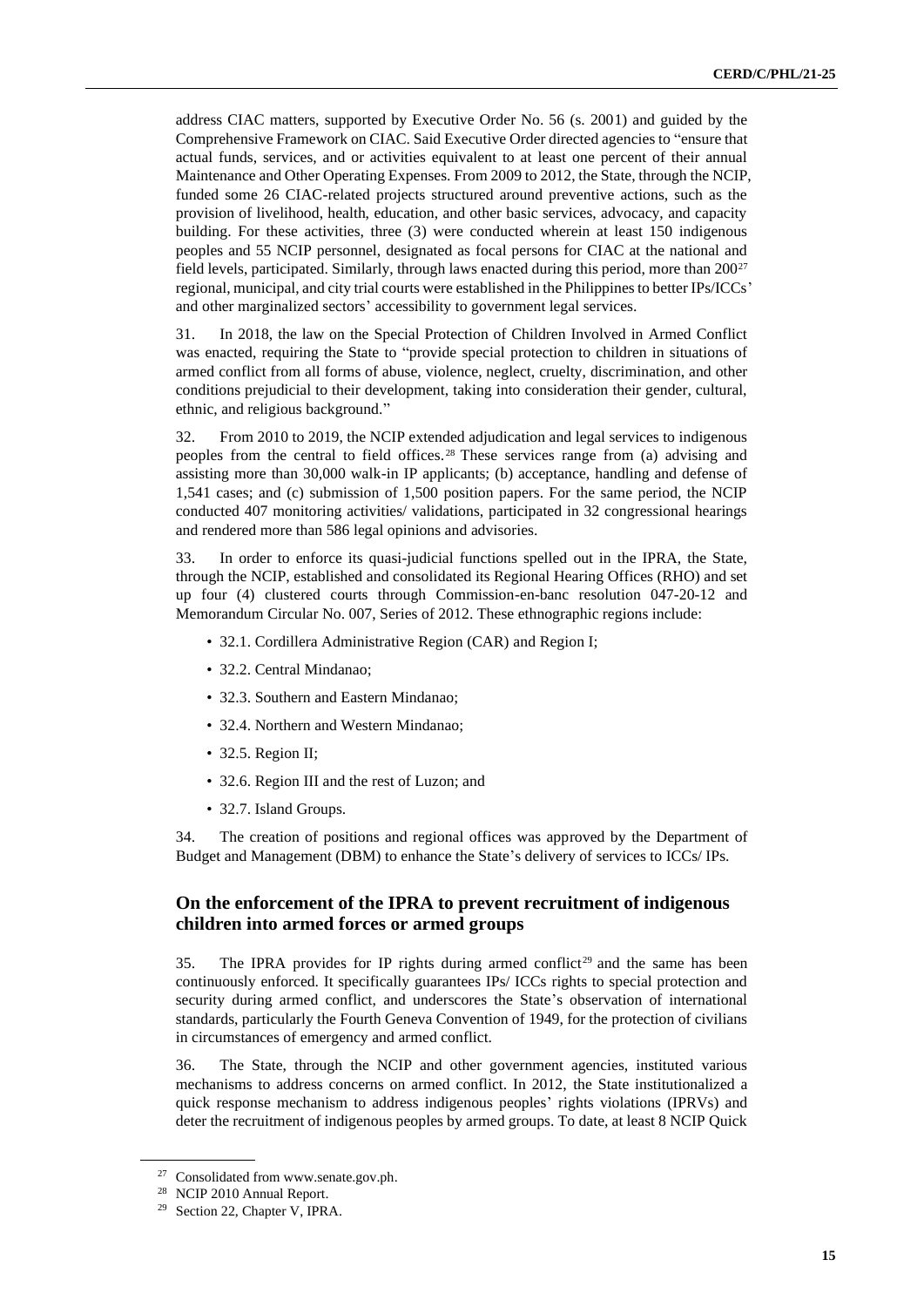Response Units (QRUs) at the national and field offices have been established. These units are composed of NCIP focal persons, indigenous leaders and women. Note that this measure observes the basic principle of recognizing the role of indigenous women as peace builders in the context of armed conflict.

37. Inter-agency collaboration has likewise been enhanced through such measure. Together with the NCIP QRUs, Quick Response Teams (QRTs) have been established in field offices of government agencies concerned. Indigenous leaders and women from ancestral domain areas affected by armed conflict are members of said QRTs

38. The State, through the NCIP, forged a Memorandum of Agreement with the Armed Forces of the Philippines (AFP) for the operationalization of indigenous peoples desks at all levels of the AFP. At least 200 participants attended the initial orientation on the rights of IPs, i.e., IPRA 101, and the Internal Peace and Security Plan, i.e., IPSP 101.<sup>30</sup>

39. The operationalization and regular interaction between and among QRUs and QRTs are ongoing. While challenges remain, this mechanism requires and encourages the concerted efforts of concerned national and field government and non-government agencies/organizations, the NCIP, and the indigenous communities themselves.

40. The State also implements the *Pantawid Pamilya* Program to help progressively realize the economic freedom of IPs. It is a rights-based program that focuses on human capital investment, i.e., the provision of health and education cash grants to eligible households. It aims to enable poor households to meet certain human development goals, which, in turn, seek to break the intergenerational cycle of poverty. As of November 2013, the program is being implemented at 1,434 municipalities, 143 cities and 79 provinces nationwide covering 3,939,878 household beneficiaries where 9.6% or 370,667 households are indigenous peoples. Of this figure, 74.7%, or 276,800, are from Mindanao, 24.3%, or 90, 218, are from Luzon and 1% is from the Visayas.<sup>31</sup> In 2019, more than 5,000 ICCs/IPs benefitted from this program.

41. The State has also implemented an Educational Assistance Program (EAP) for ICCs/IPs. As of 2018 to March 2019, it has implemented 26,758 projects and activities with at least 9,387 beneficiaries. Providing education, especially in far-flung areas where recruitment by armed groups thrives, in addition to making basic services, such as health and culture-related services accessible to ICCs/IPs, is both a preventive and protection measure to avoid recruitment of children by armed groups. In relation to this, some 51 health and culture-related projects/activities were conducted from 2018 to the 1st Quarter of 2019.

42. While these interventions have been continuously provided, the issues on the enforcement of IPRA, the recruitment of IPs by armed groups and its effects, have become a serious national human security concern for the State:

- The terrorist campaign of the local communist armed group is the worst form of discrimination against indigenous peoples. It has been found that seven (7) out of 10 individuals returning to the folds of the law are indigenous peoples. The recruitment of indigenous peoples, including indigenous children and youth, by the Communist Party of the Philippines (CPP) through its armed party, the New People's Army (NPA), has been an impediment to participative and sustained peace efforts and development of all stakeholders' especially indigenous peoples;
- This concern has not only affected indigenous communities, it has also been extended to the international arena where international organizations have become unwitting partners of CPP-NPA-linked organizations using the Philippine indigenous peoples

<sup>&</sup>lt;sup>30</sup> During the initial installment of the orientation, there were at least 70 indigenous peoples/leaders, and a number of representatives from government agencies, as well as CSOs/NGOs which took part in the activity. While during its second installment held in Mindanao, five regions in Mindanao were adequately represented by representatives of local government units, indigenous leaders and women from armed conflict areas, NCIP personnel, officers assigned in IP desks from the AFP, as well as representatives from the PNP, DILG, and the CHRP.

<sup>31</sup> [https://pantawid.dswd.gov.ph/wp-content/uploads/2018/12/Pantawid-Pamilya-3rd-Quarter-Report-](https://pantawid.dswd.gov.ph/wp-content/uploads/2018/12/Pantawid-Pamilya-3rd-Quarter-Report-2018.pdf)[2018.pdf.](https://pantawid.dswd.gov.ph/wp-content/uploads/2018/12/Pantawid-Pamilya-3rd-Quarter-Report-2018.pdf)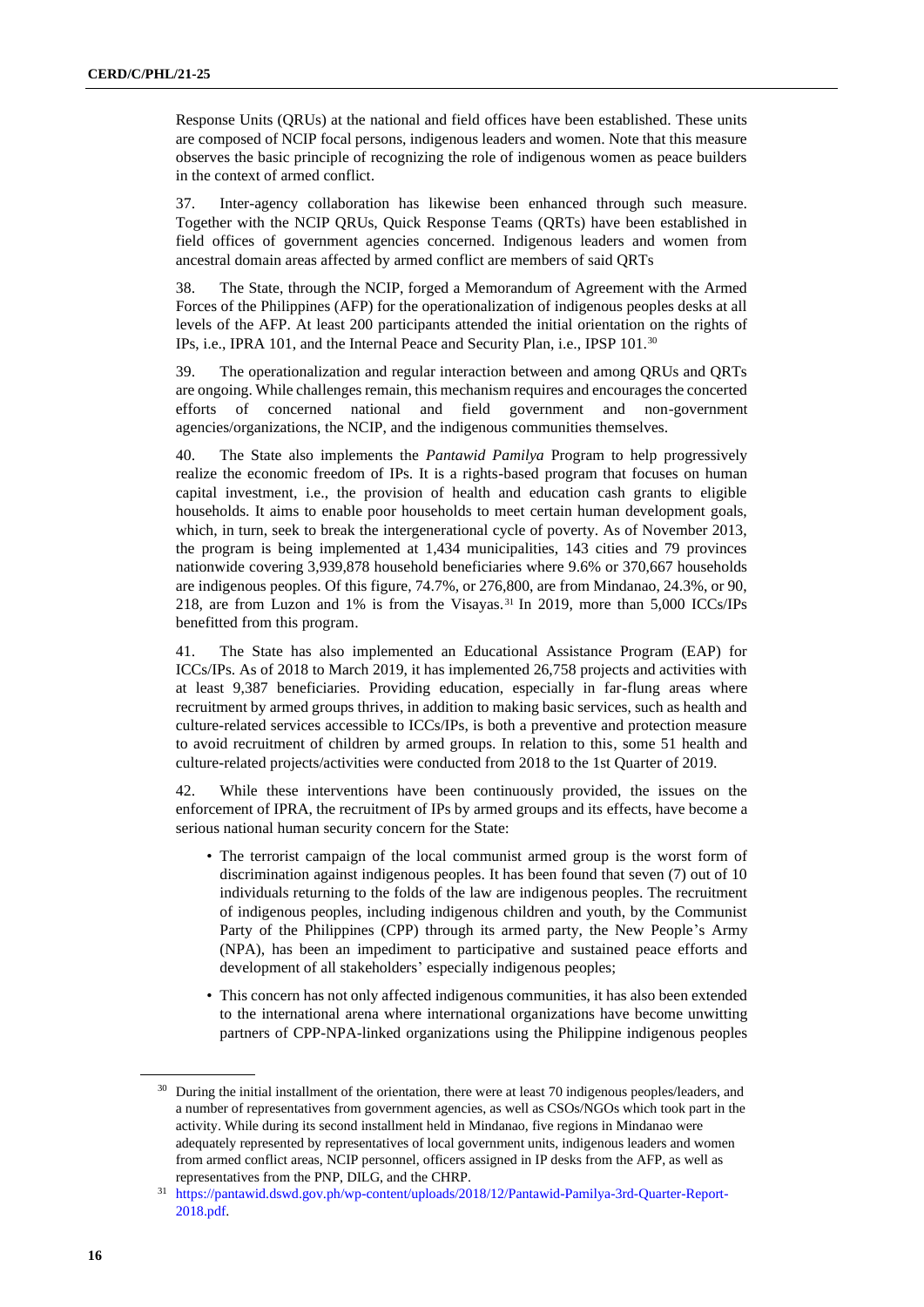issues to access funding. To address this issue, Executive Order 70 was signed by President Duterte in December 2018, promoting a mechanism that is hinged on a whole-of-nation approach and anchored on good governance.

#### **On the follow-up of extrajudicial or arbitrary and summary executions**

43. The State notes this observation. The State, however, wishes to point out the lack of information in the UN on killings perpetrated by CTGs, such as those committed against indigenous peoples.

44. The killings of indigenous peoples is one of the main concerns of the QRM, an interagency coordination/ collaboration at the national and field levels which involves indigenous peoples in ancestral domains. The coordination and collaboration among agencies and IPs at all levels will, in the long run, allow them to access those services extended to victims of armed conflict and human rights violations.

45. The State has endeavored to develop policy guidelines on EJKs. On one hand, an inter-agency committee (IAC) was created through Administrative Order 35 (s. 2012). The IAC was created to look into human rights abuses committed by State and non-State forces, and ensure a focused probe and speedy resolution of all unsolved cases. The Department of Justice (DOJ) heads the AO 35 IAC. The NCIP is included as one of the members of the AO 35 IAC.

46. The State has also endeavored to draft a national guideline for the monitoring of compliance to human rights principles of the mining industry, the latter being deemed as a source of alleged human rights violations committed against indigenous peoples.

## **On related information to further contextualize the human rights situation and fundamental freedoms of indigenous peoples in the Philippines in light of the presence of the local Communist terrorist group**

47. The State issued Executive Order No. 70 on 04 December 2018 to institutionalize the whole-of-nation approach and develop a national peace framework. It has led to the establishment of a National Task Force to End Local Communist Armed Conflict (NTF-ELCAC), a move which acknowledges that military intervention to address the economic, social, cultural, spiritual, civil, and political effects of armed conflict or insurgency is not a one-size-fits-all approach. It has acknowledged further that the operations of the CTGs are deeply rooted into party building, army building, and united front strategies capitalizing on a mass base building sourced out and recruited from far flung, poor, geographically isolated, and indigenous communities, territories, or ancestral domains leading to indigenous peoples' exploitation, deception, and abuse by the CTGs.

48. The NTF-ELCAC operates on the bases of whole-of-nation and good governance. It has mobilized, unified, and converged efforts of at least 18 major government civilian and security agencies with affected communities, and with no less than the President of the Republic of the Philippines as its Chairperson. The NTF-ELCAC is guided by12 lines of efforts (LOE) focused on how CTGs build their ranks, armies or armed component, and on how political united fronts exploit, abuse, deceive, and break apart indigenous communities in particular, and all other sectors and communities in general.

49. The creation of the NTF-ELCAC has been triggered by testimonies of indigenous leaders, youth, women, and knowledge holders of the grave abuses and atrocities of the CTGs. These testimonies, expressed in consultations, letters of complaints, and dialogues, are now classified as the 17 CTG atrocities against ICCs/IPs, as follows:

- Supplanting traditional leaders and replacing them with revolutionary ones as the CNN Central Task for the IPs;
- Murdering almost a thousand IP leaders from the 1980s to present, for not following orders from the NPA. Examples include the Rano Massacre in Davao del Sur and the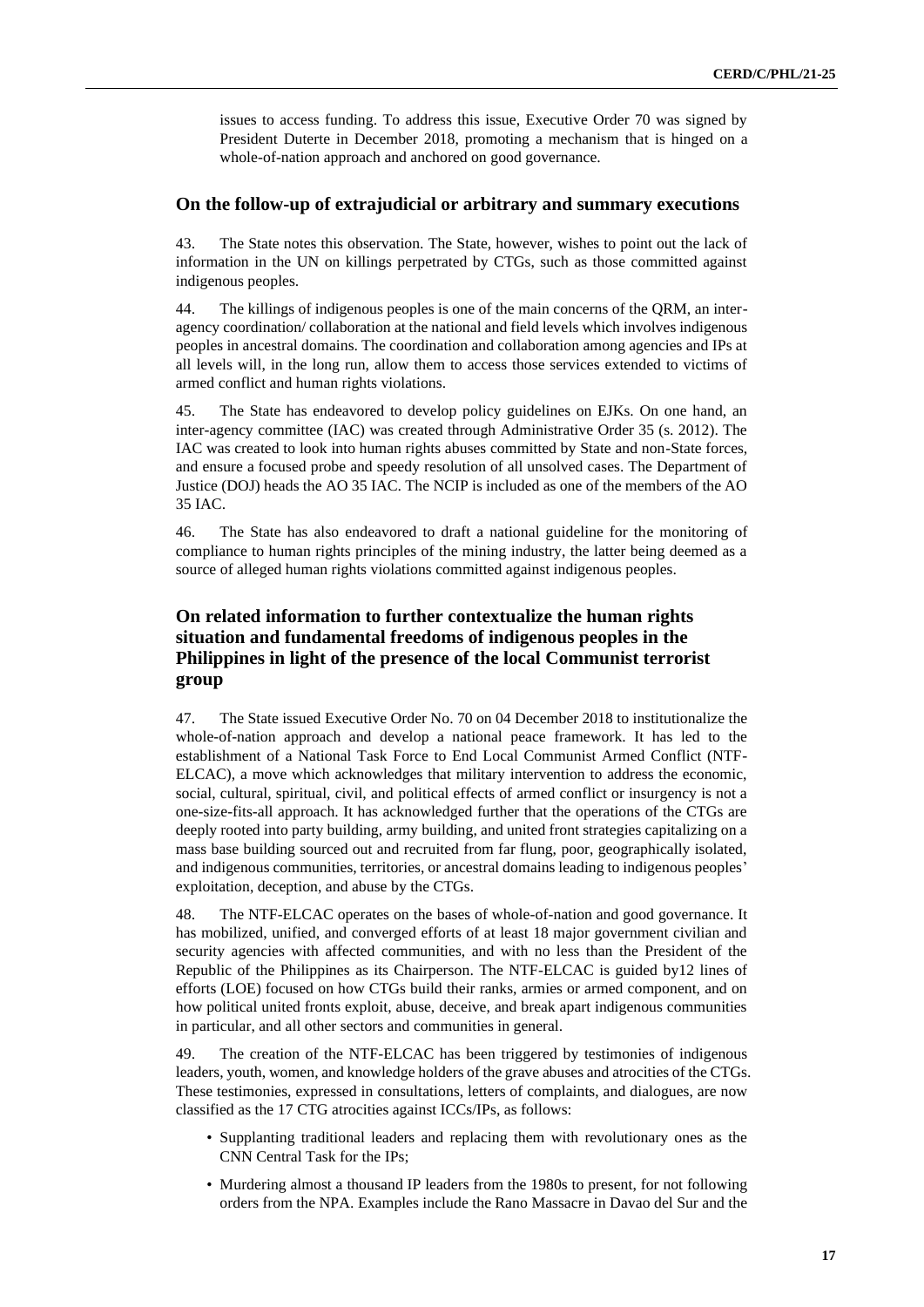murder of Mayor Jose Libayao, who was killed in the presence of his family, community and foreign donors in the Tribal Municipality of Talaingod, Davao del Norte;

- Making ancestral domains as CTGs' guerrilla base, guerrilla zone, and battle ground (without FPIC) that has caught indigenous peoples in the crossfire and put an end to IP communities' tranquility and peace in the last 40 years;
- Collecting revolutionary taxes from indigenous peoples' farm produce, livestock, sarisari store, habal-habal transport, etc.;
- Setting up informal schools for elementary and secondary education in the different ancestral domains in Mindanao. The CTGs use schools to radicalize indigenous children by teaching them communism and by sending them to NPA units for exposure;
- Agitating and deceiving several IP leaders and members with false promises to go on "bakwit" from their ancestral domains to the town centers or cities, e.g., Haran in Davao City, and preventing them from going out. Likewise, bringing IP youth and students to join "Manilakbayan" which is against indigenous peoples' culture;
- Recruiting indigenous youth leaders with high IQ as scholars in tertiary schools managed by communist organizations, radicalizing their minds and destroying indigenous culture;
- Appointing IP leaders as heads of "Organs of Political Power Revolutionary Justice System," i.e., kangaroo court, handing down decisions to fellow IP leaders and members of the communities;
- Converting IP communities as prison/ confinement or incarceration areas of IPs;
- Subverting the name "Bagani" whose main purpose is to protect indigenous peoples, but the CPP-NPA-NDF used the same to identify one of the NPA units which has killed indigenous peoples and attacked government security forces, putting the entire ICCs/ IPs in bad light;
- Occupying ancestral domains of indigenous peoples, which is considered as a private communal property wherein no group/s or individual/s can enter and implement a program or activity without first securing FPIC, i.e., under the supervision of the NCIP.
- Removing indigenous peoples' right of suffrage, as candidates seeking national and local elective posts are prevented from entering ancestral domains of indigenous peoples unless payment is first made to the CPP-NPA-NDF for the issuance of a "permit to campaign" and a "permit to win";
- Collecting revolutionary taxes from mining and logging companies or similar businesses in the ancestral domains, more than what the ICCs/IPs are receiving as royalties;
- Burning construction equipment in the ancestral domains, thereby delaying and even stopping significant infrastructure projects of the government, thus preventing the delivery of essential goods and services to far-flung communities;
- Organizing ICCs/IPs people's organizations thru deceit and lies to support the NDF, BAYAN, and five (5) Regional Party Committees all over Mindanao;
- Using the ICCs/IPs in ruining the image of the Philippine government in the eyes of the world by orchestrating international solidarity works and projecting lies contrary to the real situation and issues of the country; and
- CTGs recruitment and programs on IP youth (alternative school) resulting to the latter's molestation and sexual exploitation.

50. To date, more than 20 summits and conferences have been conducted to cascade the abovementioned concerns at all levels, i.e., regional, provincial, municipal, and barangay levels. These activities involved IP communities and leaders, personnel of national and field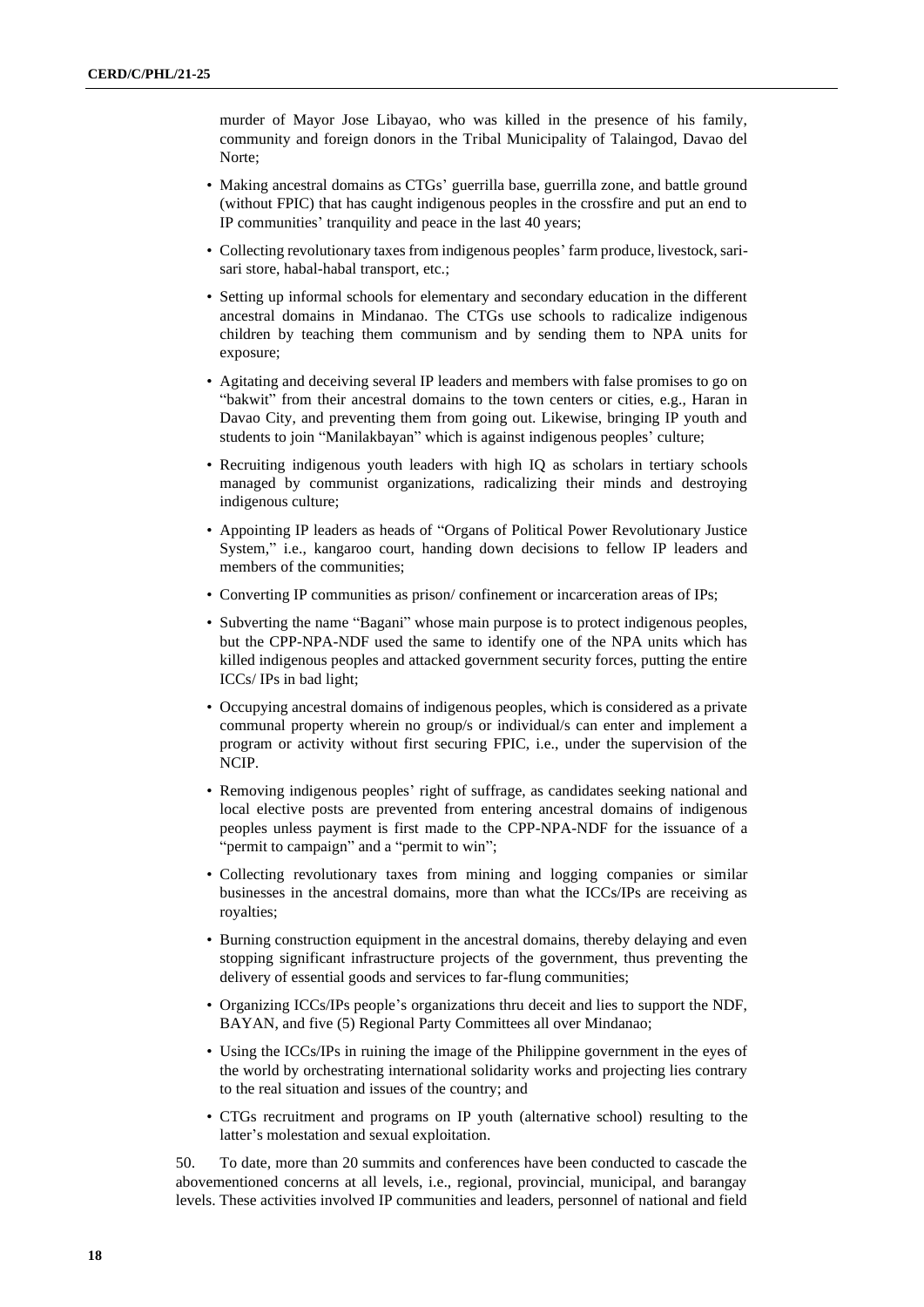agencies, cabinet secretaries, and other sectors of society. The Cabinet Officers for Regional Development and Security (CORDS) who head the regional level task force have been mobilized in all 13 regions in the Philippines.

### **On the pursuit of peace in the context of the anti-Communist terrorism campaign, autonomy in governance, and other related concerns of indigenous peoples in the Philippines**

51. The State's active pursuit of the peace process complements and supplements initiatives toward ending local communist armed conflict. The NTF-ELCAC created by virtue of Executive Order No. 70 calls for a National Peace Framework anchored on a wholeof-nation approach, which is the government's policy for harmonized and convergent delivery of basic services and socio-economic packages in conflict-affected areas and vulnerable communities, responsive to local needs and sensitive realities on the ground. The Framework includes a mechanism for localized peace engagements. The Guidelines on the conduct of local engagements was finalized in September 2019.

52. The State has legislated Republic Act No. 11054 entitled "An Act Providing for the Organic Law for the Bangsamoro Autonomous Region in Muslim Mindanao, repealing for the purpose Republic Act No. 6734, entitled 'An Act Providing for An Organic Act for the Autonomous Region in Muslim Mindanao,' as amended by Republic Act No. 9054, entitled 'An Act to Strengthen and Expand the Organic Act for the Autonomous Region in Muslim Mindanao". These legislations uphold the respect for and recognition of the rights of Filipinos in the region to identity, autonomy, and self-determination as crucial to promoting peace in Southern Philippines.

53. In the same context of the peace process, agreements and frameworks were forged and implemented. The Comprehensive Agreement on the Bangsamoro (CAB) was signed by the Government of the Philippines and the Moro Islamic Liberation Front (MILF) Negotiating Panels on 27 March 2014, signaling the end to decades-long struggle of the Bangsamoro people for identity, greater autonomy, and encapsulating the commitment and shared vision of both parties to bring sustainable peace and development in the Bangsamoro and the whole of Mindanao.

54. The implementation of the CAB has two tracks: the political-legislative track and normalization track. The political-legislative track includes the passage of the Bangsamoro Organic Law  $(BOL)^{32}$  and the creation of a Bangsamoro political entity replacing the Autonomous Region in Muslim Mindanao (ARMM).

55. The BOL legitimizes the aspirations of the Bangsamoro people to establish a political entity, secure their identity, and allow meaningful self-governance. A plebiscite<sup>33</sup> in proposed Bangsamoro areas resulted in the BOL's ratification on 25 January 2019 with 87.80% or majority of the people residing in the proposed core territory casting a total of 1,737,767 affirmative votes. It also resulted in the expansion of the Bangsamoro Autonomous Region in Muslim Mindanao's (BARMM) territorial jurisdiction which now includes Cotabato City and 63 barangays in North Cotabato (in the municipalities of Midsayap, Pigcawayan, Kabacan, Carmen, Pikit, and Aleosan). The ARMM was abolished upon the ratification of the BOL, and the Bangsamoro Transition Authority (BTA) was constituted to serve as its interim government. The BARMM was inaugurated on 29 March 2019, with the first set of ministers of the new parliamentary form of government taking their Oath of Moral Governance. The proposed Transition Plan was formally approved by the BTA on 17 June 2019. The codes for creation of BARMM offices are to be crafted with the assistance of the Development Academy of the Philippines (DAP).

<sup>&</sup>lt;sup>32</sup> Republic Act No. 11054 entitled "An Act Providing for the Organic Law for the Bangsamoro Autonomous Region in Muslim Mindanao, repealing for the purpose Republic Act No. 6734, entitled 'An Act Providing for An Organic Act for the Autonomous Region in Muslim Mindanao,' as amended by Republic Act No. 9054, entitled 'An Act to Strengthen and Expand the Organic Act for the Autonomous Region in Muslim Mindanao" (27 July 2018).

<sup>33</sup> Held on 21 January and 6 February 2019.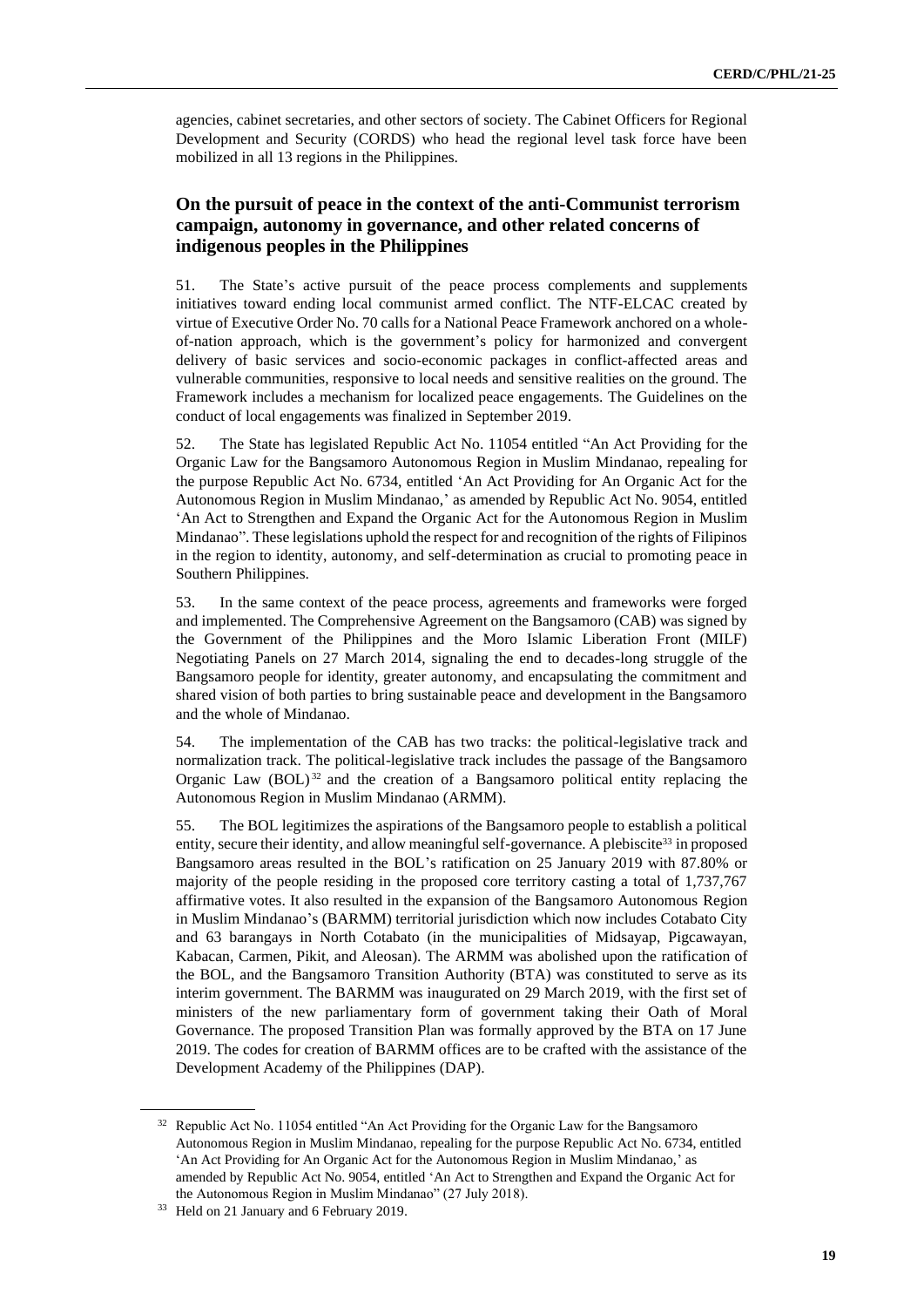56. Complementing the political-legislative track, are processes and mechanisms whereby the decommissioned combatants, their families and communities can "return to conditions where they can achieve their desired quality of life, which includes the pursuit of sustainable livelihoods and political participation within a peaceful deliberative society".

57. On 16 June 2015, the Independent Decommissioning Body (IDB) facilitated the 1st phase decommissioning of the 145 combatants and 75 high-powered and crew-served weapons of the MILF.

58. The Task Force for Decommissioned Combatants and their Communities (TFDCC) delivered socio-economic interventions for the 145 decommissioned MILF combatants. The participating agencies, i.e., DSWD, PhilHealth, TESDA, DepEd, CHED, Department of Agriculture (DA), delivered 98% of commitments to the decommissioned combatants. The 2nd phase of decommissioning was scheduled in 2019. While a Memorandum of Agreement with the DSWD was signed on 09 August 2019 to assist in the transition period of the newly established BARMM and facilitate delivery of socio-economic packages to decommissioned MILF.

59. To synchronize government efforts in carrying out a holistic government approach in the Bangsamoro peace process, a program for normalization in the Bangsamoro was implemented by virtue of Executive Order No. 79 (s. 2019). This ushered in the creation of an Inter-Cabinet Cluster Mechanism on Normalization (ICCMN) to carry out the "Normalization Program".

60. The Philippine government continues to address legitimate grievances of the Bangsamoro people, correct historical injustices, and address human rights violations and marginalization by way of land dispossession through the Transitional Justice and Reconciliation (TJR) program. The different interventions under the "Normalization Program" are themselves expressions of TJR, which is geared towards pursuing healing and reconciliation efforts in Bangsamoro areas. The Philippine government and the MILF Implementing Panels jointly formed a Working Group on TJR to develop a roadmap that will operationalize the TJR component of the "Normalization Program." Agency programs responding to the recommendations of the Transitional Justice and Reconciliation Commission (TJRC) have been mapped out and orientation-workshops have been undertaken to enhance duty-bearers' capacity on how TJR lens can be applied in the "Normalization Program" mechanisms and processes, and contribute to efforts of sustaining peace in the country.

61. A TJR Cluster under the Inter-Cabinet Cluster Mechanism on Normalization (ICCMN) has also been formed to complement response efforts to the TJRC recommendations. Four (4) ICCMN-TJR Cluster thematic working groups have been created to cover the following areas: truth/ education; justice and reparations; land issues; and guarantee of non-recurrence.

62. Inter-agency meetings identified strategic interventions based on the mandate and current programs, projects and activities of the agencies and recommendations to develop synergy of efforts among government agencies. Proposed interventions in the TJR roadmap are finalized, prioritized and presented for vetting and concurrence of the panels, in coordination/consultation with the Office of the Presidential Adviser on the Peace Process (OPAPP) and the ICCMN.

63. The Joint Task Forces on Camps Transformation (JTFCT) oversees the transformation of six previously-acknowledged MILF camps into peaceful and productive communities as part of confidence-building measures between the parties. Social preparation for the Camps Transformation Program and quick response projects are ongoing.

64. Signing of the 2000 Peace Agreement with the *Rebolusyonaryong Partido Ng Manggagawa Ng Pilipinas* (Revolutionary Proletarian Army/Alex Boncayao Brigade/ Tabara-Paduano Group or RPM-P/RPA/ABB/TPG) of *KAPATIRAN* on 19 July 2019 and the Clarificatory Implementing Document (CID) to the 2000 Peace Agreement, being the final settlement of the 2000 Peace Agreement with RPM-P/RPA/ABB:

• To complete the Philippine government commitments, the CID indicates the implementation of a 3-year normalization plan pursuant to the directive and approval of the President. Its components are disposition of arms and forces and security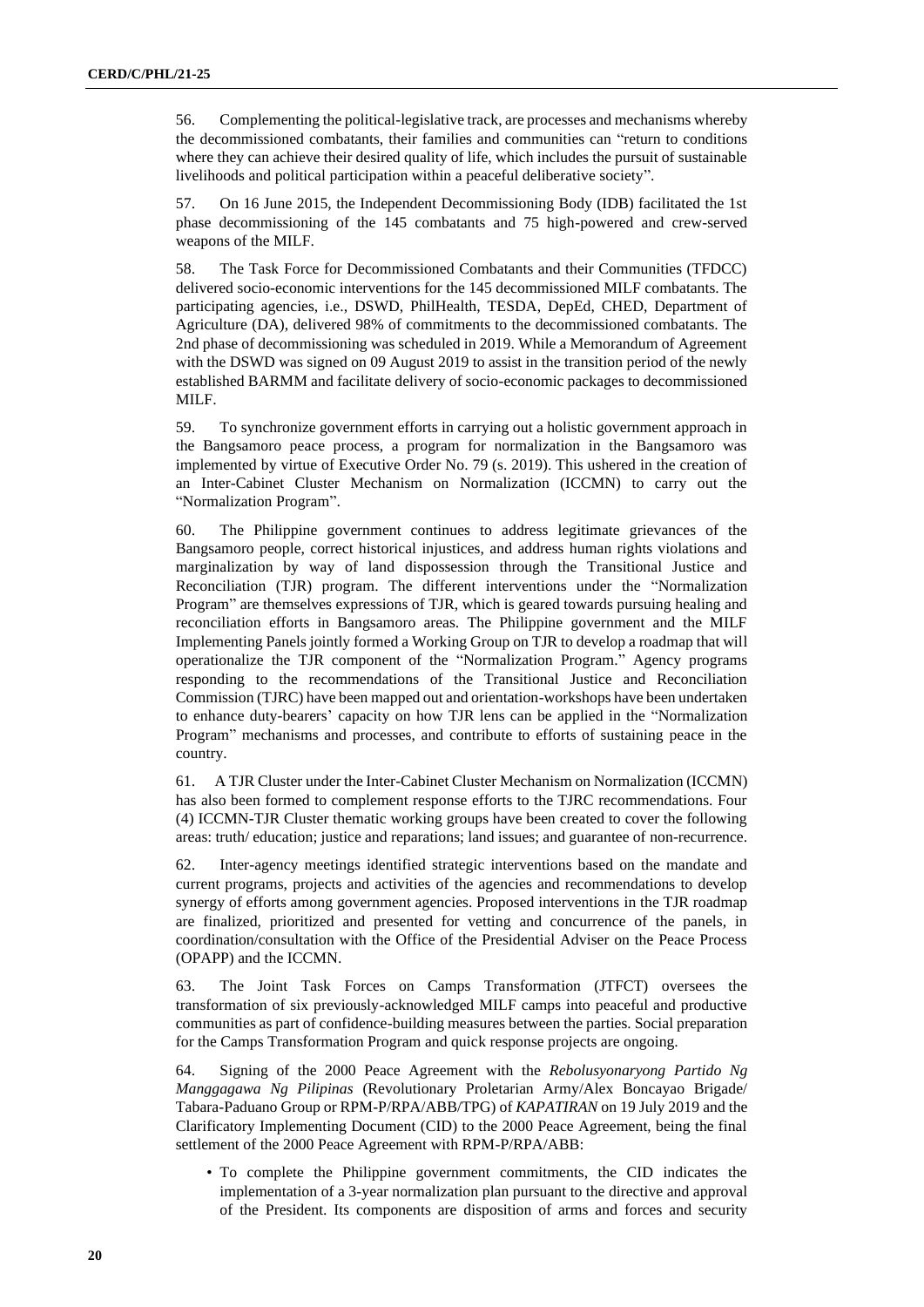arrangements, social and economic reintegration, provision on the restoration of civil and political rights through pardon and release of the remaining alleged political offenders, transformation of the RPM-P/RPA/ABB-TPG into a civilian organization engaging in socio-economic and political activities, and community peace dividends. Disposition of arms and forces of RPA-ABB members was scheduled in 2019.

65. Signing of the 2011 Memorandum of Agreement (MOA) with the Cordillera Bodong Administration – Cordillera People's Liberation Army (CBA-CPLA):

• The strategy for the conclusion of the peace process with the CBA-CPLA entails the completion of the provisions provided under the 2011 MOA between the Philippine government and the CBA-CPLA. The completion strategy focuses on transforming the former members of the CBA-CPLA, sustaining the gains of the Cordillera Peace Process, strengthening multi-stakeholder convergence to support peace and development, and providing support to regional development advocacies to help the Cordillera Autonomy Bill. The CBA-CPLA peace process will enhance its approaches and strategies to cater to the implementation and localization of Executive Order No. 70 or the whole-of-nation approach with local counterparts. A body has been created to ensure delivery of remaining commitments of the 2011 MOA components – i.e., disposition of arms and forces, socio-economic reintegration and transformation framework leading to the comprehensive normalization of the former members of the CBA-CPLA. The OPAPP continues to work with the Regional Development Council and the National Economic Development Council - Cordillera Autonomous Region in support for the region's bid for autonomy.

66. The establishment of the Philippine Government IP Peace Panel (IPPP) is a concrete government measure on IP representation in the peace process with the mandate to engage, meet, converse with and hear the concerns, inputs, recommendations of IPs in the country along the different peace process tracks.

67. The OPAPP, through the IPPP, facilitated the establishment and conduct of the Mindanao IP Legislative Assembly (MIPLA) on 29 August to 1 September 2017 in Davao City to serve as a platform for representatives of non-Moro indigenous communities in the ARMM and other adjacent Ancestral Domain areas to engage in participatory discourse to propose enhancements to the BTC's version of the Bangsamoro Basic Law that is nonregressive in the recognition of rights, protection of interests and promotion of welfare of non-Moro IPs (NMIPs) within the proposed Bangsamoro Government. A number of key MIPLA-proposed provisions that recognize, protect and promote the rights of NMIPs were included in the recently passed BOL. Consequently, the NMIPs in the core territory committed to support the ratification of the BOL.

68. IP Legislative Assembly in the Cordillera Administrative Region (IPLA-CAR):

• The IPLA-CAR is a follow through from the CAR Peace Conversations of November 2017, where participants composed of key IP leaders in CAR unanimously expressed support for House Bill (HB) No. 5343, "An Act establishing the Autonomous Region of the Cordillera (ARC)". The Regional Legislative Assembly (RLA) was composed of 105 delegates representing different ethno-linguistic groups of the Cordillera provinces and Baguio City. The assembly generated consensus on the proposed enhancement and the inclusion of IP provisions into the said bill. The final output was a legislative proposal of the assembly which was formally submitted to the Chairperson of the Technical Working Group (TWG) on the Cordillera Autonomy Bill, Representative Mark Go, for review and possible integration into HB No. 5343.

69. Under the guidance of the Mindanao IP Council of Elders and Leaders (MIPCEL), indigenous youth under the Mindanao IP Youth Organization (MIPYO) organized the Mindanao IP Youth Peace Assembly (MIPYA) in October 2018. The growing number of atrocities committed by the NPA against indigenous cultural communities in Mindanao over the years was deemed a major security concern. This alarming situation prompted indigenous youth across the island-region to band together and condemn these acts of exploitation and injustices: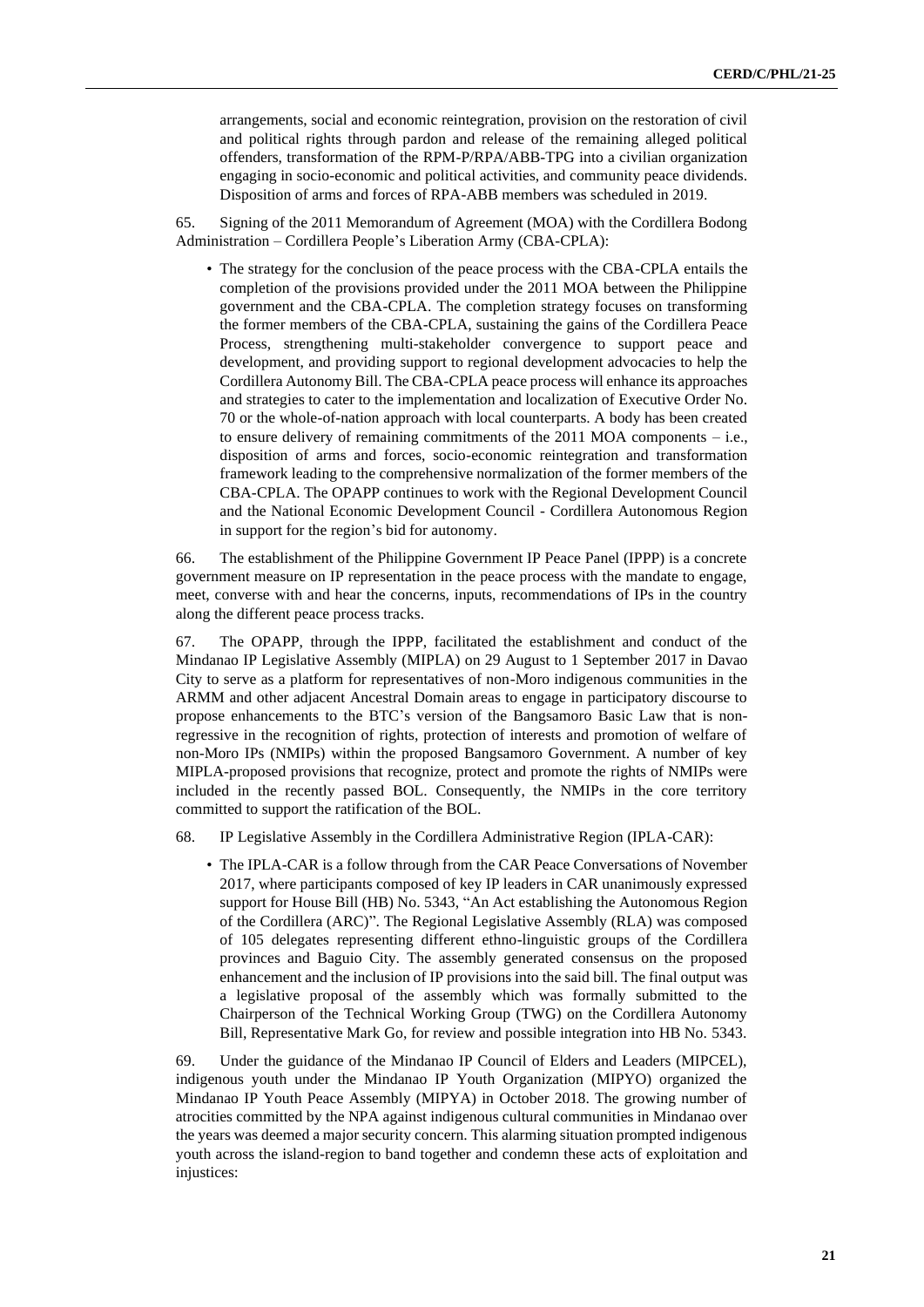• With the theme "Arise and Shine: IP Young Leaders for the Next Generation", the assembly organized and mobilized 238 Mindanao IP youth leaders from ICCs in Regions IX, X, XI, XII, and XIII of Mindanao who were endorsed by their respective council of elders and leaders. Youth Leadership Summit graduates, *Payapa at Masaganang Pamayanan* (PAMANA) IP scholars and former rebels were among the youth delegates. It sought to equip participants with the knowledge, leadership skills, and values that shall enable them to participate in the national government's efforts to promote social healing and reconciliation in their respective communities. Moreover, the event provided a platform for the IP youth representatives to articulate their views, expose the 17 NPA atrocities, denounce violent extremism, and contribute in enhancing the national government's peace, security, and development agenda with confidence as young agents of peace in their communities.

70. Representatives of 13 government agencies attended the assembly to signify their support for MIPYO and to respond to the pressing issues and concerns raised by the IP youthdelegates. The event also enabled the government officials and representatives to present their respective agency's programs and projects that were designed to address the needs of the IP youth sector.

71. The MIPYA resulted in the expansion of the MIPYO as an entity that can assist the MIPCEL in the implementation of the whole- of-nation approach mandated by Executive Order No. 70, as well as the strengthening of their respective indigenous political structures. At the end of the assembly, the IP youth leaders identified a 7-Point Agenda based on the major issues commonly raised across the five regions.

72. Since 2011, the PAMANA Program has been the government's peace and development convergence program implementing peace-promoting, catch-up socioeconomic interventions in conflict-affected and conflict-vulnerable areas, helping build a culture of peace and conflict sensitivity. The enhanced program has the following three (3) main objectives:

- Address issues of injustice and improve community access to socio-economic interventions;
- Improve governance by building the capacity of national government agencies and local government units for a conflict-sensitive, peace-promoting, culture-sensitive, and gender-sensitive approach to human rights promotion and development; and
- Empower communities and strengthen their capacities to address issues of conflict and peace.

### **On various institutional support to further the protection of indigenous peoples, including their children and youth**

73. From 2011 to 2019, the Philippine government appropriated over P52 billion pesos for projects in six (6) regions, covering 50 provinces and over 500 municipalities/cities. From 2017 to 2019, the Philippine Government appropriated over P15 billion pesos for the implementation of soft/small infrastructure, e.g., study grant and health insurance coverage for former combatants and/or their next of kin; support to indigenous peoples concerns relative to ancestral domain delineation and recognition, ancestral domain sustainable development and protection plan formulation and educational assistance; support to the agriculture and fishery sector; capacity building; community infrastructure; development of settlement site; electrification; livelihood; water supply) and/or hard infrastructure projects i.e., bridge, road, flood control. These interventions are in various stages of implementation.

74. Republic Act No. 11188 (s. 2019), or the "Special Protection of Children in Situations of Armed Conflict Act", strengthens protection mechanisms for children involved in, affected, and displaced by armed conflict situations, and sustains the operationalization of a system on monitoring, reporting, and response system on grave child rights violations. The IAC-CSAC created to prevent the commission of grave child rights violations proscribed under pertinent UN Security Council resolutions mirrors the UN Monitoring and Reporting Mechanism locally known as the Monitoring, Reporting and Response System. The AFP and the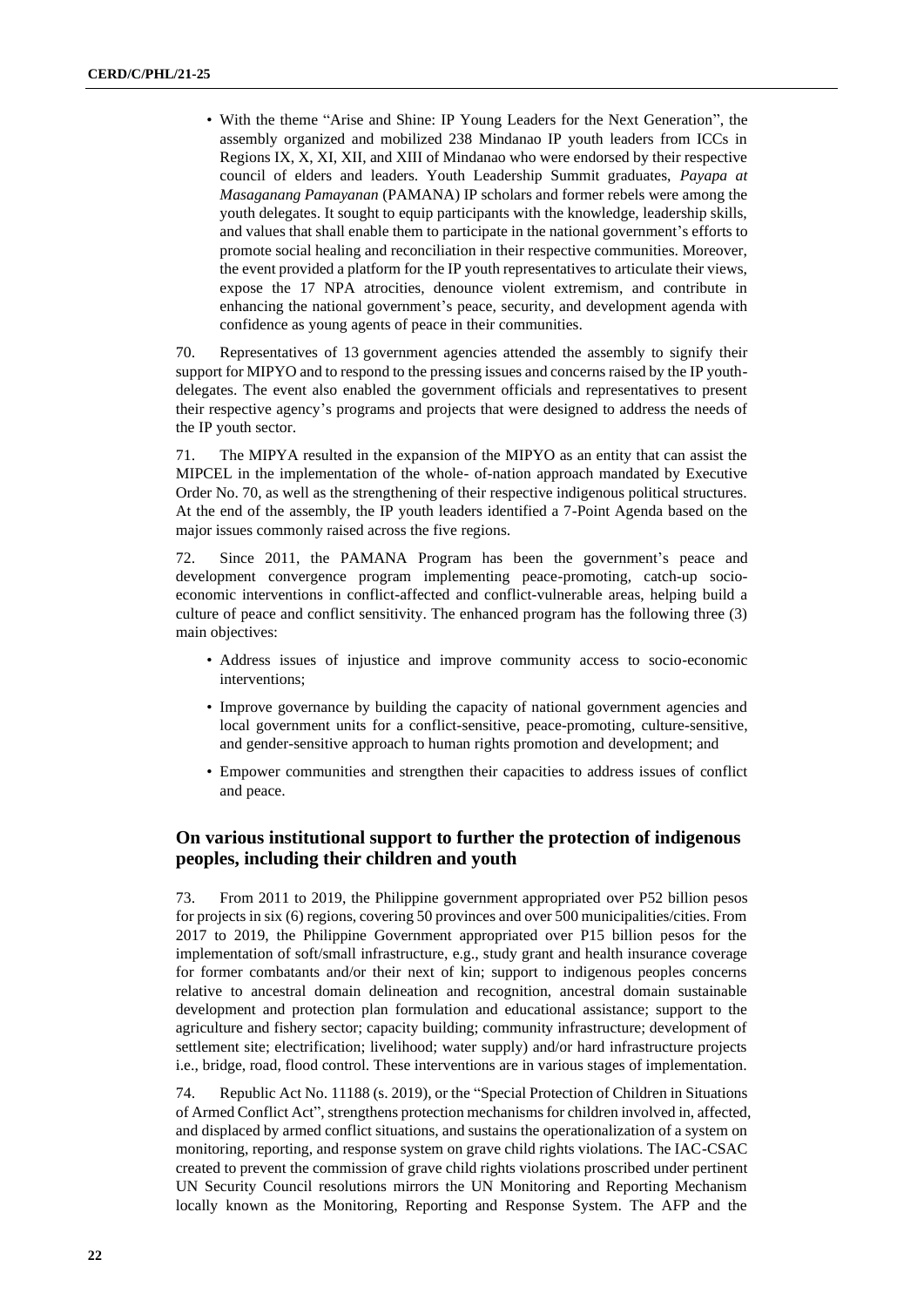Department of National Defense (DND) issued a circular known as "Child Protection During Armed Conflict Situations", which provides guidelines on the treatment of children involved in armed conflict.

75. Complementing these legislative initiatives, capacity-building mechanisms have been instituted in the security, education, and basic services. Created in 2007, the AFP Human Rights Office (AFPHRO) continues to be strengthened. In 2010, the AFPHRO's mandate included conducting advocacy training and information-dissemination for personnel and units in the field; referral and causing of investigation of alleged violations; and engagements with stakeholders from civil society, non-governmental and people's organizations. Each AFP unit has a designated human rights officer who can receive complaints against military personnel, coordinate and partner with the local CHR office and maintain linkages with various groups for the conduct of independent and impartial investigations on crimes committed against civilians.

76. The AFP crafts and implements periodic campaign plans, to further help in national development. The current campaign plan, dubbed as 'Development Support and Security Plan (DSSP) "*Kapayapaan*" (Peace) is a continuation of the previous "Internal Peace and Security Plan *Bayanihan* (Helping One Another) which puts a high premium on human rights and the rule of law, and adopts a "whole of nation" and "people-centered approach" in promoting peace. The aforementioned campaign plans are part of the transformation roadmap of the armed forces and continuing security sector reform.

77. The AFP continually reviews and upgrades its curriculum in the AFP professional military education (PME), to incorporate newly-enacted laws which relate and impacts on human rights and international humanitarian law (IHL). All military personnel that attend pre-entry, basic, advance, specialization and career courses undergo human rights training to ensure that all military personnel have knowledge of and adhere to human rights laws and principles. Those in the field conduct community-based dialogue sessions with the communities, the CHR, human rights groups, and the police to discuss and address human rights issues. Military personnel from the AFP training institutions undergo "training of trainers courses" on IHL, civil and political rights, as well as economic, social and cultural rights to keep them abreast of norms and standards, and to sustain the capability of military schools and centers.

78. The Philippine National Police (PNP) presented the Performance Governance System PNP PATROL. Plan 2030 as its roadmap for reforms. The PNP Human Rights Development Programme, institutionalized in 2007, ensures that various policies, projects, and mechanisms to protect human rights are implemented.

79. The PNP Human Rights Affairs Office (HRAO) initiates and pursues activities to effectively instil "respect for human rights as a way of life in the PNP". These activities include capability-building and knowledge awareness on the rights of its citizenry, interagency collaboration and conduct of investigations of cases of alleged human rights violations. Specifically, some of these are the conduct of the Police Human Rights Officers Course, Police Investigators Seminar on IHL for Police Regional Offices, participation in congressional technical working groups on human rights-related matters, development human rights mobile application, conduct of refresher courses for police officers, information dissemination of current human rights-related issues, close engagements with human rights groups, including the CHR.

80. A National Policy Framework on Schools and Learners as Zones of Peace has been developed by the DepEd to guide the public education sector toward the creation of a safe, inclusive, conflict sensitive learning environments. This Framework defines the components and guiding principles in the declaration and establishment of Schools and Learners as Zones of Peace. It outlines the overall strategy for ensuring both safety and security of schools and learners, and the continuity of education in situations of armed conflict. It institutionalizes conflict sensitivity, peace building, and community engagement into education interventions as a means to prevent, mitigate, respond, and recover from armed and violent conflict. The National Policy Framework on Schools and Learners as Zones of Peace is in its final approval stage. A draft protocol has been developed to guide the Department of Education offices at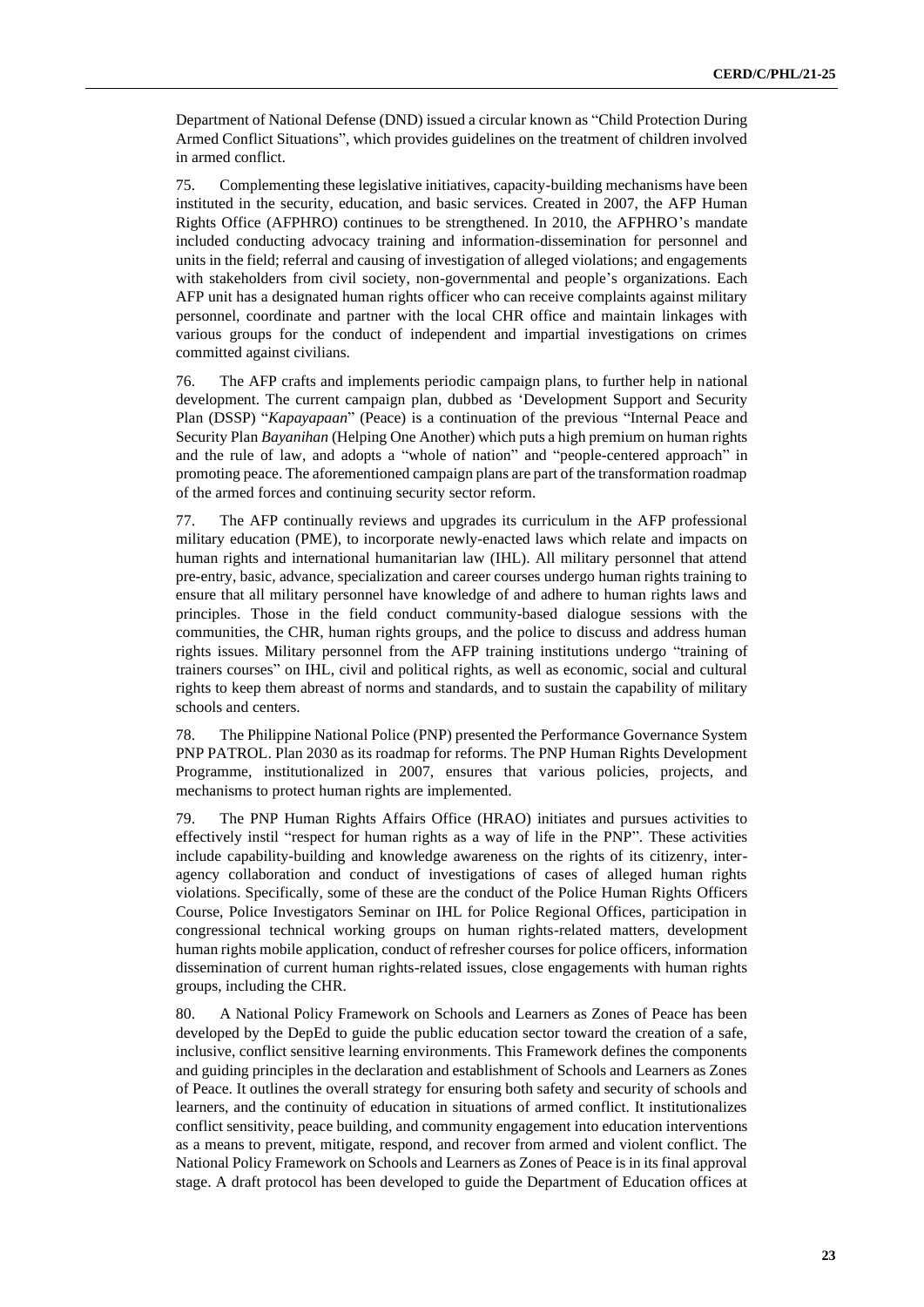all levels, including schools in preparing for, responding to, and recovering from armed conflict incidents.

81. The DepEd ensures that the foregoing initiative is responsive to local needs and contexts, and aligned with current policies and protocols on child protection, including the State's commitment to international treaties, such as the UN Convention on the Rights of the Child and its Optional Protocol on the Involvement of Children in Armed Conflict.

82. The Philippine Judiciary has been reorganized to improve people's access to its mechanisms. Through the laws passed during the reporting period, there were more than 200<sup>34</sup> regional, municipal and city trial courts established in the Philippines. This is a welcome gesture towards efforts to better IPs/ICCs and other marginalized sectors' access to government legal services.

83. For its part, the NCIP's report provides that in 2010 to 2018 the agency has extended adjudication and legal services to indigenous peoples from the central to field offices. These services range from (a) advising and assisting 16,255 walk-in IP applicants; (b) accepting, handling and defense of 1,541 cases; and (c) submitting of 657 position papers. There were likewise more than 407 validation activities conducted, 32 congressional hearings participated in, and 586 legal opinions and advisories rendered:

• To reiterate, to enforce its quasi-judicial functions as spelled out in the IPRA, it established and consolidated its RHOs leading to the establishment of four (4) clustered courts through Commission-en-banc resolution 047-20-12 and Memorandum Circular No. 007 (s. 2012). These ethnographic regions include a) Cordillera Administrative Region (CAR) and Region I; b) Central Mindanao; c) Southern and Eastern Mindanao; d) Northern and Western Mindanao; e) Region II; f) Region III and the rest of Luzon; and g) The Island Groups. In 2012, the clustered courts handled a total of 99 cases wherein 17 cases were decided upon, sixty-two (62) pending cases and twenty (20) cases for resolution. This has been returned back to the original structure to strengthen courses of actions.

84. Inter-agency collaboration has been enhanced through the abovementioned measure. Together with the NCIP QRUs, the QRTs were also established and which includes field government agencies concerned. The QRTs are composed of the NCIP QR units, government agencies, selected indigenous leaders and women from ancestral domains areas affected by armed conflict.

85. To date, at least 8 NCIP QRUs at the national and field offices were established. These units are composed of identified NCIP focal persons and indigenous leaders and women in areas of armed conflict. A basic principle of this measure is recognizing the roles of indigenous women in the context of armed conflict as peace builders.

86. The State, through the NCIP, forged a Memorandum of Agreement with the AFP towards the operationalization of indigenous peoples' desks at all levels of the AFP. Initial orientation on the rights of IPs, i.e., IPRA 101, and the Internal Peace and Security Plan, i.e., IPSP 101, have been conducted where some 200 participants were in attendance.<sup>35</sup>

87. The operationalization and regular interaction between and among QRUs and QRTs is continuing. While challenges remain, this mechanism requires and encourages the concerted efforts of concerned national and field government and non-government agencies/organizations, the NCIP, and the indigenous communities themselves.

88. The State also implements the *Pantawid Pamilyang Pilipino* Program to help progressively realize the economic freedom of IPs. It is a rights-based program that focuses on human capital investment through the provision of health and education cash grants to

<sup>&</sup>lt;sup>34</sup> Consolidated from [www.senate.gov.ph.](http://www.senate.gov.ph/)

<sup>&</sup>lt;sup>35</sup> During the initial installment of the orientation, there were at least 70 indigenous peoples/leaders, and a number of representatives from government agencies, as well as CSOs/NGOs which took part in the activity. While during its second installment held in Mindanao, five regions in Mindanao were adequately represented by representatives of local government units, indigenous leaders and women from armed conflict areas, NCIP personnel, officers assigned in IP desks from the AFP, as well as representatives from the PNP, DILG, and the CHRP.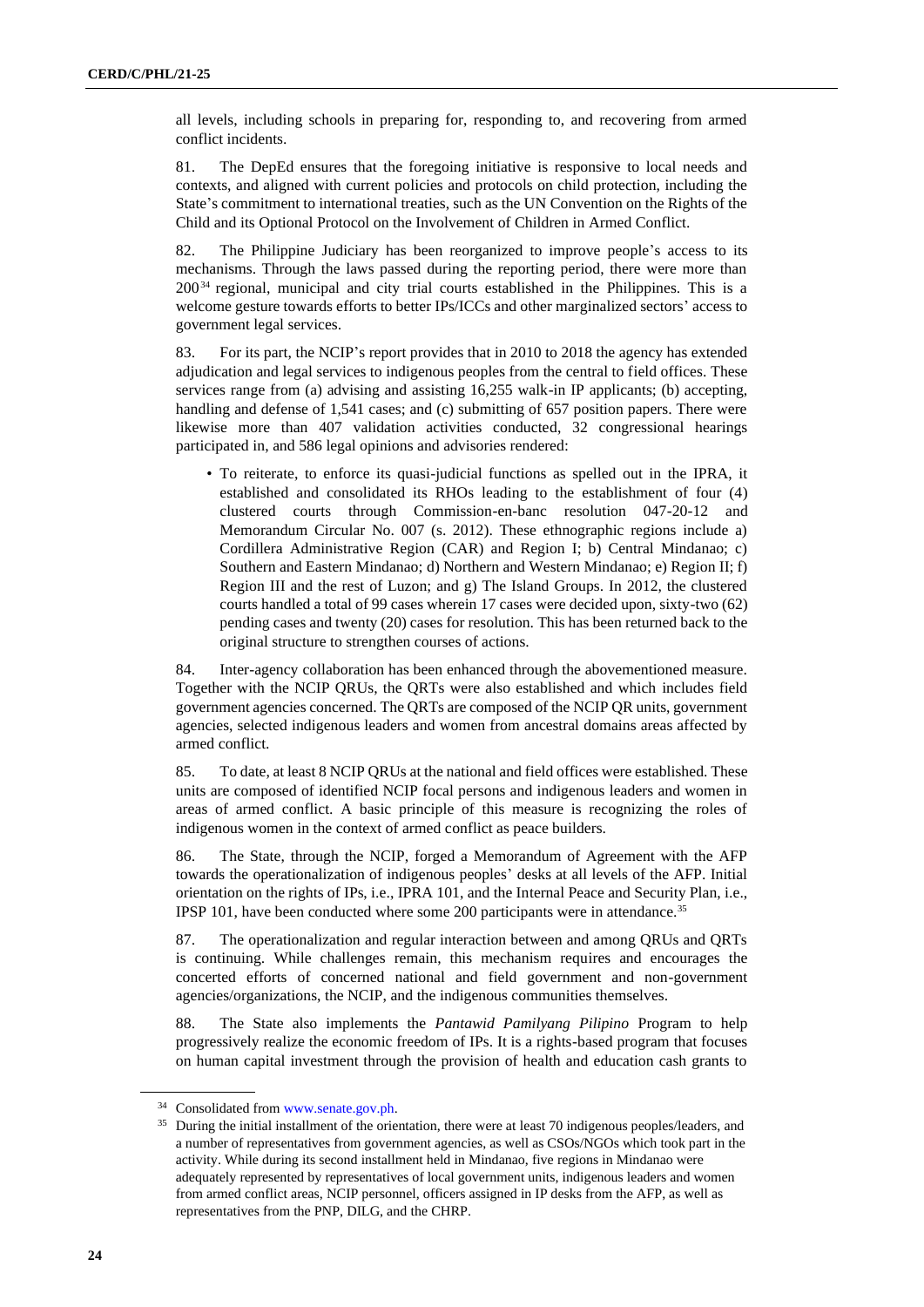eligible households. It is also aimed at enabling poor households to meet certain human development goals aimed at breaking the intergenerational cycle of poverty.

89. As of 30 September 2018, the *Pantawid Pamilyang Pilipino* Program is being implemented in 144 cities and 1,483 municipalities in 80 provinces, with a total of 4,875,760 registered households since the program started in 2008. Out of the total number of registered households, 4,279,029 are active households or 97.25% of this year's target of 4,400,000 households. Out of these, 4,050,124 are covered by the regular Conditional Cash Transfer (CCT) program while 228,905 are covered by the Modified Conditional Cash Transfer (MCCT). The MCCT covers beneficiaries who are not covered by the regular CCT such as victims of natural and man-made disasters who are rendered homeless and with no means of livelihood; homeless street families and indigenous people in geographically isolated and disadvantaged areas. Of the total number of active households, 1,736,374 (40.58%) are from Luzon, 1,674,098 (39.12%) from Mindanao, and 868,557 (20.30%) from Visayas.

90. The total cash grant paid to eligible and compliant *Pantawid Pamilya* household beneficiaries from January to July 2018 is PhP 45.2 billion (US\$ 942 million). Of this amount, PhP13.9 billion (US\$289 million) is for education grants, PhP 14 billion (US\$ 291 million) for health grants, and PhP 17 billion (US\$354 million) is for rice subsidy.

91. The *Pantawid Pamilya* operates three major systems: a) Beneficiary Update System (BUS); b) Compliance Verification System (CVS), and c) Grievance Redress System (GRS):

- In September 2018, a total of 1,066,470 updates under the BUS were approved. Of the total number of updates, 807,344 (75.70%) beneficiaries, i.e., changes/new enrolment, are in school. Updating the beneficiaries' health and education status is a continuous process to ensure beneficiaries are availing the maximum health and education grants;
- On the other hand, CVS reported high compliance rates on education (93.85%), health (97.72%) and attendance to Family Development Sessions (FDS) (94.09%) during the months of June and July 2018. This shows that poor households are maintaining their co-responsibilities as beneficiaries, i.e., children are in school and availing health services, while grantees are attending the FDS to learn to become more responsive to the needs of the family and their children;
- Finally, 137,213 complaints were encoded and recorded in the GRS from January to September 2018. Of these complaints, 121,042 (88.21%) have been resolved. A total of 61,948 households have already been delisted from the program since the GRS started in 2009. In addition, 497,410 households have been deactivated or are pending for validation from the program to continuously address complaints on inclusion errors and maintain a clean database of beneficiaries.

*Concluding Observation (CR 19). In the light of the Guiding Principles on Internal Displacement E/CN.4/1998/53/Add.2), the Committee recommends that the State party adopt adequate measures in order to ensure the enjoyment by internally displaced persons of their rights under article 5 of the Convention, especially their right to security and their economic, social and cultural rights.* 

92. The State consistently implements adequate measures to ensure the enjoyment by internally displaced persons (IDP) of their rights under Article 5 of the Convention. Among these are:

- Memorandum Circular No. 05 (s. 2019) "Guidelines in the implementation to restore normalcy of life for internally displaced persons from the most affected areas, *barangay*s of Marawi City". Following State's victory against militants associated with the Islamic State of Iraq and the Levant (ISIL), including the Maute and Abu Sayyaf Salafi jihadist groups in 2017, Task Force *Bangon Marawi* was created to restore normalcy of life for the affected 77,170 families, and to rebuild and restore Marawi City and its affected localities;
- Transitory Family Support Packages (TFSP) as an integral part of holistic psychosocial aid provided for the Marawi City IDPs. The TFSP is a one-time cash assistance intervention designated to address the continuing need for food and basic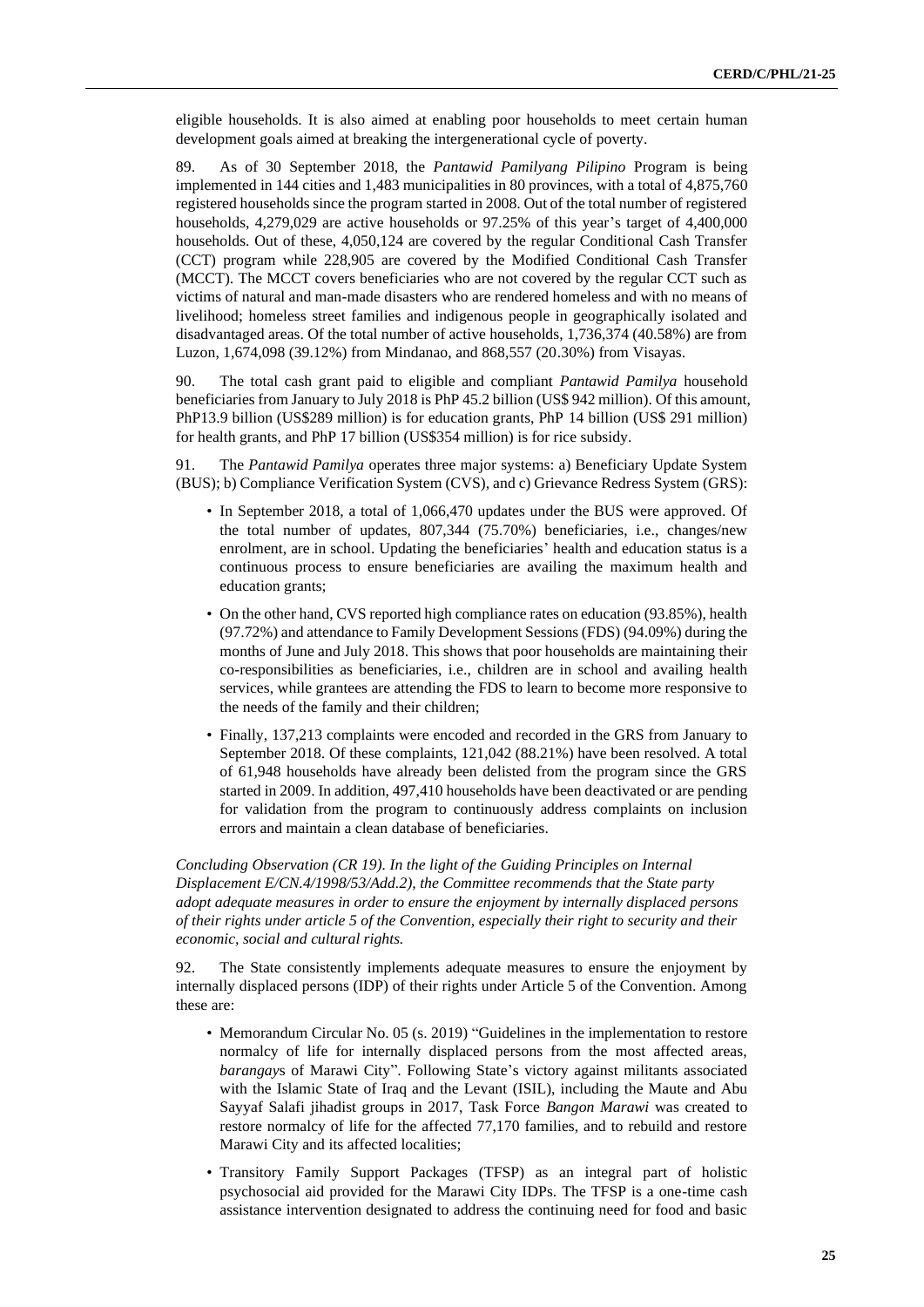necessities, and to bridge the transition from response to recovery and rehabilitation. This intervention institutes unconditional service intervention providing the IDPs with the flexibility to choose from among their priority needs of shelter, food and non-food items with consideration for their socio-cultural background;

- Memorandum Circular No. 2 (s. 2018), "Revised Mainstreaming Guidelines of the Modified Conditional Cash Transfer (RCCT) Program". A sub-component of the *Pantawid Pamilyang Pilipino* Program which uses a modified approach in implementing the CCT program for poor families, including homeless street families in need of special protection, RCCT is a modified approach to reach marginalized, disadvantaged families not registered in the regular CCT program due to their situation, such as lack of physical structures, or indigenous peoples mobility;
- Memorandum Circular No. 7 (s. 2016) "Guidelines on Strengthening Support Services and Interventions (SSI) implementation for MCCT Beneficiaries." The *Pantawid* – MCCT Program SSI is designated to uplift the socio-economic status of the MCCT beneficiaries. The services included are cash-for-work microenterprise/livelihood assistance, income-generating projects, MCCT feeding program family camp, and other SSIs. The SSIs cover a menu of protective services for the marginalized and disadvantaged families of the MCCT program particularly the homeless street families, indigenous peoples, and the families in need of special protection beneficiaries to improve their situations along health, sanitation, education, livelihood, capability building and other interventions that may complement to improve their quality of life.

93. Bills concerning the rights of IDPs have been consistently introduced and taken up in the House of Representatives. During the 15th Congress, Senate Bill No. 3317 and House Bill No. 5627 or the "Rights of Internally Displaced Persons Act" mandating the establishment of a mechanism preventing the occurrence of internal displacement, protect internally displaced persons from being address continuing needs of displaced communities and provide assistance during resettlement, among others, was passed by both Chambers of Congress:

• However, then President Aquino, vetoed said bill objecting to a provision allowing IDPs to claim financial assistance and compensation from the government as it will open the door to a slew of claims or cases against the government and will go against the 'non-suability' character of the State" and that the bill's provision on damages "unlawfully differentiates between displacements caused by security agents of the State and other entities." Then President Aquino also raised concerns over the bill's constitutionality which grants additional powers to the CHR to determine damages incurred against IDPs, thereby impinging upon the Judiciary's exclusive power to facilitate the award of such claims. Modified bills were filed during the 16th and 17th Congress and refiled in the present 18th Congress.

94. The Kapit-Bisig Laban sa Kahirapan – Comprehensive and Integrated Delivery of Social Services program (KALAHI-CIDSS) is a community-driven development program seeking to empower communities through enhanced participation in local governance and community projects. It is aimed at reducing poverty by empowering the poor through meaningful involvement in development processes to make development initiatives responsive to their needs. The KALAHI-CIDSS targets the poor municipalities in the identified poorest provinces that constitute the poorest 25% municipalities of the 42 poorest provinces.

95. Complementing the KALAHI-CIDSS was the KC PAMANA that was enforced from 2011 to 2013 and which aimed to improve access of conflict-affected barangays (CABs) with IP residents to quality basic services, and responsive, transparent and accountable government. The program implemented 487 sub-projects at a total cost of PhP179 million (US\$3.7 million).

96. The Cash/Food-For-Work Project for IDPs is a component of the PAMANA program that was put in place to address concerns of families and communities affected by natural or human-induced disaster or emergency/ies, such as typhoons, floods, armed conflicts, fires, etc. It is a short-term intervention program aimed at providing temporary employment to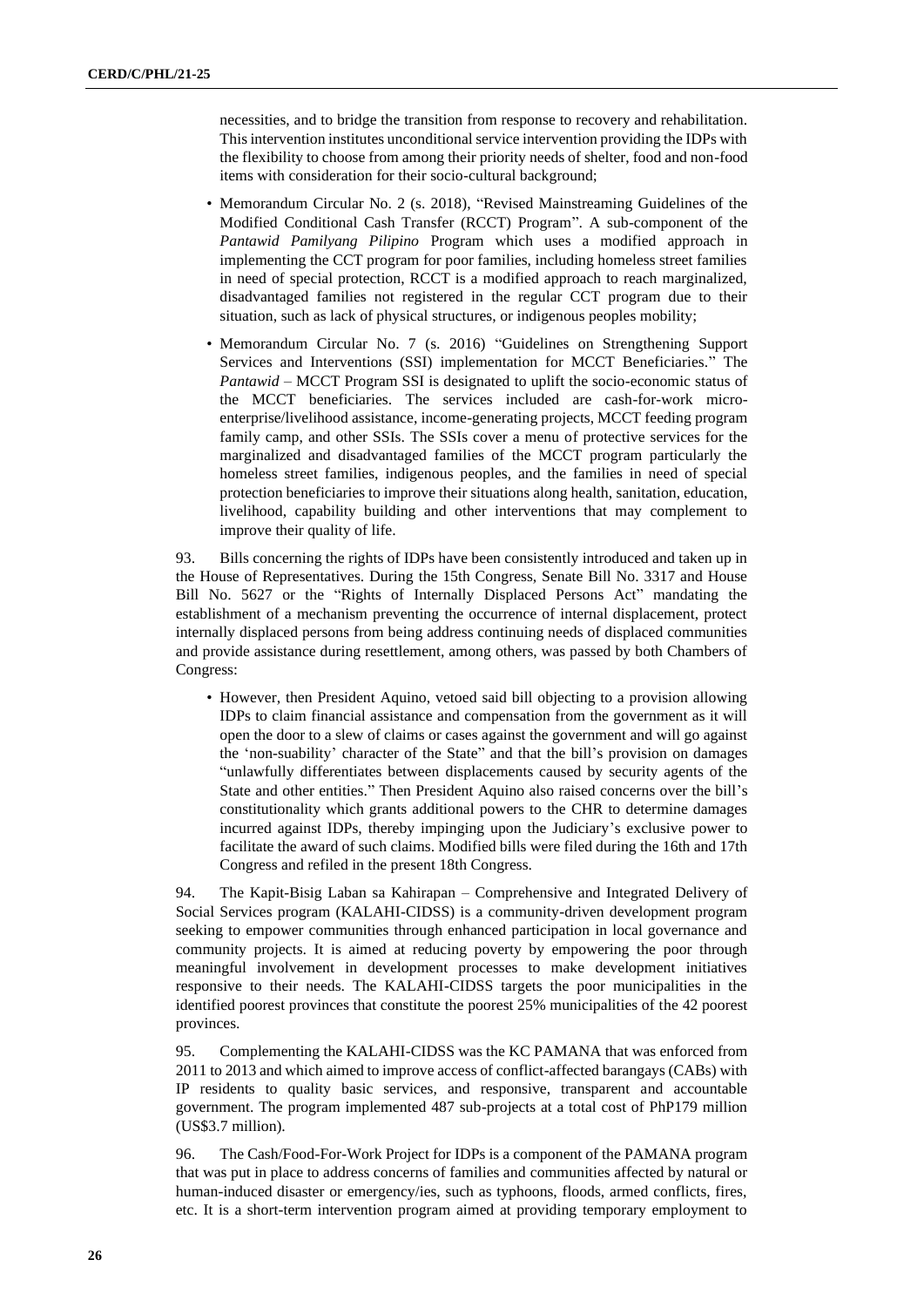distressed/ displaced individuals, both women and men, in such times of disaster. The wages received from work rendered augment basic needs, such as food. The program's activities include livelihood and productivity support projects, such as construction or repair of small infrastructure facilities, reconstruction, and rehabilitation projects and activities, disaster preparedness, mitigation activities, environment related projects, hunger mitigation and food security projects:

- In addition to the above emergency and public assistance services, the State also provides psychosocial services and resource augmentation that include support for transportation, hospitalization, medicines and shelter assistance for totally and partially damaged houses;
- From January to September 2013, a total of 2,930,532 individual victims of calamities (such as the nine major typhoons that hit the country at that time, i.e., Auring, Crising, Emong, Fabian, Gorio, Labuyo, Maring, Nando and Odette), armed conflict, fire and displacement from Sabah were provided assistance with a total cost of PhP 199 million (US\$ 4 million) .

97. The State implements a Supplementary Feeding Program (SFP) through its centerbased and community-based services. The SFP seeks to enhance the food intake of children aged 3-12. Supplementary food is given to children attending day-care sessions and supervised neighborhood play, in addition to regular meals received from home. The supplemental hot meals are served during snack/meal time five days a week for 120 days. The SFP provides augmentation support for feeding programs of children in local government unit (LGU)-managed areas and communities. It focuses on (a) using indigenous food and/ or locally processed food equivalent to 1/3 of Recommended Energy and Nutrient Intake (RENI); (b) improving knowledge, attitude and practices of children, parents and caregivers through intensified nutrition and health education; and (c) improving and sustaining the nutritional of all the target children. As of 30 September 2013, a total of 1,000,911 children or 56% of the 1,778,274 targets have been served by the program.

98. A Comprehensive Program for Street Children, Street Families and Indigenous People (IPs), especially *Badjaus*, provides a package of services and interventions to respond to the needs and provide opportunities for street children, street families and *Badjaus* to live productively and in a safe environment. A core shelter assistance has also been implemented to assist families that were affected by disaster to acquire decent shelter. From 2013-2018, more than 8,478 shelter units for homeless families were funded, amounting to more than PhP 605.6 million<sup>36</sup> (US\$ 12.6).

99. As regards protection of children and women in evacuation centers, the State provides support for Early Childhood Development, and has established child-friendly spaces (CFS), as well as women-friendly spaces (WFS):

- The CFS is an immediate response to children's needs, serving as entry point for working with affected communities and provisional support contributing to the care and protection of children in emergencies. It is aimed at supporting the resilience and well-being of children and young people through community organized, structured activities conducted in a safe, child-friendly, and stimulating environment,
- The WFS is a facility/structure established in the evacuation camps to address the practical and strategic gender needs of women during crisis situation brought by natural or man-made calamities. It serves as a venue for a more systematic, organized, and gender-responsive way of delivering services to internally displaced women. The setting-up of WFS has five components: social preparation and advocacy; information dissemination; service delivery; monitoring and evaluation and; partnership and networking. All these components involve close coordination and partnership with the Gender-Based Violence Sub-Cluster and Local Government Unit.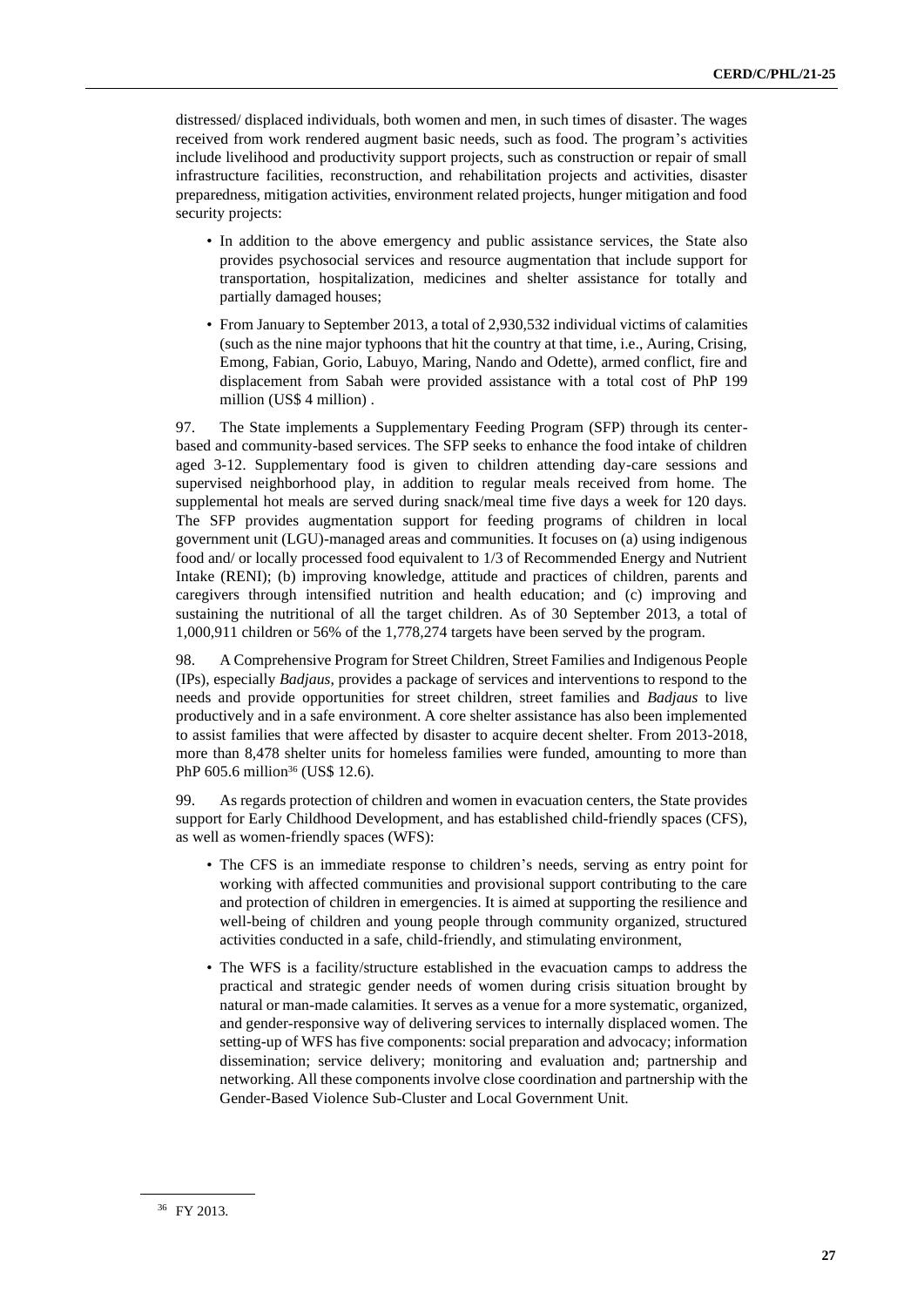*Concluding Observation (CR 20): The Committee recommends that the State party provide concrete information on the actual scope of activities and action of the Ombudsman in combating racial discrimination, and on institutional guarantees for its independence in its next periodic report.*

100. The Office of the Ombudsman is an independent constitutional body that acts as the national anti-corruption agency that also addresses complaints of delay, inaction and malfeasance or maladministration against public officers and employees. In the course of discharging such functions, it acts upon complaints that may have elements of racial discrimination by way of (a) investigating and prosecuting any act or omission of public officers and employees which appears to be "illegal, unjust, improper, or inefficient"; (b) directing the officer to "perform or expedite any act or duty required by law"; and (c) stopping, preventing, or correcting any "abuse or impropriety in the performance of duties."

101. The Office of the Ombudsman is an independent agency as it is a constitutional creation. As such, it cannot be abolished nor its powers diminished, by law and that its budget cannot be reduced by Congress as it has fiscal autonomy. The head of the Office, the Ombudsman, is chosen by the President of the Philippines from a shortlist submitted by the Judicial and Bar Council. Once appointed, the Ombudsman can only be removed by impeachment. As such, the Ombudsman is not beholden to the appointing authority. The Ombudsman has a fixed term of 7 years.

102. Under Republic Act No. 6770, or the Ombudsman Act of 1989, the Office of the Ombudsman has disciplinary authority over all elective and appointive officials of the government and its subdivisions, instrumentalities, and agencies, including members of the Cabinet, local government, government-owned or controlled corporations and their subsidiaries. It does not, however, have such control over officials who may be removed only by impeachment or over members of Congress, and the Judiciary.<sup>37</sup>

103. As protector of the people, the Office of the Ombudsman is mandated to act promptly on complaints filed in any form or manner against public officials and to investigate any act or omission of any public official when such act or omission appears to be illegal, unjust, improper or inefficient. Corollary, the Office of the Ombudsman has the power and function to investigate all criminal complaints against public officers regardless of whether or not the acts or omissions complained of are related to or arise from the performance of the duties of their offices.

104. The case of *Governor Amor D. Deloso v. Manuel C. Domingo* <sup>38</sup> reinforces the Ombudsman's function to include human rights violation cases. With the former challenging the power of the Ombudsman, arguing that the latter can only investigate corruption charges and those related in the performance of his official function, the Supreme Court of the Philippines ruled otherwise, stating that:

- As protector of the people, the office of the Ombudsman has the power, function, and duty "to act promptly on complaints filed in any form or manner against public officials" (Sec. 12) and to "investigate x x x any act or omission of any public official x x x when such act or omission appears to be illegal, unjust, improper, or inefficient." (Sec. 13[1].) The Ombudsman is also empowered to "direct the officer concerned," in this case the Special Prosecutor, "to take appropriate action against a public official x x x and to recommend his prosecution" (Sec. 13[3]);
- The clause "any [illegal] act or omission of any public official" is broad enough to embrace any crime committed by a public official. The law does not qualify the nature of the illegal act or omission of the public official or employee that the Ombudsman may investigate. It does not require that the act or omission be related to, or be connected with, or arise from, the performance of official duty;
- The reason for the creation of the Ombudsman in the 1987 Constitution and for the grant to it of broad investigative authority, is to insulate said office from the long tentacles of officialdom that are able to penetrate judges' and fiscals' offices, and

<sup>37</sup> Section 21, Republic Act No. 6770.

<sup>38</sup> GR No. 90591, Nov 21, 1990.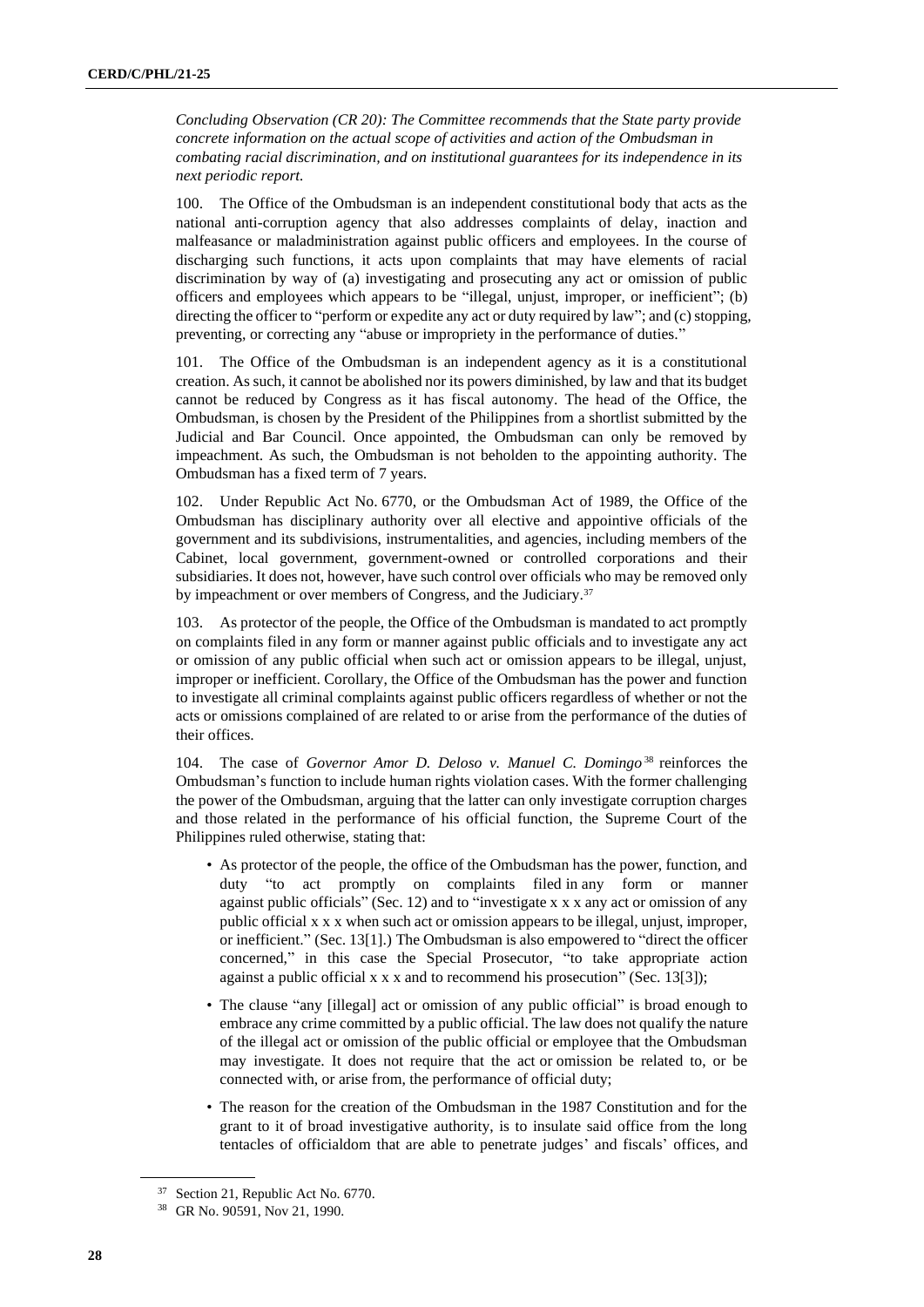others involved in the prosecution of erring public officials, and through the exertion of official pressure and influence, quash, delay, or dismiss investigations into malfeasances and misfeasance committed by public officers. It was deemed necessary, therefore, to create a special office to investigate all criminal complaints against public officers regardless of whether or not the acts or omissions complained of are related to or arise from the performance of the duties of their office. The Ombudsman Act makes perfectly clear that the jurisdiction of the Ombudsman encompasses all kinds of malfeasance, misfeasance, and non-feasance that have been committed by any officer or employees mentioned in Section 13 hereof during his tenure of office". 39

105. This case has catalyzed a new dimension of the Ombudsman's function that it can take cognizance of any act or omission complained of, including human rights violations.

*Concluding Observation (CR 21): The Committee, recalling a recommendation of the Committee on Economic, Social and Cultural Rights from December 2008 (E/C.12/PHL/CO/4, paragraph 13), recommends that the State party include the protection and promotion of economic, social and cultural rights in the mandate of the Commission on Human Rights in the Philippines.* 

106. An expansion of the mandate of the Commission on Human Rights of the Philippines may only be effected through a revision of its Charter.

107. There are pending bills towards amendment of the Commission on Human Rights of the Philippines' charter in the present Congress. However, successful passage depends on resolving several issues raised in the previous Congress, such as the grant of prosecutorial powers, fiscal autonomy, structural reorganization, and power to issue temporary restraining orders, injunctions, and contempt orders.

*Concluding Observation (CR 22): The Committee recommends that the State party conduct an independent review, in consultation with indigenous peoples, of the legislative framework in relation to indigenous property, with particular regard to the question of consistency between the IPRA, its implementing guidelines, the Regalian doctrine and other related doctrines, as well as the Mining Act of 1995. The Committee, recalling a recommendation of the Committee on Economic, Social and Cultural Act from December 2008 (E/C.12/PHL/CO/4, paragraph 16), urges the State party to fully implement IPRA, in particular by securing the effective enjoyment by indigenous peoples of their rights to ancestral domains, lands and natural resources, and ensuring that economic activities, especially mining, carried out on indigenous territories do not adversely affect the protection of the rights recognized to indigenous peoples under the aforementioned Act.* 

108. The State, through the Department of Environment and Natural Resources (DENR) as the lead State agency in the conservation, management, development, and proper use of the country's environment and natural resources, recognizes and advocates the protection of the rights, interests, and cultures and tradition of the ICCs/IPs, most especially protection of their rights over ancestral lands.

109. With cooperation and support from the NCIP, the DENR crafted and implemented various policies, rules and regulations for the welfare and protection of IPs on their ancestral lands that are also within its jurisdiction. In response to the observations and recommendations of the UNCERD, the State, through the DENR, formulated relevant policies, as follows:

• Joint DENR-DA-PCSD-NCIP Administrative Order No. 2005-01, dated 13 January 2015, "Guidelines for Bioprospecting Activities in the Philippines" includes and adopts the "Indigenous Knowledge Systems" or "Traditional Knowledge" referring to innovations and practices of ICCs/IPs relevant to the conservation and sustainable use of biological diversity;

<sup>39</sup> Section 16, R.A. 6770.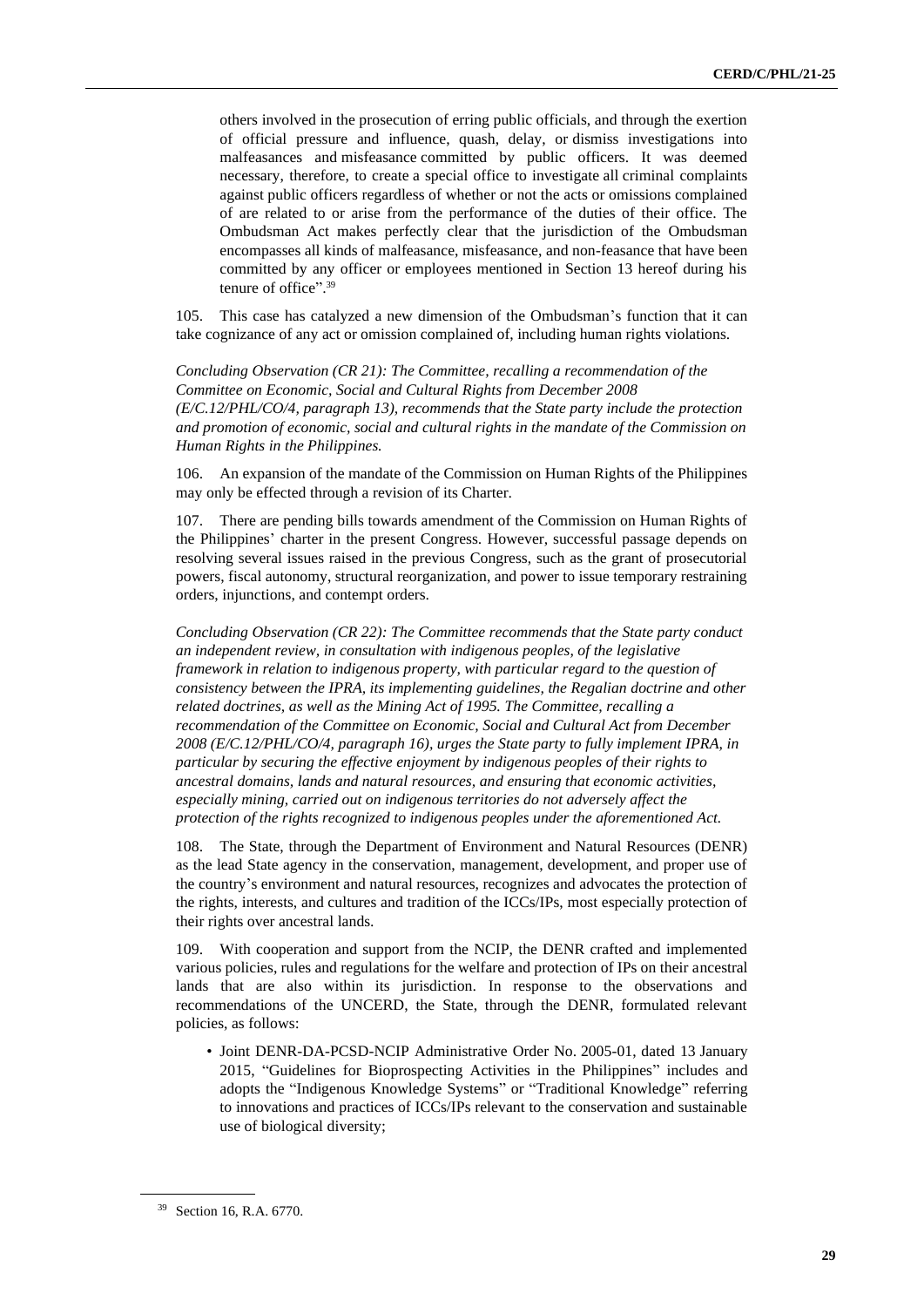- Joint DENR-NCIP Memorandum Circular No. 01-07 dated 9 May 2007 on "Management of Overlapping Protected Areas and/or Buffer Zones and Ancestral Domains/Lands" focuses on the creation of a Technical Working Group to prepare a Harmonized Management Plan of areas identified as Protected Areas that also fall within the ancestral domain;
- DENR-NCIP Joint Administrative Order No. 2008- 01 dated 08 July 2008, "Guidelines and Procedures for the Recognition, Documentation, Registration and Confirmation of all Sustainable Traditional and Indigenous Forest Resources Management Systems and Practices (STIFRMSP) of Indigenous Cultural Communities or Indigenous People in Ancestral Domain/Land" promotes the right of ICCs/IPs to self-governance and self-determination and their contribution in the conservation, management, development of the country's environment and natural resources;
- DENR Administrative Order 2010-21 dated 28 January 2010 "Providing for a Consolidated DENR Administrative Order for the Implementing Rules and Regulations of Republic Act No. 7942, or the Philippine Mining Act of 1995", requires "Prior Informed Consent" of concerned ICCs/IPs as condition precedent for the issuance of Mineral Agreements, or mining permits within the ancestral domain;
- DENR Administrative Order No. 2015-03 dated 16 March 2015, "Revised Implementing Rules and Regulations of the Republic Act No. 7076, or the "People's Small –Scale Mining Act of 1991", protects the Ancestral Lands of ICCs/IPs by requiring the issuance of Free Prior and Informed Consent (FPIC) from the NCIP pursuant to Republic Act No. 8371 and giving preference to members of ICCs/IPs to be small-scale mining contractors when an area falling within their ancestral lands is declared as "*Minahang Bayan*"; and
- DENR-NCIP Joint Administrative Order No. 2017-01, dated 05 September 2017, provides ICCs/IPs with an alternative way to secure titles of their ancestral lands under any of the modes allowed in Commonwealth Act No. 141, i.e., Public Land Act as amended.

110. On 22 June 2018, Republic Act No. 1103840, or the "Expanded National Integrated Protected Areas System Act "was passed, amending Republic Act No. 7586:41

• The law recognizes ICCs/IPs' rights over their ancestral lands and cultural and traditional practices in protected areas. The law adopts conservation areas and management regimes implemented by the ICCs/IPs in their ancestral lands. Said law also ensures the full scientific and technical support needed for the conservation of biodiversity and the integrity of the ecosystems, culture and indigenous practices. The said law also highlights the recognition of ancestral domains and customary rights of the IPs, to quote:

"Sec.13. Ancestral Domains and Customary Rights – Ancestral domains and customary rights shall be accorded due recognition. As part of heritage preservation and pursuant to the need to conserve biologically significant areas, the territories, and areas occupied and conserved for and by IPs and communities shall be recognized respected, developed, and promoted";

• Under the said law, the ICCs/IPs concerned shall have the responsibility to govern, maintain, develop, protect, and conserve such areas, in accordance with their indigenous knowledge systems and practices and customary law, with full and effective assistance from mandated agencies, such as the NCIP, DENR, and other government agencies.

<sup>&</sup>lt;sup>40</sup> "An Act Declaring Protected Areas and Providing for Their Management, Amending for This Purpose Republic Act No. 7586, Otherwise Known as the 'National Integrated Protected Areas System (NIPAS) Act of 1992' and for Other Purposes."

<sup>&</sup>lt;sup>41</sup> "An Act Providing For the Establishment and Management of National Integrated Protected Areas System, Defining Its Scope and Coverage, and for Other Purposes" (1 June 1992).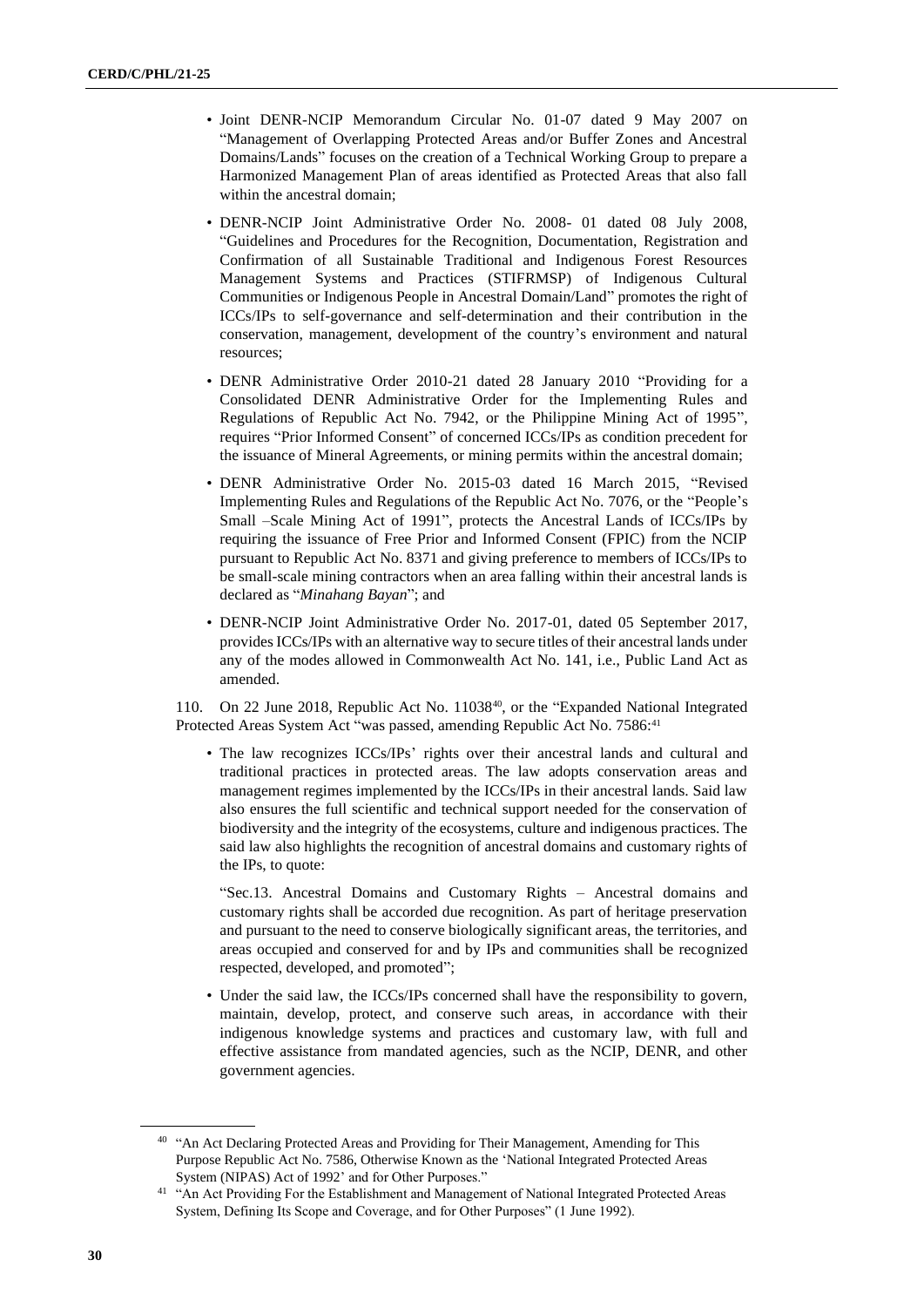111. Against the backdrop of the IPRA's recognition of the indigenous concept of ownership, knowledge, institutions, systems and practices, cultural integrity, and indigenous customary laws, the State prevents and resolves conflicts of ancestral domain and land claims with so-called "Resource Use Instruments", such as mining contracts that are issued by government offices. As such, a Joint DAR-DENR-LRA-NCIP Administrative Order No. 01- 12 was issued in January 25, 2012 to clarify, restate and interface the respective Jurisdictions, Policies, Programs and Projects of the Department of Agrarian Reform, Department of Environment and Natural Resources, Land Registration Authority, and the National Commission on Indigenous Peoples in order to address jurisdictional and operational issues between and among these agencies. The order focuses on identifying contentious areas tackling both tenurial and resource instruments where a mechanism of conflict resolution is provided for in the establishment of a joint national committee which shall issue a set of rules of procedure for this purpose.

112. Relatedly, the State's new mining policy under Executive Order 79 (s.  $2012)^{42}$  seeks to institutionalize and implement reforms in the Philippine mining sector by providing policies and guidelines to ensure environmental protection and responsible mining in the utilization of mineral resources. Furthermore, an integrated map system has been created for the common and uniform use of all government agencies and instrumentalities, which shall include all mining-related maps, such as, but not limited to, to mining tenement maps, geohazard and multi-hazard maps, ancestral lands and domains, and protected areas under the National Integrated Protected Areas System, among others. The maps in the system, including the mining- related maps, shall guide all planning and decision-making processes. Moreover, no Mineral Production Sharing Agreement, Financial and Technical Assistance Agreement, Joint Venture Agreement, or Co-Production Agreement shall be approved without the FPIC of the concerned IPs and compliance with the social acceptability requirement of the communities affected.

113. The State maintains its commitment to continuously engage with indigenous peoples with regard similar issues affecting their culture, rights and well-being.

*Concluding Observation (CR 23): The Committee seeks further clarification on the time frames for obtaining Ancestral Domains/Lands certificates and the number of applications filed and certificates issued for claiming collective land titles. The Committee recommends that the State party streamline the process for obtaining land rights certificates and take effective measures to protect communities from retaliations and violations when attempting to exercise their rights.* 

114. The State takes note of the observation and has adopted measures to address the issue. It has, through the National Commission on Indigenous Peoples, promulgated Administrative Order No.4 (s. 2012) or the "Revised Omnibus Rules on Delineation and Recognition of Ancestral Domains and Lands of 2012", which simplifies submission of proof unlike in previous guidelines. The current requirement is the submission of only one among those proofs enumerated consistent with the IPRA.

115. Further, to mitigate conflicts, the State, through the NCIP, conducts a validation research on the list of elders/leaders for those concerning certificate of ancestral domain applications or authorized representative/s for Certificate of Ancestral Land Title (CALT). The research shall in effect also strengthen the communities' socio-political structure and traditional governance and leadership systems. This is in consonance with NCIP Administrative Order No. 2 (s. 2012) or "Guidelines on the confirmation of indigenous political structures and the registration of indigenous peoples' organizations".

<sup>&</sup>lt;sup>42</sup> Institutionalizing and implementing reforms in the Philippine mining sector providing policies and guidelines to ensure environmental protection and responsible mining in the utilization of mineral resources.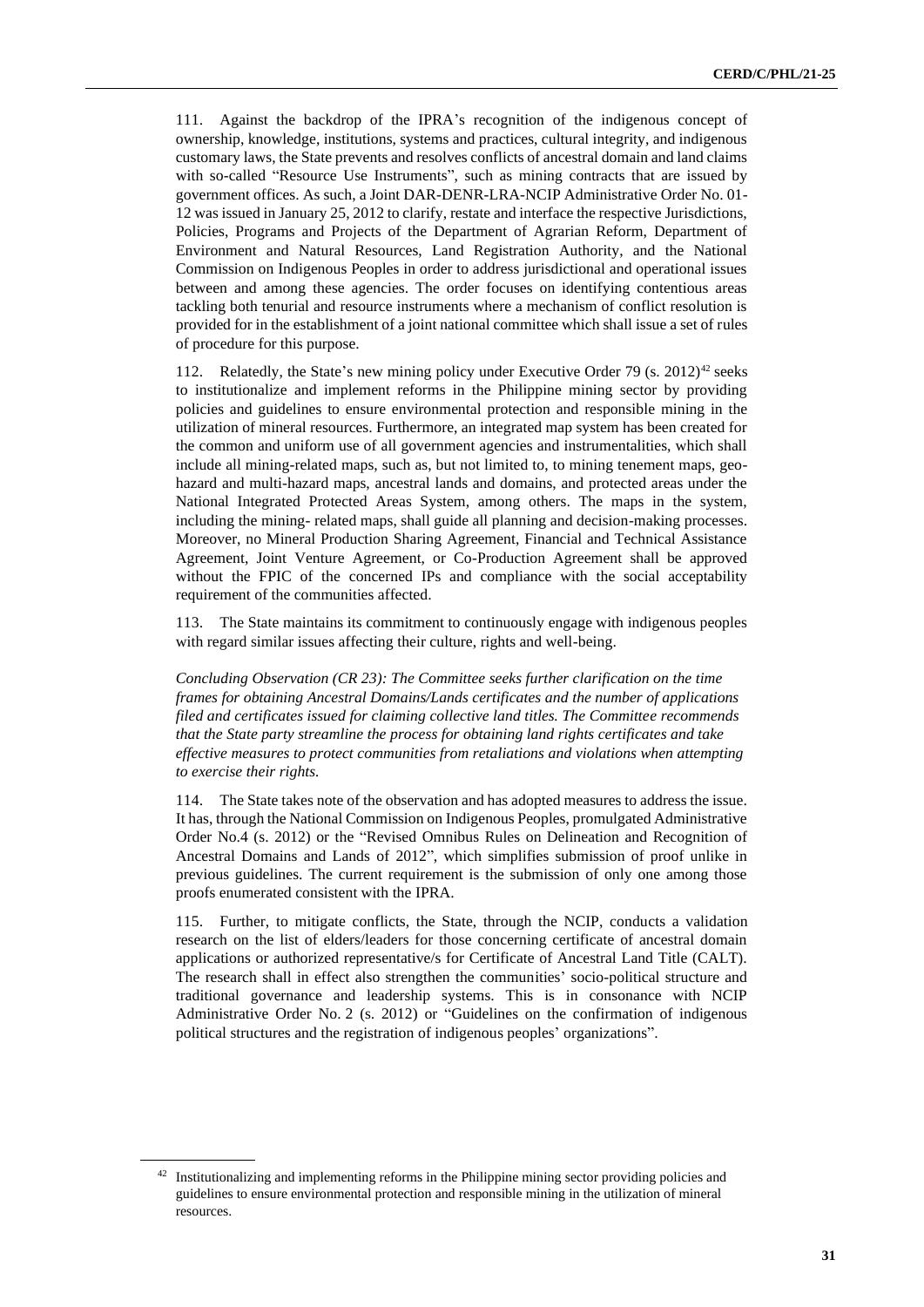*Concluding Observation (CR 24): The Committee recommends that the State party verify that the current structures and guidelines/procedures established to conduct FPIC are in accordance with the spirit and letter of IPRA and set realistic time frames for consultation processes with indigenous peoples. It recommends that the State party verify that the apparent lack of formal protests is not the result of a lack of effective remedies, the victims' lack of awareness of their rights, fear of reprisals, or a lack of confidence in NCIP.* 

116. The State recognizes the concern of the Committee for the State to set up processes that will safeguard the rights of ICC/IPs in the conduct of the FPIC process. After assessing the implementation of FPIC processes, the State, through the NCIP, issued in 2012 the Revised Guidelines on FPIC with enhanced protective mechanisms provided for areas excluded from any activity, or "no-go zones", as such areas are sacred grounds and burial sites of indigenous communities; identified international and local cultural and heritage sites; critical areas identified or reserved by the ICCs/IPs for special purposes; and other areas specifically identified by ICCs/IPs in their ADSDPP.

117. Posting of bond is now required from proponents to answer for damages suffered by ICCs/ IPs arising from violation of terms and conditions, as agreed upon by the parties in the Memorandum of Agreement and under other applicable laws. The guidelines also enumerates mandatory or minimum provisions of the Memorandum of Agreement, such as the detailed use of funds in accordance with the guidelines on the use of "Royalty Share" and other benefits, and the necessity for another FPIC after the exploration stage in mining.

118. The exercise of priority right by the ICC/IPs has been given emphasis in the new guidelines. Moreover, the use and management of royalty has likewise been provided where the royalties must be used for programs and projects that will redound to the well-being and benefit of the ICCs/IPs. Not less than 30% of each release must be allocated for livelihood and social development. The royalty must never be used as payment for damages caused by the proponent/company's activities to the person and property/ ies of an individual member, as this is a distinct obligation of the company and not part of royalties.

119. Realistic timelines as to the processing of domain/land titles are likewise provided. However, the processing of titles shall be at the pace of the ICC/IP community, as the process requires the ICCs/ IPs participation and decision.

120. The State responses to previous Observations in CR 23 should be taken into consideration.

*Concluding Observation (CR 25): The Committee urges the State party to consult with all concerned parties in order to address the issues over Mount Canatuan in a manner that respects customary laws and practices of the Subanon people and welcomes information from the State party in relation to further developments.* 

121. The State is equally concerned with the *Subanens* in Canatuan, Zamboanga del Sur. It also notes that this case has been covered under the early warning and early action procedure.

122. The State notes the issues raised by the Subanon community. The Canadian mining company Toronto Ventures Inc. (TVI) was issued a Mineral Production and Sharing Agreement over the Canatuan area in 1996. With this, came reported violations of the rights of the Subanon indigenous community, for whom Mt. Canatuan is an ancestral domain. These included the desecration of Mt. Canatuan, which they considered a sacred site. There were likewise questions surrounding the authenticity of the tribal leaders who dealt with TVI representatives. These issues were brought to the attention of the UN Working Group on Indigenous Peoples in 2001, and again before the UNCERD in 2007.

123. The State would like to point out that in dealing with the Canatuan case, several factors have been considered. Significantly, while the wisdom of indigenous leaders has always been recognized, the divided perspectives of Subanen leaders in determining what will serve the best interest of their communities has affected the resolution of the case.

124. In 2011, the Subanon community conducted its traditional cleansing ritual called *Buklog* as TVI's act of penance for the destruction of Mt. Canatuan, for the transgression of Subanon customs and traditions, and for fomenting division in the community. The TVI was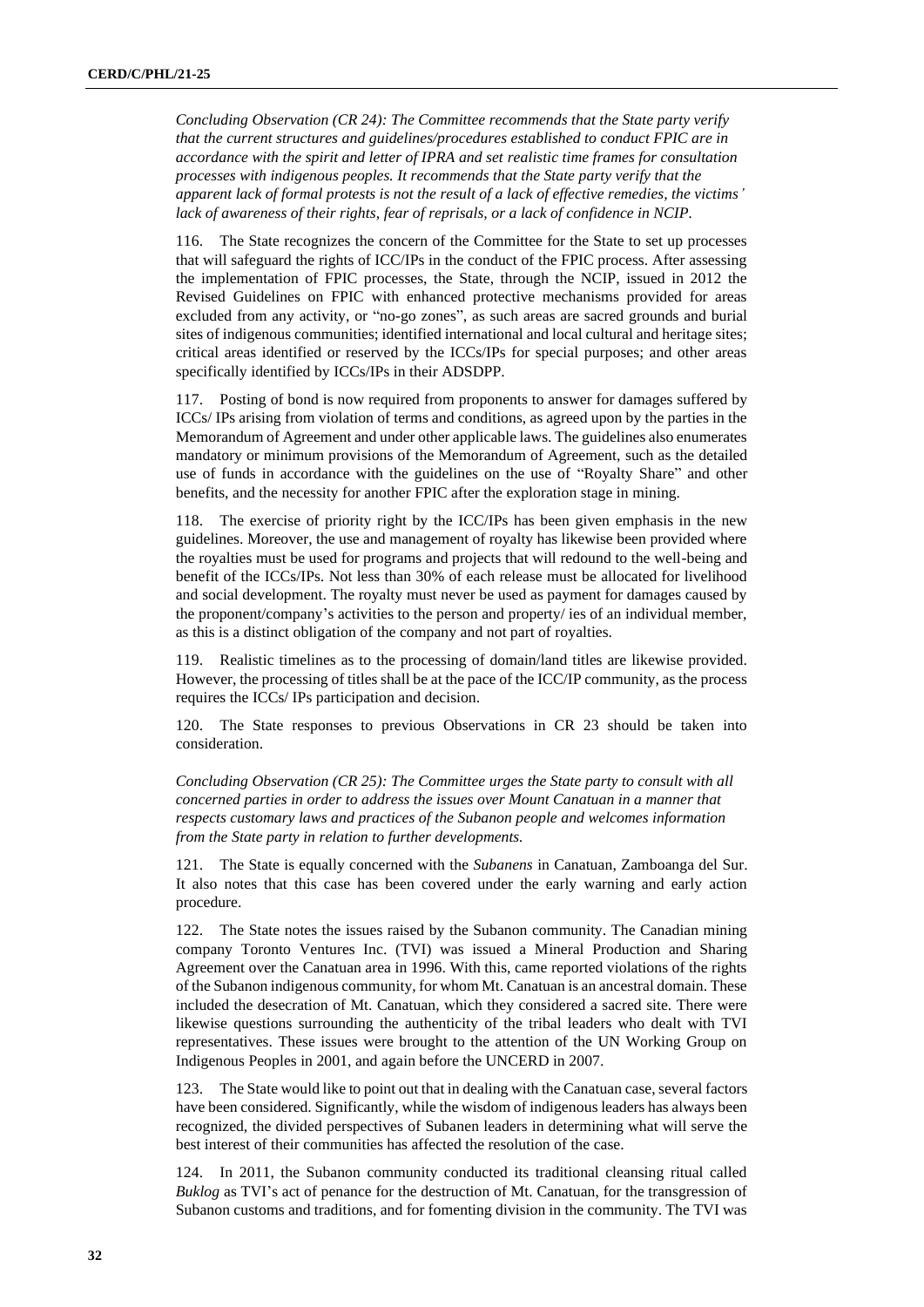also invited to give its share in the conduct of the ritual following the Subanen customary law on the conduct of the *Buklog*.

125. On 28 June 2012, the State, through the NCIP, convened Subanen leaders through a peace-building activity. On December 17, 2012, a Tribal Leaders Forum was likewise conducted where Subanen leaders raised their respective concerns. On 05 January 2013, the Subanen community and leaders performed "*Sapa*", a ritual that stands as their covenant with one another.

126. The State fully supports the desire of some Subanon barangay officials to ensure more transparency and participative engagement with TVI as regards the entitlements due to the IP community. The Subanens' ancestral domain claims are currently being acted upon by the State through the NCIP.

127. The State notes that IP issues, such as the TVI case, have made the rounds in the UN. Nearly two decades ago, alleged IP rights violations, due to TVI mining operations, were reported to the UN by certain NGOs, while bringing along IP leaders to render credence to their assertions and at the same time paint the Philippine government as unresponsive to their issues and concerns, and at worse as being "pro-mining". Ironically, these same NGOs are linked with the local Communist terrorist group, a fact that these NGOs have never denied:

• Meanwhile, the IP leaders, who were brought to the UN, and some members of their respective families, are employed by or are now part of the mining institutions which they vehemently fought against years back.

128. In relation to these incidents, the State strongly recommends to the Committee to respect and recognize the Philippine law, specifically IPRA, particularly on the registration and accreditation of IP organizations and NGOs operating and working in relation to IP rights and issues. Supporting Philippine organizations linked to the local Communist terrorist group in the Philippines, and which are not recognized by the indigenous peoples themselves, is considered a grave violation of IP rights to participation, decision-making, and selfdetermination.

*Concluding Observation (CR 26): Bearing in mind the indivisibility of all human rights, the Committee encourages the State party to consider ratifying those international human rights treaties which it has not yet ratified, in particular treaties the provisions of which have a direct bearing on the subject of racial discrimination, such as the ILO Convention No. 169 (19609) concerning Indigenous and Tribal Peoples in Independent Countries.* 

129. The State takes stock of all treaties that are relevant to the rights of indigenous peoples, and conducts serious assessment of these instruments. One such instrument is ILO Convention No. 169 which the State has referred for consultations.

130. Importantly, various issues and concerns regarding the abovementioned ILO Convention have to be harmonized with pertinent domestic laws. In relation thereto, a series of consultative meetings with State agencies, communities, non-government and civil society organizations, and various indigenous leaders, have been facilitated by the State's NCIP to discuss the foregoing.

131. In September 2011, an Indigenous Peoples Solidarity Campaign, through the sub regional assemblies for indigenous peoples, was conducted towards the creation of a National Indigenous Cultural Summit to tackle ILO Convention No. 169.

A second roundtable discussion was held on 07-08 February 2013 to discuss with key stakeholders ILO Convention No. 169. During the activity, it was pointed out that there was a need to broaden consultations on ILO Convention No. 169 with NGOs, CSOs, government agencies concerned, and the general public.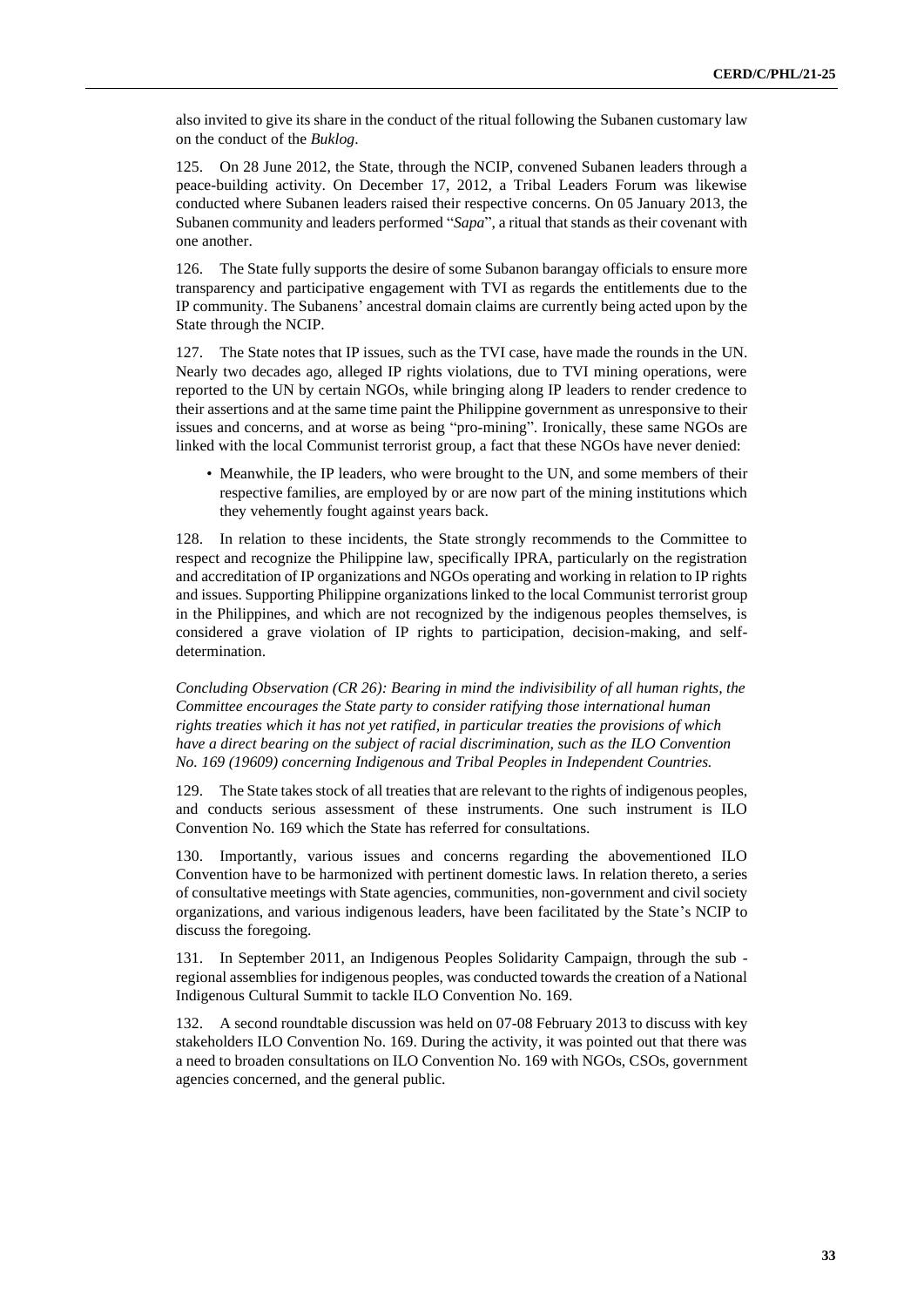*Concluding Observation (CR 27): The Committee recommends that the State party take into account the Durban Declaration and Programme of Action, adopted in September 2001 by the World Conference against Racism, Racial Discrimination, Xenophobia and Related Intolerance, as well as the Outcome Document of the Durban Review Conference, held in Geneva in April 2009, when implementing the Convention in its domestic legal order. The Committee requests that the State party include in its next periodic report specific information on action plans and other measures taken to implement the Durban Declaration and Programme of Action at the national level.* 

133. The State continues to work on its commitments under the Durban Declaration and Programme of Action.

*Concluding Observation (CR 28): The Committee recommends that the State party continue consulting and expanding its dialogue with civil society organizations working in the field of human rights protection, in particular in combating racial discrimination, in connection with the preparation of the next periodic report.*

134. The State deals with indigenous peoples and the promotion, protection, and fulfilment of their rights respectful of the principle of consensus building and participation. Addressing indigenous peoples' issues in the Philippines is not the State's sole obligation. While the State acknowledges its primary role as duty-bearer, initiatives toward IP/ICC empowerment include the responsibilities of indigenous peoples themselves and those of CSOs. The State would like to convey that in the preparation of this report, consultations were made with CSOs.

135. The State, through the NCIP and the Presidential Human Rights Committee Secretariat (PHRCS), conducted four (4) validation workshops on the initial draft report with CSOs in 2013, 2014, 2018 and 2019. Consultation/ validation was also made in October 2019, prior to finalization of this report.

#### *Concluding Observation (CR 29): The Committee encourages the State party to consider making the optional declaration provided for in Article 14 of the Convention.*

136. The State defers its recognition of the Committee's competence to receive and consider complaints of alleged violations committed by the State of the rights set forth under ICERD. The State would like to underscore that there are existing and effective domestic mechanisms to address these alleged violations. No less than the NCIP is mandated to do so.

137. Moreover, under the IPRA, the State ensures that indigenous socio-political, cultural and economic rights are respected and recognized" and that "capacity building mechanisms are instituted and ICCs/IPs are afforded every opportunity, if they so choose, to participate in all levels of decision-making." The mandate also ensures that "the basic human rights, and such other rights as the National Commission on Indigenous Peoples may determine, subject to existing laws, rules and regulations, are protected and promoted".

138. Finally, the State highly regards the mandate and effectiveness of the independent national human rights institution, the Commission on Human Rights of the Philippines to (a) "investigate, on its own or on complaint by any party all forms of human rights violations involving civil and political rights;" (b) "provide appropriate legal measures for the protection of human rights of all persons within the Philippines;" (c) "exercise visitorial powers over jails, prisons, or detention facilities;" (d) "monitor the Philippine Government's compliance with international treaty obligations on human rights;" (e) "grant immunity from prosecution to any person whose testimony or whose possession of documents or other evidence is necessary or convenient to determine the truth in any investigation conducted by it or under its authority;" and (f) "request the assistance of any department, bureau, office or agency in the performance of its functions."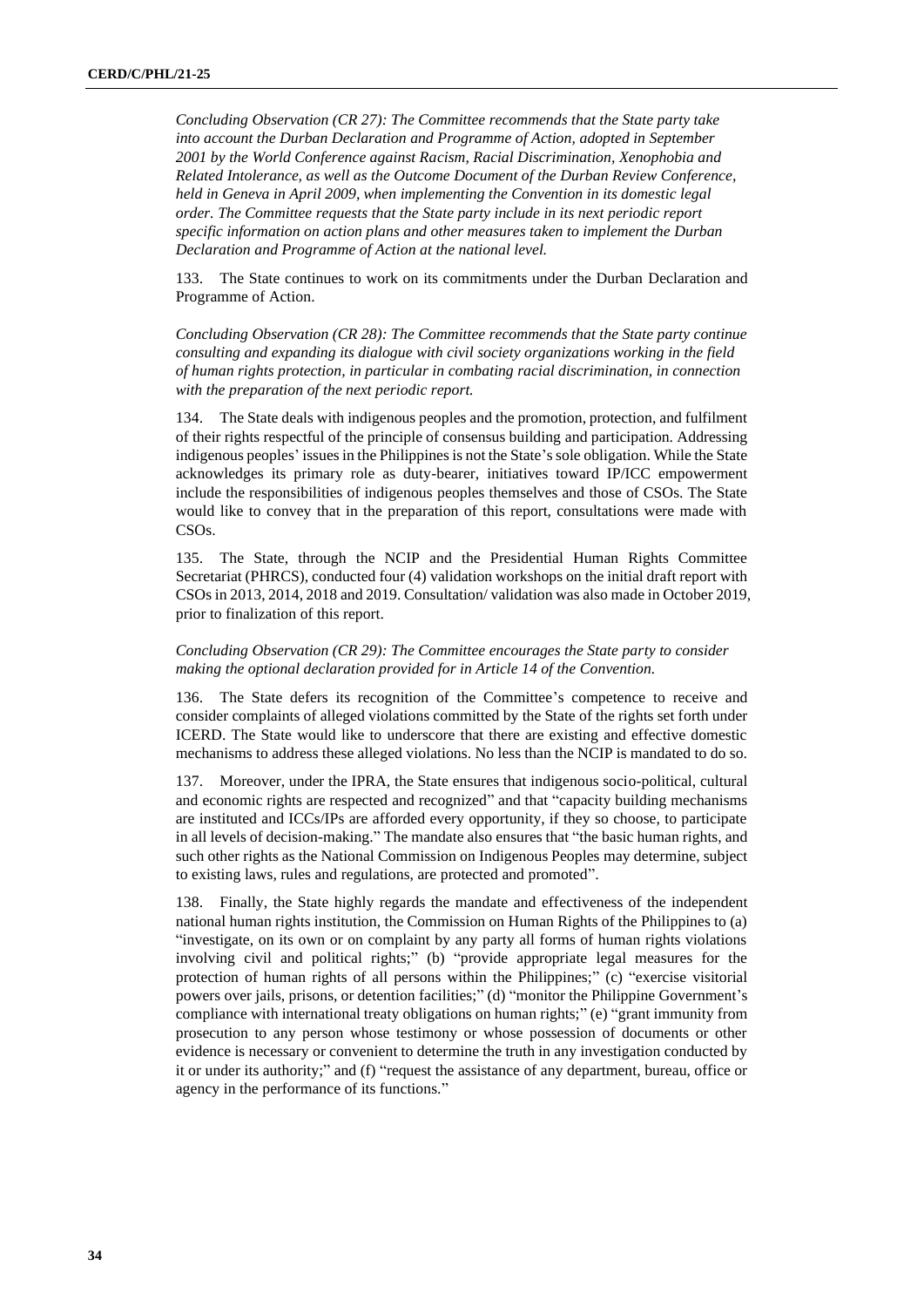*Concluding Observation (CR 30): The Committee recommends that the State party ratify the amendments to article 8, paragraph 6, of the Convention, adopted on 15 January 1992 at the fourteenth meeting of States parties to the Convention and endorsed by the General Assembly in its resolution 47/111 of 16 December 1992. In this connection, the Committee cites General Assembly resolution 61/148, in which it strongly urged States parties to accelerate their domestic ratification procedures with regard to the amendment and to notify the Secretary-General expeditiously in writing of their agreement to the amendment.* 

139. The State notes the recommendation. The State will conduct its study and review on the matter to involve wide dissemination and consultation with its partners. Updates on this will be provided to the Committee.

*Concluding Observation (CR 31): The Committee recommends that the State party's reports be made readily available and accessible to the public at the time of their submission, and that the observations of the Committee with respect to these reports be similarly publicized in the official and other commonly used languages, as appropriate.* 

140. The State has conducted at least five (5) orientation-workshops on the ICERD and the Committee's previous Concluding Observations and Recommendations on the Philippines' 15th – 20th periodic reports on the implementation of the ICERD, which were attended by 300 participants, i.e., indigenous peoples, indigenous women, identified government personnel assigned in national, provincial, and community service centers.

141. In terms of availability of these documents, at least 1,500 copies of the Compendium on Human Rights Treaties or Conventions, which includes the ICERD, were printed and distributed to indigenous peoples, indigenous peoples mandatory representatives, government agencies, and non-governmental organizations.

*Concluding Observation (CR 32): Noting that the State Party submitted its Core Document in 1994 (HRI/CORE/1/Add.37), the Committee encourages the State Party to submit an updated version in accordance with the harmonized guidelines on reporting under the international human rights treaties, in particular those on the common core document, as adopted by the fifth inter-Committee meeting of the human rights treaty bodies held in June 2006 (HRI/GEN/2/Rev.4).* 

142. The State recognizes and appreciates the value of a Common Core Document (CCD) in all State compliance reports on the implementation of international human rights treaties. Relative thereto, the State, through the Presidential Human Rights Committee Secretariat shall conduct of an inter-government agency workshop and write-shop on the drafting of a more current CCD.

*Concluding Observation (CR 33): In accordance with article 9, paragraph 1, of the Convention and rule 65 of its amended rules of procedure, the Committee requests the State party to provide information, within one year of the adoption of the present conclusions, on*  its follow-up to the recommendations contained in paragraphs 18, 23 and 25 above.

143. The State, through the NCIP, initiated a discussion on the Canatuan case which was attended by three (3) Subanen leaders, TVI representative, government agencies concerned, and the village chieftain of Canatuan. It was during this discussion that Subanen leaders agreed to conduct a "*Buklog*" or cleansing ritual. A related response to this matter is found under CR 25.

144. An assembly with all Subanen leaders was held in 2017 to assess their situation. It has been observed that much has changed in terms of inter-relationships among peers and members of communities in Siocon, Canatuan, since the issues on mining were raised. On one hand, they have become civil to each other as they have understood the costs of mining and its impact on their relationships, i.e., as relatives or next of kin.